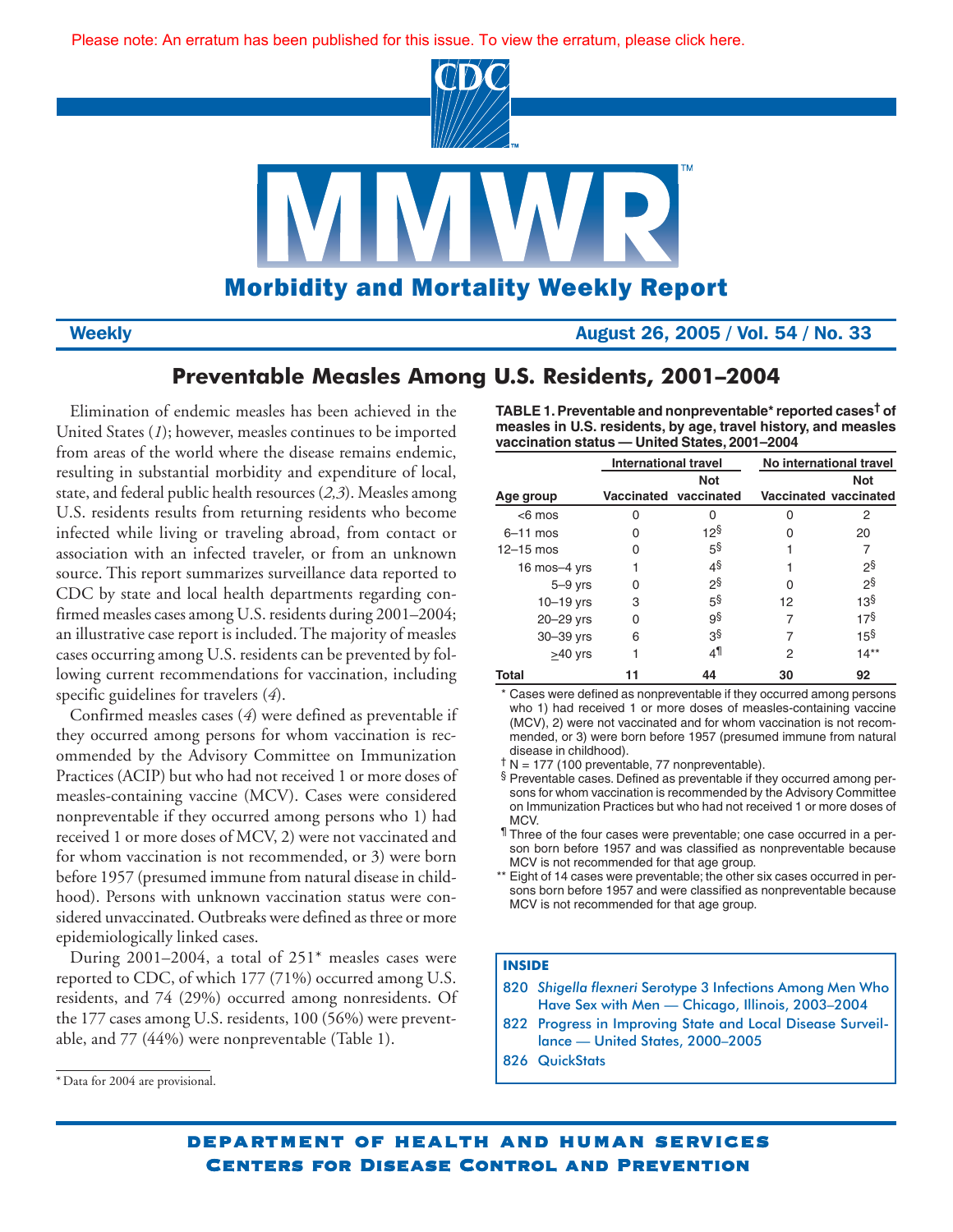The *MMWR* series of publications is published by the Coordinating Center for Health Information and Service, Centers for Disease Control and Prevention (CDC), U.S. Department of Health and Human Services, Atlanta, GA 30333.

# **SUGGESTED CITATION**

Centers for Disease Control and Prevention. [Article Title]. MMWR 2005;54:[inclusive page numbers].

## **Centers for Disease Control and Prevention**

Julie L. Gerberding, MD, MPH *Director*

Dixie E. Snider, MD, MPH *Chief Science Officer*

Tanja Popovic, MD, PhD *Associate Director for Science*

# **Coordinating Center for Health Information and Service**

Blake Caldwell, MD, MPH, and Edward J. Sondik, PhD (*Acting*) *Directors*

### **National Center for Health Marketing\***

Jay M. Bernhardt, PhD, MPH *Director*

### **Division of Scientific Communications\***

Maria S. Parker (*Acting*) *Director*

Mary Lou Lindegren, MD *Editor,* MMWR *Series*

Suzanne M. Hewitt, MPA *Managing Editor,* MMWR *Series*

Douglas W. Weatherwax (*Acting*) *Lead Technical Writer-Editor*

> Stephanie M. Neitzel Jude C. Rutledge *Writers-Editors*

Lynda G. Cupell Malbea A. LaPete *Visual Information Specialists*

Quang M. Doan, MBA Erica R. Shaver *Information Technology Specialists*

# **Notifiable Disease Morbidity and 122 Cities Mortality Data**

Patsy A. Hall Donna Edwards<br>Deborah A. Adams Tambra McGee Deborah A. Adams Tambra McGe<br>Felicia J. Connor Pearl C. Sharp Felicia J. Connor Rosaline Dhara

Preventable Cases. Of the 100 preventable cases, 43 (43%) occurred among international travelers (imported cases), and 57 (57%) among nontravelers (indigenous cases). Of the 17 (17%) preventable cases among infant travelers aged 6–15 months, 12 occurred among infants aged 6–11 months, and five occurred among children aged 12–15 months. Of the 83 (83%) preventable cases among persons aged  $\geq 16$  months, 26 were in persons who became infected during international travel, and 57 were in persons infected in the United States (Table 1).

**Nonpreventable Cases.** Of the 77 cases that were nonpreventable, 12 (16%) occurred among international travelers; 11 of the 12 travelers had received at least 1 dose of MCV, and the other was born before 1957 and had not been vaccinated. A total of 65 (84%) cases occurred among nontravelers; all were in persons previously vaccinated, except 29 cases in infants aged  $\leq$ 15 months (routine MCV may be administered as late as age 15 months) and six in persons born before 1957. Seven of the unvaccinated infants were aged 12–15 months and thus were eligible for vaccination.

**Outbreaks.** Of the 14 outbreaks identified during 2001– 2004, nine involved three or more U.S. residents; of these, seven originated with a U.S. resident traveler. In one outbreak, 10 cases in a daycare center resulted from exposure to an unvaccinated daycare attendee (an infant aged 9 months) who was infected during travel abroad (*2*).

**Case Report.** During June 20–22, 2004, a North Carolina resident aged 11 years traveled from the United Kingdom to North Carolina via New York and Connecticut. After her arrival in North Carolina on June 22, she had cough, coryza, and fever, followed by onset of a rash on June 25. She had suspected measles diagnosed on June 28. She had not received MCV; her parents had declined to have her vaccinated for religious beliefs. One day before her rash onset, the girl had close contact with a male infant aged 11 months. The infant subsequently had measles with rash onset on July 4. Two days before his rash onset, the infant visited a summer camp, where he potentially had contact with up to 234 persons, including 113 campers, 63 parents/visitors, and 58 staff members. Several campers returned home at the end of the camp session, the day after the exposure. Multistate and multinational investigation and control efforts to prevent further spread were conducted. Potentially infected persons subsequently traveled to Arizona, Arkansas, Florida, New York, Australia, Costa Rica, New Zealand, South Africa, and Wales. No additional cases of measles were subsequently identified.

**Reported by:** *S Smith, North Carolina Dept of Health and Human Svcs. F Averhoff, MD, S Redd, Epidemiology and Surveillance Div, National Immunization Program; A Rue, MPH, EIS Officer, CDC.*

**Editorial Note:** Travel anywhere outside of the United States, including to industrialized regions such as Western Europe,

\* Proposed.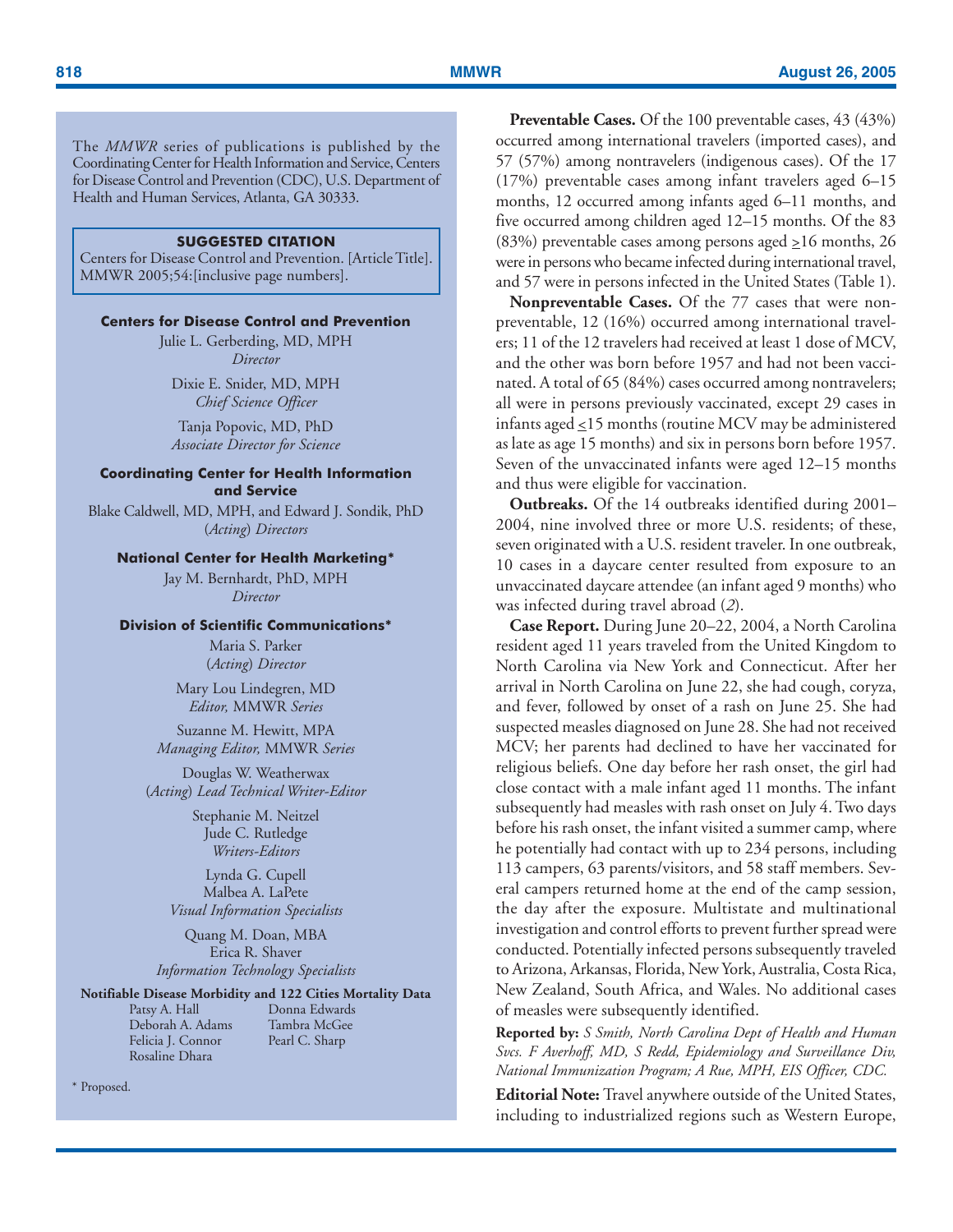presents a risk for measles exposure. In 2003, approximately 24 million U.S. residents traveled abroad, and 40 million international visitors entered the United States (*5,6*). Importation of measles from foreign visitors is unavoidable because no regulations are in effect requiring vaccination of visitors. However, as other countries reduce the burden of measles, the risk of travelers bringing measles into the United States will decrease.

Measles can cause serious complications and death, particularly among children aged <5 years. All U.S. residents should be vaccinated in accordance with ACIP recommendations (*4*), with special attention to international travelers who now account for a substantial proportion of the measles disease burden in the United States. Health-care providers who serve populations that travel should be aware of the vaccination recommendations for international travelers (*7*). Current measles recommendations for travelers include vaccination for infants aged 6–11 months and 2 doses of MCV for travelers aged  $\geq$ 12 months (Table 2). Despite these recommendations, 17% of the preventable cases described in this report occurred among unvaccinated travelers aged 6–15 months. The reasons for these children not receiving MCV are unknown but might include lack of awareness among parents and healthcare providers regarding recommendations for infants aged 6–11 months, refusal because of personal or religious beliefs, or lack of perceived risk, especially for children of foreignborn U.S. residents who travel to their country of origin (*8,9*). Imported and secondary cases among U.S. residents who refuse vaccination because of personal or religious beliefs can result in the introduction of measles into communities with other susceptible persons who share the same beliefs, thereby posing a risk for substantial spread of disease (*3,10*). In addition, seven cases in nontravelers aged 12–15 months might have been prevented if these children had been vaccinated as soon as they became eligible for MCV (e.g., MMR) at age 12 months.

Measles cases among persons born before 1957 for whom vaccination is not recommended are rare. However, persons in this age group who travel internationally might wish to consider vaccination to minimize their risk for measles.

The findings in this report are subject to at least three limitations. First, certain measles cases might have been missed or not reported to public health officials, including cases that occurred and resolved during travel abroad. Second, because information on multiple doses of MCV is collected inconsistently, persons who had received at least 1 dose of MCV were considered vaccinated, even though 2 doses are recommended for some age groups and for most international travelers (*4*), thus potentially underestimating the number of preventable cases. Third, preventable cases might be overestimated because vaccine efficacy is <100%, and vaccination data were missing for 30 (17%) persons. All persons with missing data were considered unvaccinated, although some might have received MCV.

Because of the high infectivity and morbidity associated with measles, contact tracing is a standard public health practice and can require many hours of public health staff time and can cost thousands of dollars (*3*). A recent study evaluating the economic impact of an infected U.S. traveler returning from India estimated the costs of locating and vaccinating

| Age group          | Recommended<br>ages for<br>vaccination | Recommended<br>doses of MCV | <b>Considerations</b>                                                                                                                                                                                                                                                                                                                                                                                                                             |
|--------------------|----------------------------------------|-----------------------------|---------------------------------------------------------------------------------------------------------------------------------------------------------------------------------------------------------------------------------------------------------------------------------------------------------------------------------------------------------------------------------------------------------------------------------------------------|
| <b>Children</b>    |                                        |                             |                                                                                                                                                                                                                                                                                                                                                                                                                                                   |
| Infants            | $<$ 6 mos                              | None                        | MCV is not recommended for infants aged <6 months.                                                                                                                                                                                                                                                                                                                                                                                                |
| Infants            | $6 - 11$ mos                           | 1 dose                      | Infants who receive MCV at age 6–11 months should receive an additional 2 doses<br>of MCV as measles-mumps-rubella (MMR) vaccine. If they continue to travel or<br>reside outside of the United States, the first of these 2 additional doses should be<br>administered at age 12 months, and the second $\geq$ 28 days after the first dose. If they<br>return to the United States, they should resume the recommended vaccination<br>schedule. |
| Children           | $>12$ mos                              | 2 doses MMR                 | Children aged >12 months who will travel abroad should receive 2 doses of MMR<br>separated by at least 28 days, with the first dose administered on or after the first<br>birthday.                                                                                                                                                                                                                                                               |
| <b>Adults</b>      |                                        |                             |                                                                                                                                                                                                                                                                                                                                                                                                                                                   |
| Born 1957 or later | All                                    | 2 doses MMR                 | Persons born in the United States in 1957 or later should have received 2 doses of<br>MMR or have presumptive evidence of immunity, which includes laboratory evidence<br>of immunity or documentation of physician-diagnosed measles.                                                                                                                                                                                                            |
| Born before 1957   | N/A                                    | None <sup>†</sup>           | For persons born before 1957, MCV is generally not indicated.                                                                                                                                                                                                                                                                                                                                                                                     |

|  | TABLE 2. Summary of ACIP* recommendations for measles-containing vaccine (MCV) for international travelers, by age group |  |  |  |
|--|--------------------------------------------------------------------------------------------------------------------------|--|--|--|
|--|--------------------------------------------------------------------------------------------------------------------------|--|--|--|

Advisory Committee on Immunization Practices.

Women of childbearing age who could become pregnant should have acceptable evidence of immunity to rubella, which includes receipt of 1 dose of live rubella virus vaccine (e.g., MMR vaccine) or laboratory evidence of immunity.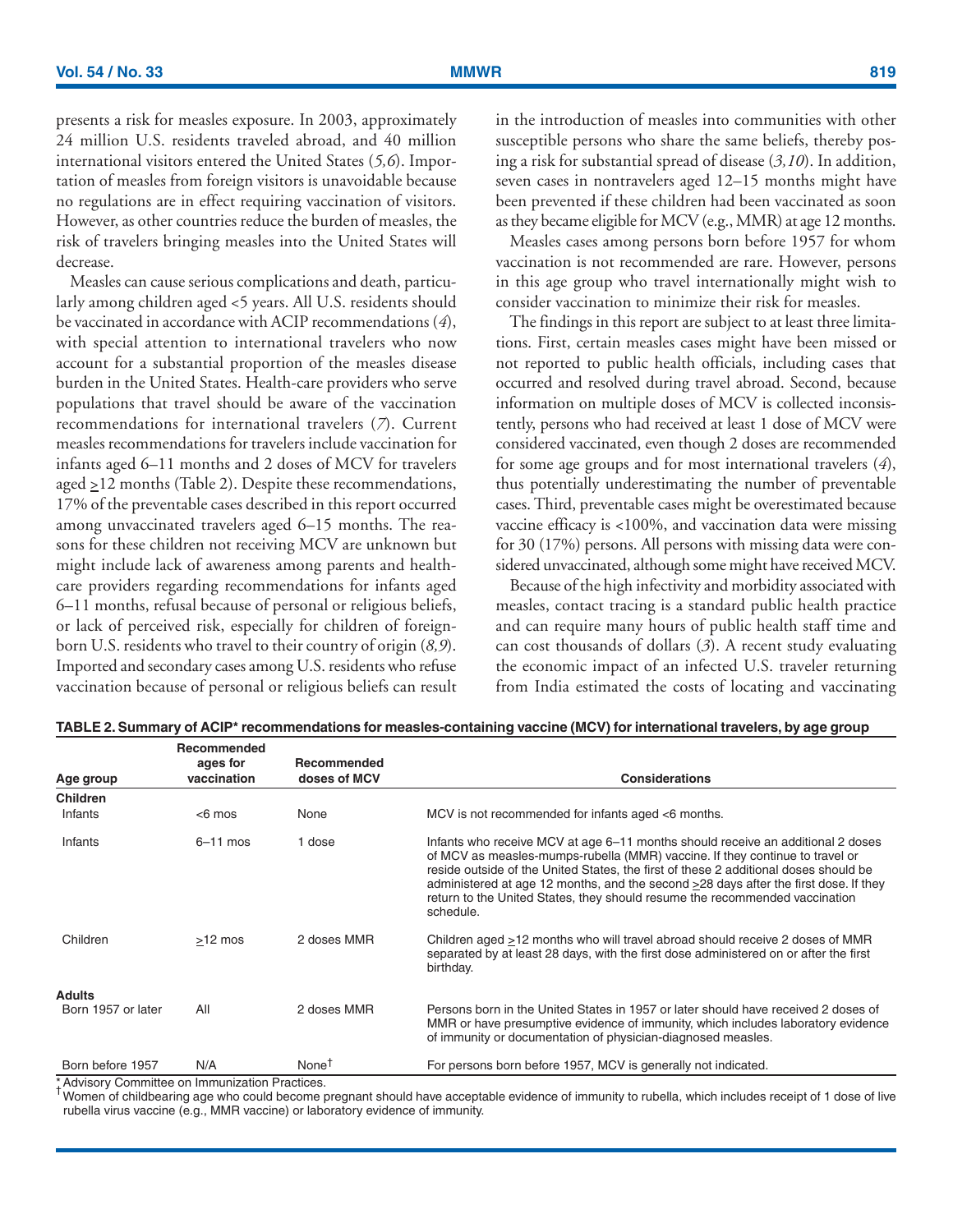<span id="page-3-0"></span>susceptible contacts at \$140,000 (*3*). Although few cases have been associated with transmission during air travel (*3*; CDC, unpublished data, 2005), contact tracing of infected air travelers is particularly challenging; a person with measles can be infectious from at least 4 days before through 4 days after rash onset. To avoid outbreaks or a resurgence of measles, as occurred during 1989–1991, when approximately 55,000 cases and 120 measles-related deaths were reported in the United States (*4*), high population immunity and surveillance must be maintained.

To prevent measles among U.S. residents, health-care providers should follow ACIP vaccination recommendations, ensuring that travelers are vaccinated, particularly infants aged 6–11 months, and that 2 doses are administered for those aged  $\geq$ 12 months. In addition, parents should be educated about the risk for measles associated with international travel and the need for vaccination. Information on vaccination recommendations for travelers is available from CDC a[t http://](http://www.cdc.gov/travel) [www.cdc.gov/travel.](http://www.cdc.gov/travel)

### **Acknowledgments**

The data in this report are based on contributions by state and local health departments.

### **References**

- 1. Katz SL, Hinman AR. Summary and conclusions: measles elimination meeting, 16–17 March 2000. J Infect Dis 2004;189(Suppl 1):S43–7.
- 2. CDC. Epidemiology of measles—United States, 2001–2003. MMWR 2004;53:713–6.
- 3. Dayan GH, Ortega-Sanchez IR, LeBaron CW. The cost of containing one case of measles: the economic impact on the public health infrastructure, Iowa, 2004. Pediatrics 2005;116:1–4.
- 4. CDC. Measles, mumps, and rubella—vaccine use and strategies for elimination of measles, rubella, and congenital rubella syndrome and control of mumps: Recommendations of the advisory committee on immunization practices (ACIP). MMWR 1998;47(No. RR-8):38–9.
- 5. US Department of Commerce, International Trade Administration, Office of Travel and Tourism Industries. 2003 profile of U.S. resident traveler visiting overseas destinations reported from survey of international air travelers. Washington, DC: US Department of Commerce; 2004. Available a[t http://tinet.ita.doc.gov/view/f-2003-101-001/index.html.](http://tinet.ita.doc.gov/view/f-2003-101-001/index.html)
- 6. US Department of Commerce, International Trade Administration, Office of Travel and Tourism Industries. Arrivals to the U.S. 2004 & 2003 (all countries reported by residency and in rank order within region). Washington, DC: US Department of Commerce; 2004. Available a[t http://tinet.ita.doc.gov/view/f-2004-203-001/index.html.](http://tinet.ita.doc.gov/view/f-2004-203-001/index.html)
- 7. CDC. Health information for international travel 2005–2006. Atlanta, GA: US Department of Health and Human Services, CDC; 2005.
- 8. Bacaner N, Stauffer B, Boulware DR, Walker PF, Keystone JS. Travel medicine considerations for North American immigrants visiting friends and relatives. JAMA 2004;291:2856–64.
- 9. Angell SY, Cetron MS. Health disparities among travelers visiting friends and relatives abroad. Ann Intern Med 2005;142:67–72.
- 10. Feikin DR, Lezotte DC, Hamman RF, et al. Individual and community risks of measles and pertussis associated with personal exemptions to immunizations. JAMA 2000;284:3145–50.

# *Shigella flexneri* **Serotype 3 Infections Among Men Who Have Sex with Men — Chicago, Illinois, 2003–2004**

During 2003–2004, the Chicago Department of Public Health (CDPH) investigated an increase in reported *Shigella flexneri* serotype 3 infections among adult males. This report summarizes the investigation into those cases and underscores the potential for sexual transmission of enteric infections among men who have sex with men (MSM).

Shigellosis is a reportable disease in Illinois. During 1995– 2002, a total of 95 cases of *S. flexneri* serotype 3 infection in Chicago residents were reported to CDPH (mean: 11.9 cases per year); 40 (42%) of these cases occurred in males aged  $\geq$ 18 years (Figure 1). In contrast, 33 (85%) of 39 reported cases (mean: 19.5 cases per year) occurred in adult males during 2003–2004. The mean annual number of case reports among adult males increased from 5.0 to 16.5, whereas case reports among women and children decreased from 6.9 to 3.0 during this period. CDPH conducted an investigation to characterize these infections.

For this investigation, a case of *S. flexneri* serotype 3 infection was defined as one with onset of diarrhea during 2003– 2004 in a male Chicago resident aged  $\geq$ 18 years, with accompanying isolation of *S. flexneri* serotype 3 from stool culture. Health-care providers were asked to report all *Shigella* infections among Chicago residents to CDPH and to send *Shigella* isolates to the state public health laboratory for speciation. Persons whose illness was consistent with the case definition were interviewed with a standard case-investigation





 $*$  N = 134.  $^{\dagger}$ Aged  $\geq$ 18 years.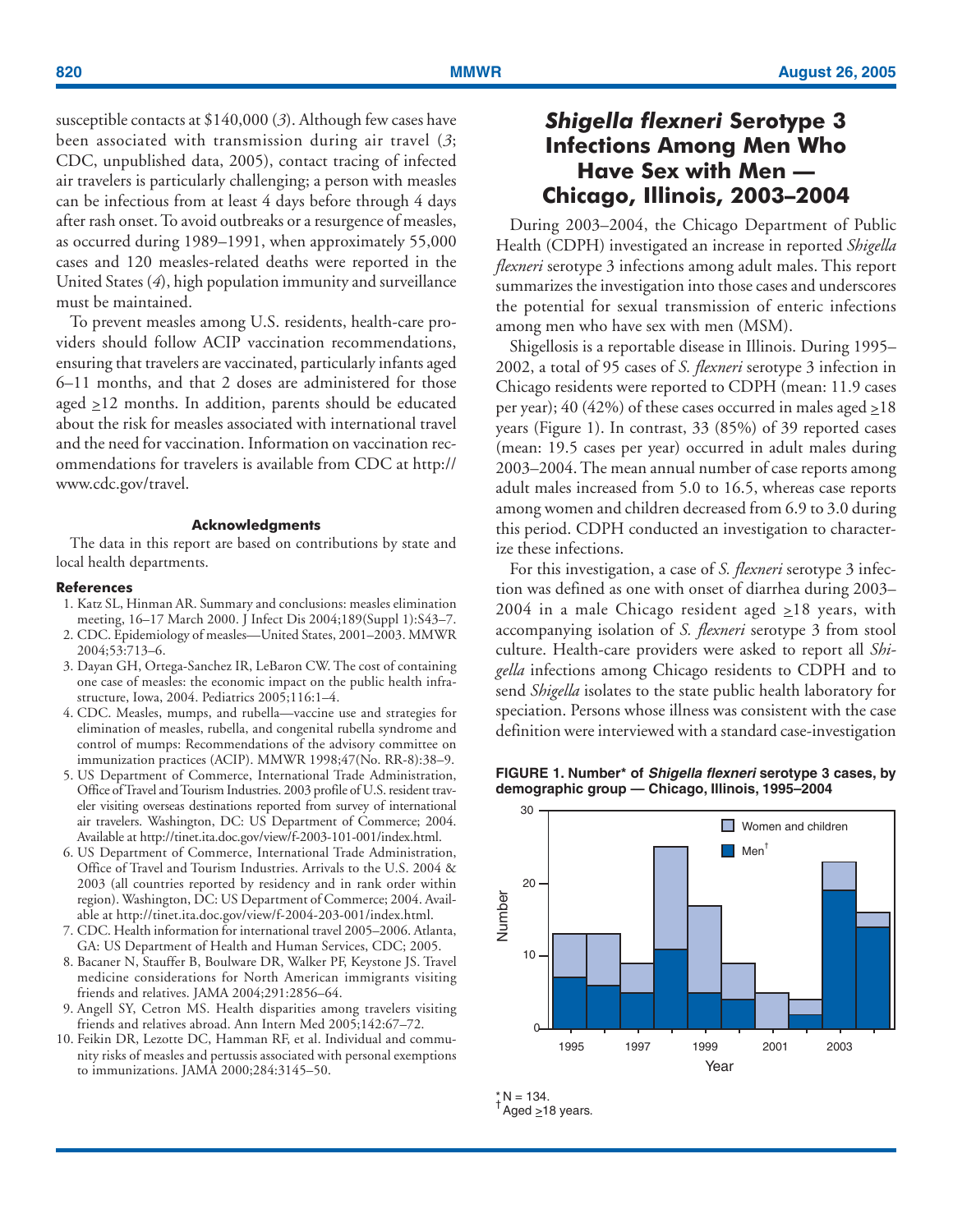questionnaire, which included the following questions: "With regard to sexual orientation, would you describe yourself as 1) heterosexual, 2) homosexual, 3) bisexual, 4) don't know, or 5) refused?" and "In the week prior to the onset of this illness, do you remember engaging in a same-sex relationship?" Responses were "yes", "no", or "don't know." Information about sexual activities and human immunodeficiency virus (HIV) status was not collected systematically. Serotyping, antimicrobial-susceptibility testing, and pulsed-field gel electrophoresis (PFGE) of available isolates were performed at the Illinois Department of Public Health and CDC.

Illness onsets for 33 identified patients occurred throughout both years (Figure 2). In all patients, clinical illness was limited to gastroenteritis; 16 (48%) patients were hospitalized for treatment, and all recovered without sequelae. Patients ranged in age from 20 to 56 years (median: 35 years); 24 (83%) of 29 patients for whom race was ascertained were non-Hispanic white. Twenty-two (88%) of 25 patients asked to characterize their sexual orientation described themselves as MSM. No other common food, water, daycare, or travel exposures or risk factors for shigellosis were found.

Fourteen isolates obtained from MSM were available for additional testing. Twelve (86%) were identified as *S. flexneri* subtype 3a; the remaining two isolates were *S. flexneri* subtype 3b. Seven closely related PFGE patterns were identified among the 11 *S. flexneri* subtype 3a isolates subtyped by PFGE. Eleven isolates were tested for antimicrobial susceptibility; all were susceptible to ciprofloxacin and resistant to ampicillin, and nine (82%) were resistant to trimethoprim-sulfamethoxazole.

## **FIGURE 2. Number\* of Shigella flexneri serotype 3 cases, by sex, sexual orientation, and month of onset — Chicago, Illinois, 2003–2004**





**Reported by:** *JT Watson, MD, RC Jones, MPH, J Fernandez MC, C Cortes, SI Gerber, MD, Chicago Dept of Public Health; KJ Kuo, MS, JS Price, MS, Div of Laboratories, Illinois Dept of Public Health. JT Brooks, MD, Div of HIV/AIDS Prevention, National Center for HIV, STD, and TB Prevention; D Jennings, M Fair, E Mintz, MD, Div of Bacterial and Mycotic Diseases, National Center for Infectious Diseases; A Bowen, MD, EIS Officer, CDC.*

**Editorial Note:** *Shigella* is the third most common cause of bacterial gastroenteritis in the United States (*1*). The majority of *Shigella* infections in the United States are caused by *S. sonnei* and affect young children and their caretakers. *S. flexneri* causes approximately 18% of U.S. *Shigella* infections (*1*). The national incidence of *S. flexneri* infections decreased 64% from 1989 to 2002 (*1*). However, a recent analysis indicated an increase in *Shigella* infection among adult males (*2*). This increase is likely attributable to outbreaks of shigellosis among MSM; since the 1970s, outbreaks of shigellosis attributable to *S*. *flexneri* and more recently *S*. *sonnei* have been reported among MSM in major cities in North America (*3–5)*, Europe (*6*), and Australia (*7*).

The low inoculum required for *Shigella* infection (as few as 10–200 organisms) facilitates person-to-person transmission. Risk factors for sexual transmission of *Shigella* have not been well characterized but likely involve exposure to fecal material. In outbreaks among MSM, 50%–90% of participants reported oral-genital or oral-anal contact during the week before diagnosis with *Shigella* infection (*3,5*). A case-control study of shigellosis among MSM in Sydney, Australia, implicated exposure to a commercial sex venue as the sole risk factor for illness (*7*). Although the effect of HIV infection on risk for sexual transmission of *Shigella* is not well understood, it might be associated with elevated risk for acquiring shigellosis and with more severe disease (*8*).

Other enteric illnesses, such as those caused by hepatitis A, *Entamoeba histolytica*, *Giardia lamblia, Campylobacter,* and *Salmonella,* also can be transmitted sexually (*4,9,10*). Because feces can contain multiple pathogens, polymicrobial infections can result from a single sexual exposure (*3,4*). Outbreaks of sexually transmitted shigellosis might be observed more frequently than outbreaks of other sexually transmissible enteric organisms because the infectious dose is lower, the illness produces symptoms that are more likely to bring patients to medical attention, and laboratory diagnosis is simpler. More routine molecular subtyping of *Shigella* by PFGE might also facilitate recognition of epidemiologically related shigellosis clusters.

To reduce the risk for sexually transmitted enteric infections, persons with diarrhea should refrain from oral-anal, oral-genital, and anal-genital contact while they are symptomatic. Because *Shigella* and other enteric pathogens can be carried asymptomatically, persons who engage in sexual contact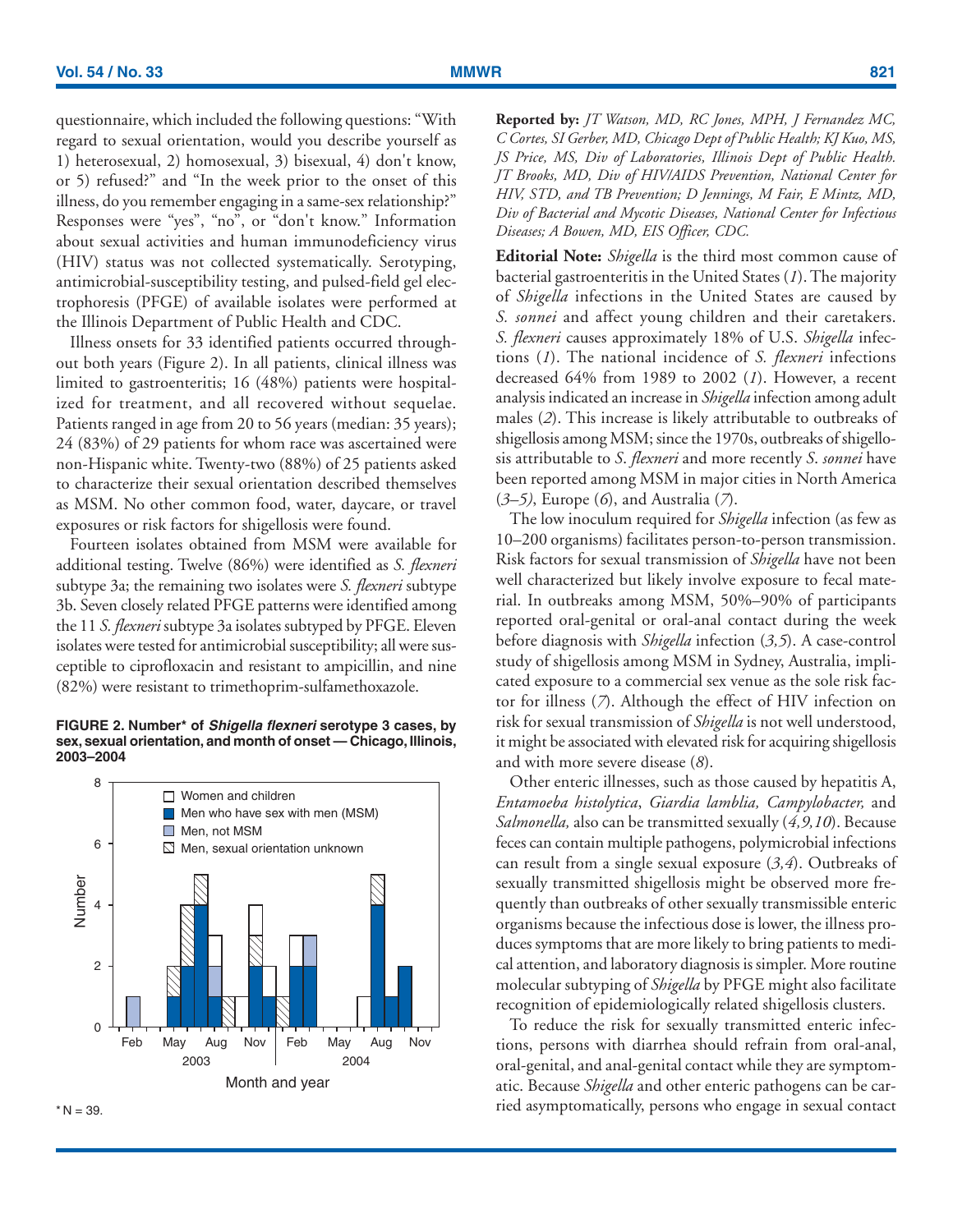<span id="page-5-0"></span>that could expose them or their sex partners to fecal material should wash their hands and anal-genital regions thoroughly with soap and water before and after sexual activity. The use of condoms during oral-genital or anal-genital contact, dental dams during oral-anal contact, and gloves during digitalanal contact will help reduce the opportunities for sexual transmission of *Shigella* and other pathogens. Clinicians should request appropriate laboratory examinations, including stool culture for patients with diarrhea who are MSM, and counsel patients about the risk for infection with enteric pathogens during sexual activity that could expose them to feces. *Shigella* isolates should be routinely serotyped and molecularly subtyped by PFGE to assist in detection of outbreaks. Investigations of shigellosis outbreaks and outbreaks of other enteric diseases among MSM are needed to better characterize specific high-risk behaviors for transmission, identify effective prevention measures, and clarify the role of HIV infection and antiretroviral therapy in the sexual transmission of *Shigella*.

## **References**

- 1. Gupta A, Polyak CS, Bishop RD, Sobel J, Mintz ED. Laboratoryconfirmed shigellosis in the United States, 1989–2002: epidemiologic trends and patterns. Clin Infect Dis 2004;38:1372–7.
- 2. Tauxe RV, McDonald RC, Hargrett-Bean N, Blake PA. The persistence of *Shigella flexneri* in the United States: increasing role of adult males. Am J Public Health 1988;78:1432–5.
- 3. Bader M, Pedersen AH, Williams R, Spearman J, Anderson H. Venereal transmission of shigellosis in Seattle-King County. Sex Transm Dis 1977;4:89-91.
- 4. Outbreak of *Shigella flexneri* and *Shigella sonnei* enterocolitis in men who have sex with men, Quebec, 1999 to 2001. Can Commun Dis Rep 2005;31:85–90.
- 5. CDC. *Shigella sonnei* outbreak among men who have sex with men— San Francisco, California, 2000–2001. MMWR 2001;50:922–6.
- 6. Marcus U, Zucs P, Bremer V, et al. Shigellosis—a re-emerging sexually transmitted infection: outbreak in men having sex with men in Berlin. Int J STD AIDS 2004;15:533–7.
- 7. O'Sullivan B, Delpech V, Pontivivo G, et al. Shigellosis linked to sex venues, Australia. Emerg Infect Dis 2002;8:862–4.
- 8. Baer JT, Vugia DJ, Reingold AL, Aragon T, Angulo FJ, Bradford WZ. HIV infection as a risk factor for shigellosis. Emerg Infect Dis 1999; 5:820–3.
- 9. Mazick A, Howitz M, Rex S, et al. Hepatitis A outbreak among MSM linked to casual sex and gay saunas in Copenhagen, Denmark. Euro Surveill 2005;10. Available a[t http://www.eurosurveillance.org/em/v10](http://www.eurosurveillance.org/em/v10n05/1005-223.asp) [n05/1005-223.asp.](http://www.eurosurveillance.org/em/v10n05/1005-223.asp)
- 10. Quinn TC, Goodell SE, Fennell C, et al. Infections with *Campylobacter jejuni* and *Campylobacter*-like organisms in homosexual men. Ann Intern Med 1984;101:187–92.

# **Progress in Improving State and Local Disease Surveillance — United States, 2000–2005**

In September 2000, states began receiving federal funding to plan and implement integrated electronic systems for disease surveillance. CDC and state and local health departments had recognized the importance of such systems and of uniform standards to improve the usefulness of public health surveillance and the timeliness of response to outbreaks of disease. Previously, state health departments received most case-report forms by mail and then entered the data into computer systems, sometimes weeks after the cases of notifiable disease had occurred, including cases that warranted immediate public health investigation or intervention. In addition, depending on the disease, only 10%–85% of cases were reported, and more than 100 different systems were used to transmit these reports from the states to CDC (CDC, unpublished data, 2005). This report summarizes progress since the initial funding in 2000 in improving state and local disease surveillance through secure, Internet-based data entry and automated electronic laboratory results (ELR) reporting. Both are components of the National Electronic Disease Surveillance System (NEDSS),\* the surveillance and monitoring component of the broader Public Health Information Network (PHIN) initiative.† Local, state, and national public health officials should continue to improve the timeliness and completeness of disease surveillance.

To ensure that information can be collected, exchanged, and interpreted at all levels (i.e., local, state, and national), CDC has worked with state and local health departments and clinical partners to identify data and information system standards to incorporate into NEDSS. By facilitating the identification, adoption, and implementation of standards for data content, format, transport, and security, the NEDSS project seeks to strengthen the ability of public health agencies to exchange pertinent information needed for surveillance and intervention between clinicians and public health agencies and among public health partners. State health departments have pursued these goals by developing, modifying, or commissioning their own NEDSS-compatible systems or by implementing and configuring the NEDSS Base System§ to meet their specific needs.

As of April 2005, a total of 27 state health departments and two municipal health departments (New York City and Los

<sup>\*</sup> Available at [http://www.cdc.gov/nedss.](http://www.cdc.gov/nedss)

<sup>†</sup>Available a[t http://www.cdc.gov/phin.](http://www.cdc.gov/phin)

<sup>§</sup>The NEDSS Base System was developed by CDC and partners to meet state and program area disease surveillance and analysis needs, while providing a secure, accurate, and efficient means for collecting and processing data.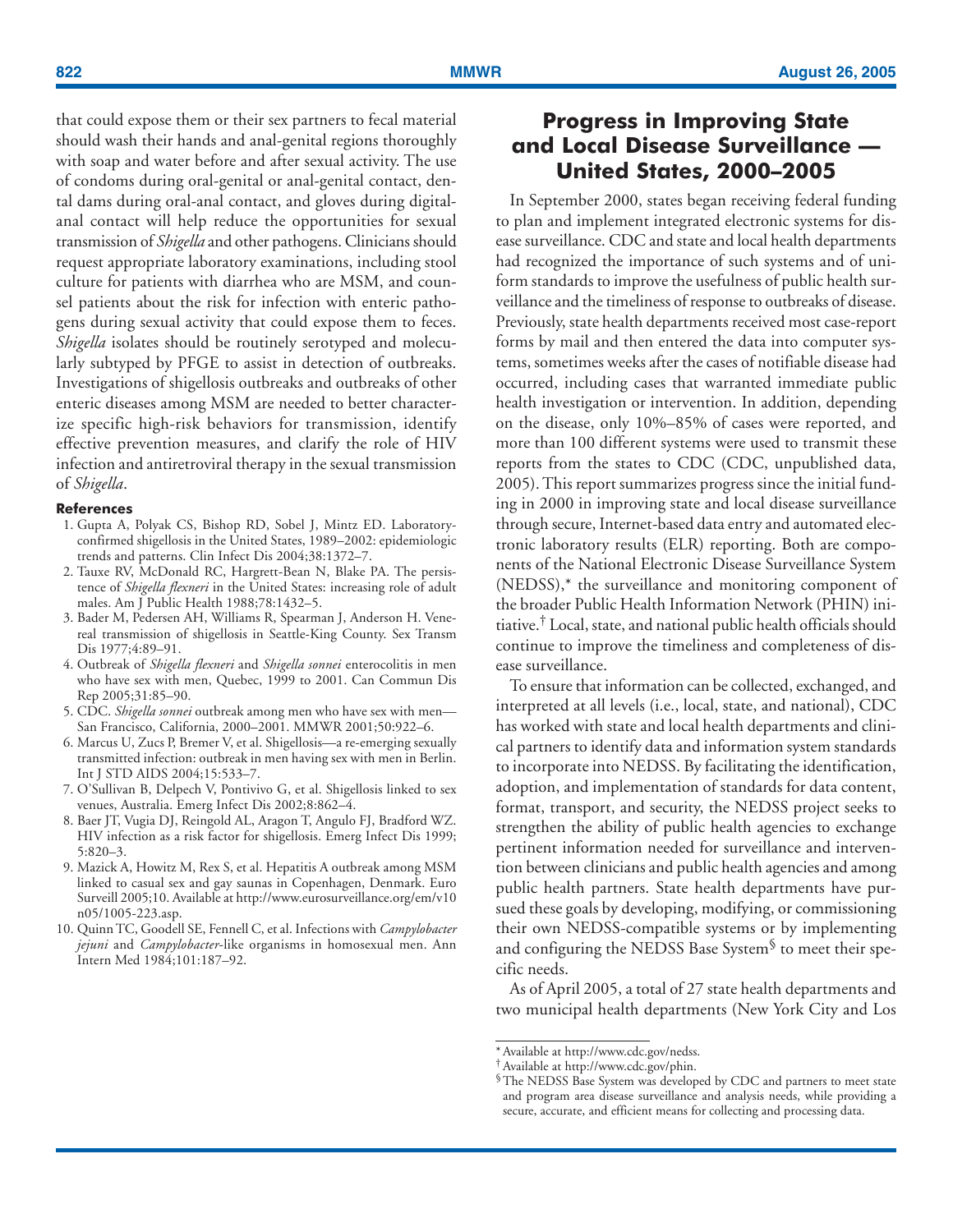Angeles) were entering at least some notifiable disease data by using a secure, Internet-based system (Figure 1). Twenty-three other states were actively planning, developing, and implementing Internet-based systems. Although Internet-based data entry is frequently performed by workers in local and state health departments, in at least 13 states, data entry is also performed by private health-care providers, infection-control practitioners, and/or clinical laboratory workers, expediting availability of the data to health departments.

In addition to secure, Internet-based reporting, NEDSS supports ELR. When a test result indicates a notifiable condition, clinical diagnostic and public health laboratories with ELR transmit data from their computer systems directly to state and local health department systems. As of April 2005, a total of 26 state health departments (excluding those receiving only blood lead level results) received laboratory test results via ELR (Figure 1), and the remaining 24 states were in various stages of preparing for ELR.

The experiences of three state health departments illustrate capabilities provided through NEDSS and PHIN that have improved the practice of public health.

# **New Jersey**

In late 2001, the New Jersey Department of Health and Senior Services (NJDHSS) implemented the secure, Internetbased, Communicable Disease Reporting System (CDRS). Since implementation of CDRS, the number of reported cases of notifiable diseases doubled from 14,608 in 2002 to 29,967 in 2004, and the percentage of cases entered by NJDHSS staff

**FIGURE 1. Disease surveillance, by state and method — National Electronic Disease Surveillance System, United States, April 2005**



decreased from 67% in 2002 (and from 100% in 2001) to approximately 16% in 2004 (Figure 2). In addition, the percentage of cases entered by local health departments, hospitals, and Local Information Network and Surveillance Systems (i.e., regional public health networks) increased from approximately 11% in 2002 (and from zero in 2001) to 50% in 2004 (Figure 2), including 30% entered by health-care providers at hospitals or medical centers. During 2004, approximately 34% of the cases were reported via ELR by Laboratory Corporation of America (Burlington, North Carolina).

Before CDRS, cases of notifiable diseases might have required several months for entry of data in the NJDHSS system because of delays in reporting, postal service, and data entry. However, timeliness has improved substantially. In 2003, NJDHSS determined that cases were entered into CDRS an average of 28 days after illness onset. In 2004, that average had been reduced to 3–4 days. In addition, cases can now be updated in minutes and are available statewide to authorized persons in seconds.

# **Oklahoma**

In June 2004, Oklahoma implemented its secure, Internetbased disease surveillance and reporting system, Public Health Information and Disease Detection of Oklahoma. Once a case is verified by health department staff and assigned to the

**FIGURE 2. Number of notifiable disease case reports, by reporting site and year — New Jersey Department of Health and Senior Services (NJDHSS), 2002–2004**



\* Data entered by NJDHSS staff into the secure, Internet-based Communicable Disease Reporting System (CDRS). †

Data entered into CDRS by staff members of local health departments, hospitals, and Local Information Network and Communication Systems  $_\S$ (i.e., regional public health networks).<br>§ Data submitted via electronic laboratory results reporting by Laboratory

Corporation of America (Burlington, North Carolina).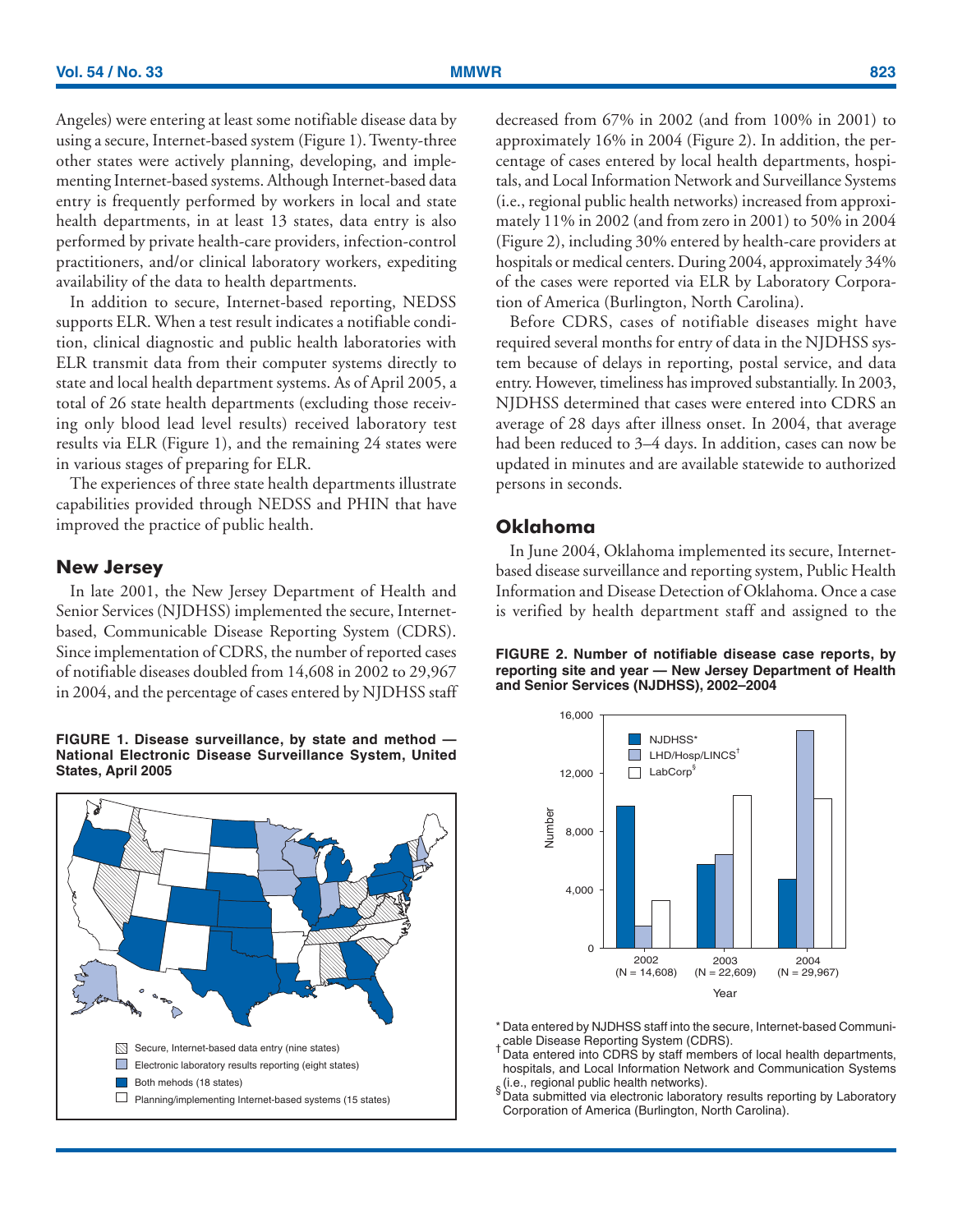appropriate jurisdiction, the system supports online followup by local public health nurses representing all Oklahoma counties. As of June 1, 2005, a total of 164 infection-control practitioners and 210 laboratorians representing all Oklahoma hospitals and 32 physicians had registered to use the system.

Upon entry of a disease deemed urgently notifiable by state administrative law,<sup>9</sup> the Oklahoma system automatically sends a page, text message, and e-mail message with key details to the state epidemiologist on call. The system also informs persons reporting cases that they will be contacted within 15 minutes by that epidemiologist. Regardless of the hour, the epidemiologist can then log on to the system from any location and initiate a rapid public health response when warranted. During June 2004–May 2005, epidemiologists launched case investigations within the targeted response time of 15 minutes on 111 urgently notifiable disease reports, including 10 cases of invasive meningococcal disease, 12 cases of tularemia (endemic in Oklahoma), and one outbreak of unknown infectious disease.

# **Pennsylvania**

In January 2003, the Pennsylvania Department of Health implemented a secure, Internet-based disease reporting system, PA-NEDSS, that incorporates online reporting\*\* by laboratories, hospitals, and clinicians; fully integrated ELR; case management; and analysis capabilities. Submitted reports are immediately accessible by state and local health department staff.

As of February 2005, a total of 549 public health staff members, 381 hospitals and clinics, 223 laboratories, and 564 physicians were registered with the system. In addition, 42 high-volume laboratories were submitting reports through ELR. Approximately 20,000 reports are submitted each month through PA-NEDSS; 67% of reports are received via ELR, 24% via online laboratory reporting, 8% via online hospital reporting, and 1% via other sources.

During a hepatitis A outbreak with 601 cases in 2003, all public health workers in the affected region of the state were needed to staff clinics and administer immune globulin to exposed persons to prevent further transmission of disease. Investigation of cases newly reported by PA-NEDSS were assigned to public health staff in unaffected regions, allowing local staff to focus on prevention of cases while ensuring that new cases were investigated promptly. Since the outbreak, certain areas of the state have extended that use of PA-NEDSS to balance the routine workload among counties.

**Reported by:** *State health departments. CDC.*

**Editorial Note:** The transition to integrated electronic systems from paper-based systems for disease surveillance has made substantial strides in recent years. As of April 2005, a total of 27 states were using secure, Internet-based systems for entry of notifiable disease reports, and 26 received laboratory test results automatically through ELR. When clinicians, laboratories, or local health department investigators enter data securely over the Internet, that information can be available to state or local health departments immediately, avoiding delays caused by mailing forms or backlogs in data-entry processing at health departments.

Surveillance of communicable diseases focuses on ELR because a large proportion of cases can be identified from laboratory test results; diagnostic laboratories are also key surveillance partners for chronic and environmentally related disease surveillance (e.g., for blood lead level testing). ELR facilitated by NEDSS provides faster and more complete reporting of laboratory test results. Use of ELR has increased the number of cases reported to health departments by two- to threefold and has improved the timeliness of reporting by at least 3.8 days (*1*). ELR infrastructure also can be used to integrate public health laboratory and epidemiologic investigations. Ongoing efforts to ensure availability of PHIN-compliant laboratory information systems will equip state and local public health laboratories for standards-based exchange of information and further strengthen public health surveillance and response.

Although many states are using the Internet for ELR, challenges remain to achieving national proficiency at standardsbased, secure information exchange. In its "business case" for a nationwide health information network, the Center for Information Technology Leadership (CITL) (Partners HealthCare System, Boston, Massachusetts) has defined a fourlevel taxonomy for health information exchange (*2*). The highest level, Level 4 (machine integrable information exchange), requires adherence to the structured messages and standardized data content provided by NEDSS and PHIN. However, multiple states still use different electronic formats and nonstandard content for ELR, corresponding to CITL Level 3 (machine organizable data systems). According to the CITL model, although implementation of Level 3 systems can enhance information exchange, cost savings occur only with implementation of Level 4 systems (*2*).

This first phase of ELR is providing state health departments with results from large multijurisdictional laboratories and from certain state public health laboratories. The next phase will require broadening of reporting from the large

<sup>¶</sup> Oklahoma Administrative Code 310:515-1-3.

<sup>\*\*</sup> Online laboratory reporting means laboratory staff members enter data into an Internet form, in contrast to ELR, in which the laboratory computer system automatically sends an electronic message to the state health department system.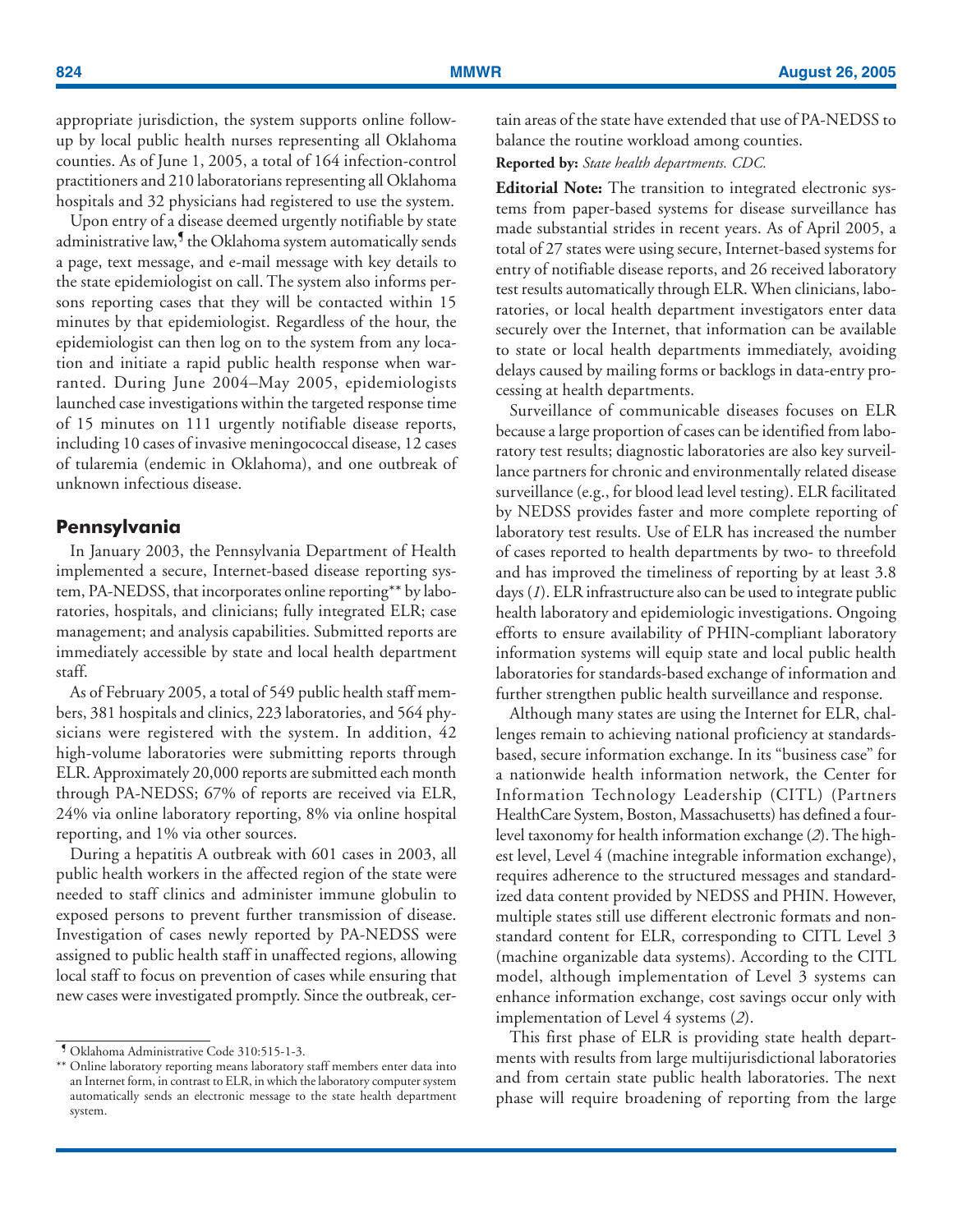multijurisdictional laboratories and enabling exchange of results with other laboratories, including large hospital and local laboratories. However, many of these facilities use proprietary information systems and local (i.e., nonstandard) coding systems that would require multiple custom interfaces to enable automated exchange of results. CDC is working with national partners to identify possible solutions.

Using standards and systems to enhance the exchange of information between the clinical sector and public health is a principal goal of NEDSS and PHIN. The ELR enhancements have required detailed specifications for the format, data elements, and standard codes for ELR messages by using the Health Level Seven (version  $2.3$ )<sup>††</sup> standard message format and standard, controlled vocabularies for test names  $(LOINC<sup>@§§§</sup>)$  and test results (SNOMED<sup>®¶</sup>, In addition, PHIN specifies the standards for secure transmission of these messages over the Internet; to meet these standards, CDC has provided the PHIN Messaging System\*\*\* for use by public and private partners. Successful ELR reporting provides experience with secure, standards-based, interoperable data exchange, relevant for public health agencies and also for their partners in clinical medicine.

The examples in this report demonstrate the impact NEDSS has had on disease surveillance and deployment of public health staff and resources. Use of secure, Internet-based systems enables public health response 24 hours a day, 7 days a week. State health departments have used these systems to manage workloads and increase capacity during outbreaks and to help improve the nation's ability to detect and respond to disease threats.

### **References**

- 1. Effler P, Ching-Lee M, Bogard A, Ieong M, Nekomoto T, Jernigan D. Statewide system of electronic notifiable disease reporting from clinical laboratories: comparing automated reporting with conventional methods. JAMA 1999;282:1845–50.
- 2. Walker J, Pan E, Johnston D, Adler-Milstein J, Bates DW, Middleton B. The value of health care information exchange and interoperability. Health Aff(Millwood) 2005: W5-10–W5-18. Available at [http://](http://content.healthaffairs.org/cgi/reprint/hlthaff.w5.10v1) [content.healthaffairs.org/cgi/reprint/hlthaff.w5.10v1.](http://content.healthaffairs.org/cgi/reprint/hlthaff.w5.10v1)

<sup>††</sup> Health Level Seven is one of several health-care standards developing organizations accredited by the American National Standards Institute.

Available at [http://www.hl7.org.](http://www.hl7.org) §§§<br>§§ Logical Observation Identifiers Names and Codes. The database and supporting documentation are maintained by The Regenstrief Institute

<sup>(</sup>Indianapolis, Indiana). Available at [http://www.regenstrief.org/loinc.](http://www.regenstrief.org/loinc) ¶¶ Systematized Nomenclature of Medicine of the College of American Pathologists. Available at<http://www.snomed.org>. \*\*\* Available at [http://www.cdc.gov/phin/software-solutions/phinms.](http://www.cdc.gov/phin/software-solutions/phinms)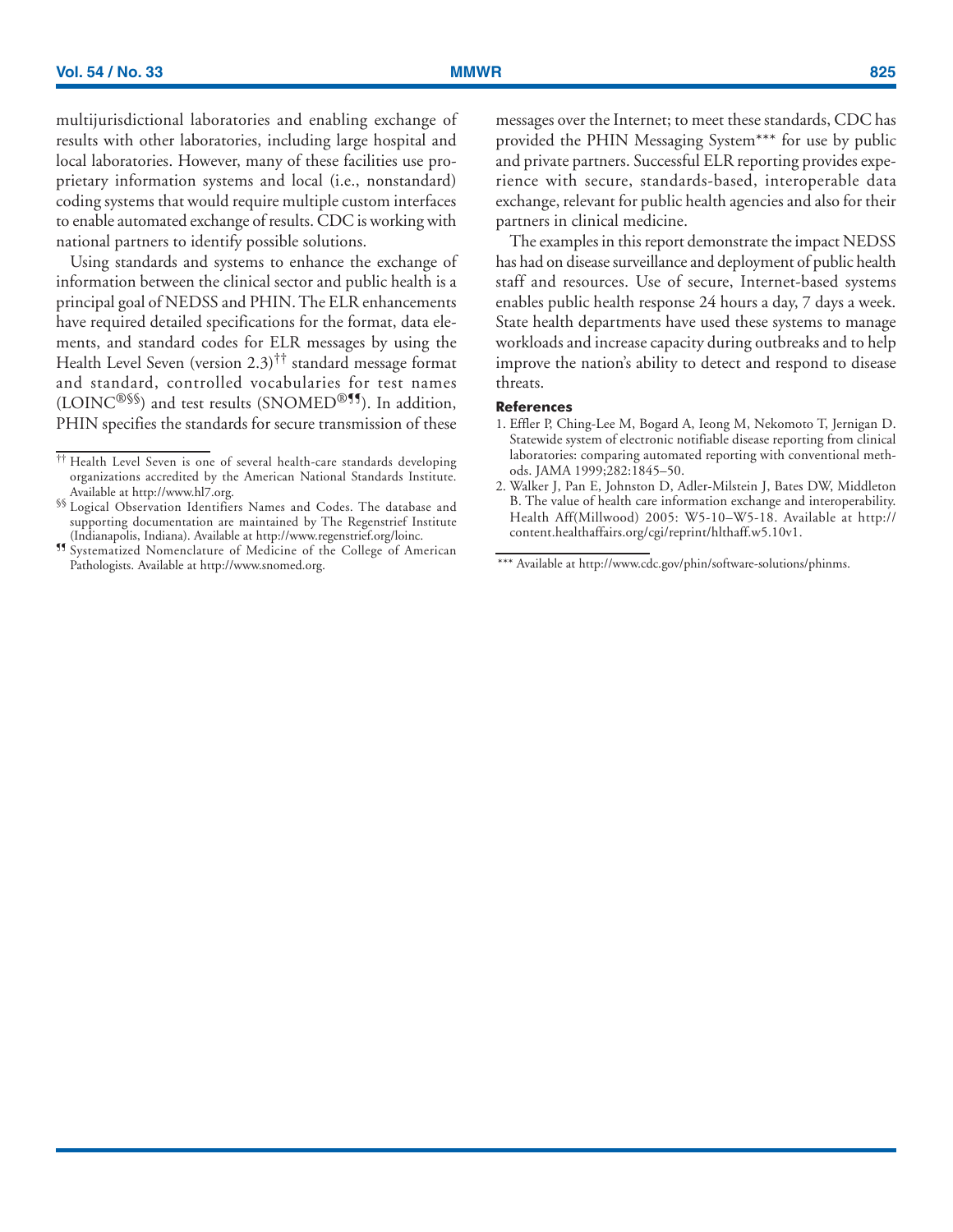# <span id="page-9-0"></span>**QuickStats** from the national center for health statistics **Percentage\* of Persons Aged >20 Years with Hypertension,† by Race/Ethnicity — United States, 1999–2002** 50 Women 43.4 40.4 Men40 30.5<br>28.7 28.4 27.5 Percentage Percentage 30 27.5 27.8 26.7 20 10 0 All persons§ White, Black, Mexican non-Hispanic non-Hispanic American¶ Race/Ethnicity

\* Percentages are age-adjusted to the 2000 U.S. standard population by using five age groups: 20–34, 35–44, 45–54, 55–64, and  $\geq$ 65 years.

† Defined as either having elevated blood pressure (systolic pressure of >140 mmHg or diastolic pressure of >90 mmHg) or taking antihypertensive medication.

§ Includes persons of all races/ethnicities (including all Hispanic origins), not just non-Hispanic whites, non-Hispanic blacks, and Mexican Americans.

¶ Persons in this subpopulation might be of any race.

During 1999–2002, approximately 30% of persons aged ≥20 years had hypertension. Among those racial/ethnic populations and subpopulations evaluated, the percentage with hypertension was highest among non-Hispanic blacks. Men and women were approximately equally likely to have hypertension.

**SOURCES:** National Center for Health Statistics. Health, United States, 2004: with chartbook on trends in the health of Americans. Hyattsville, MD: US Department of Health and Human Services, CDC, National Center for Health Statistics; 2004. Available at [http://www.cdc.gov/nchs/hus.htm.](http://www.cdc.gov/nchs/hus.htm)

National Health and Nutrition Examination Survey, 1999–2002. Available at [http://www.cdc.gov/nchs/nhanes.htm.](http://www.cdc.gov/nchs/nhanes.htm)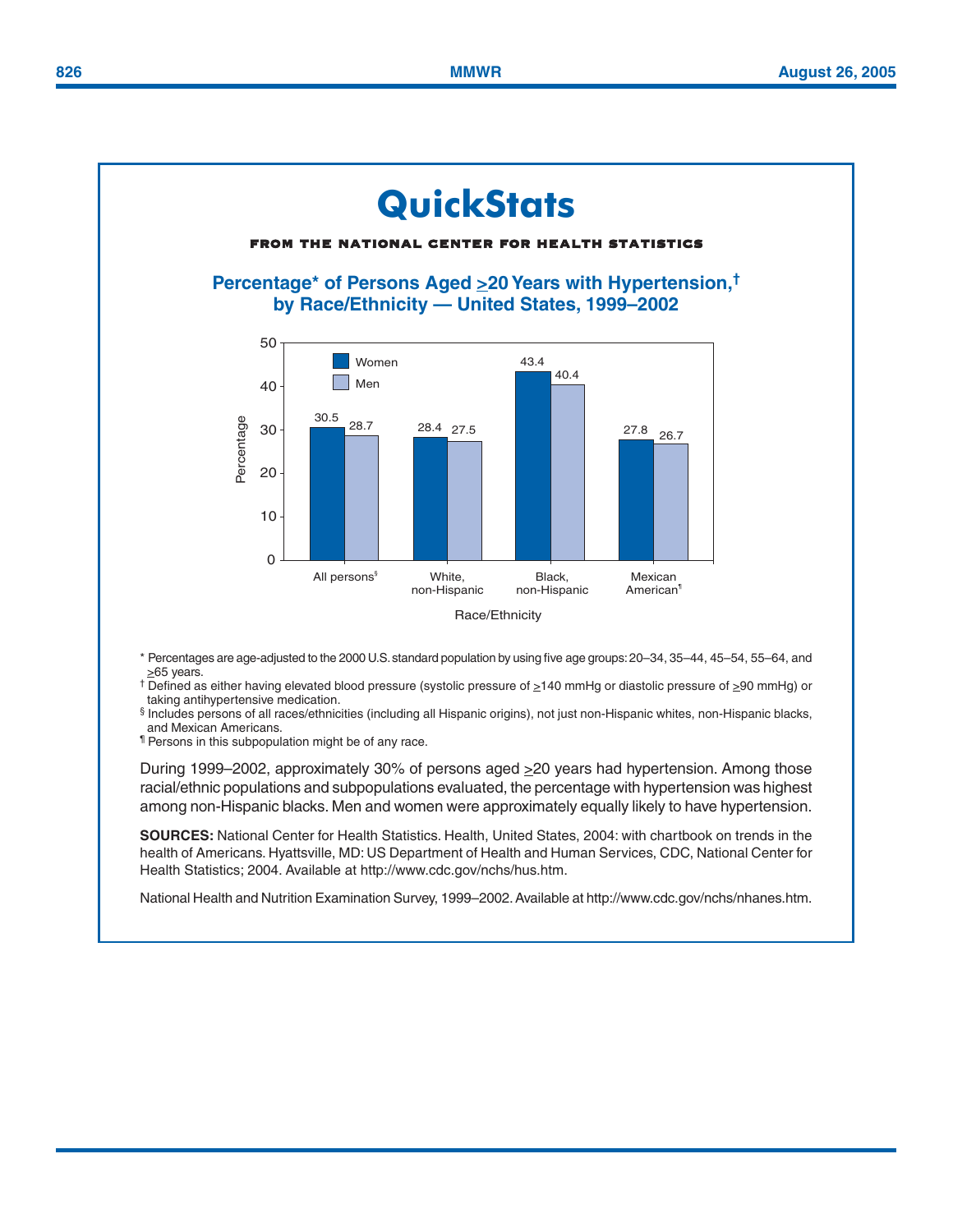### DISEASE DECREASE INCREASE CASES CURRENT 4 WEEKS 0.125 0.25 0.5 1 2 4 120 136 15 97 1 23 26 735  $\Omega$ Hepatitis A, acute Hepatitis B, acute Hepatitis C, acute Legionellosis Measles Mumps Pertussis Rubella \* Meningococcal disease 0.03125 0.0625

### **FIGURE I. Selected notifiable disease reports, United States, comparison of provisional 4-week totals August 20, 2005, with historical data**

Ratio (Log scale)†

**Beyond historical limits** 

\* No rubella cases were reported for the current 4-week period yielding a ratio for week 33 of zero (0). † Ratio of current 4-week total to mean of 15 4-week totals (from previous, comparable, and subsequent 4-week periods for the past 5 years). The point where the hatched area begins is based on the mean and two standard deviations of these 4-week totals.

| TABLE I. Summary of provisional cases of selected notifiable diseases, United States, cumulative, week ending August 20, 2005 (33rd Week)* |  |
|--------------------------------------------------------------------------------------------------------------------------------------------|--|
|                                                                                                                                            |  |

| <b>Disease</b>                             | Cum.<br>2005   | Cum.<br>2004 | <b>Disease</b>                                          | Cum.<br>2005     | Cum.<br>2004 |
|--------------------------------------------|----------------|--------------|---------------------------------------------------------|------------------|--------------|
| Anthrax                                    |                |              | Hemolytic uremic syndrome, postdiarrheal <sup>†</sup>   | 89               | 105          |
| Botulism:                                  |                |              | HIV infection, pediatric <sup>t¶</sup>                  | 181              | 260          |
| foodborne                                  |                | 6            | Influenza-associated pediatric mortality <sup>†**</sup> | 43               |              |
| infant                                     | 43             | 49           | Measles                                                 | 56 <sup>++</sup> | $25^{66}$    |
| other (wound & unspecified)                | 17             | 8            | Mumps                                                   | 179              | 130          |
| <b>Brucellosis</b>                         | 65             | 58           | Plague                                                  | 3                |              |
| Chancroid                                  | 17             | 17           | Poliomyelitis, paralytic                                |                  |              |
| Cholera                                    | $\overline{2}$ | 4            | Psittacosis <sup>t</sup>                                | 13               | 8            |
| Cyclosporiasis <sup>t</sup>                | 663            | 175          | $Q$ fever <sup>t</sup>                                  | 68               | 41           |
| Diphtheria                                 |                |              | Rabies, human                                           |                  | 4            |
| Domestic arboviral diseases                |                |              | Rubella                                                 | 8                | 9            |
| (neuroinvasive & non-neuroinvasive):       |                |              | Rubella, congenital syndrome                            |                  |              |
| California serogroup <sup>+§</sup>         | 6              | 68           | SARS <sup>t**</sup>                                     |                  |              |
| eastern equine <sup>t §</sup>              | 5              |              | Smallpox <sup>+</sup>                                   |                  |              |
| Powassan <sup>t§</sup>                     |                |              | Staphylococcus aureus:                                  |                  |              |
| St. Louis <sup>t§</sup>                    |                |              | Vancomycin-intermediate (VISA) <sup>†</sup>             |                  |              |
| western equine <sup>t §</sup>              |                |              | Vancomycin-resistant (VRSA) <sup>+</sup>                |                  |              |
| Ehrlichiosis:                              |                |              | Streptococcal toxic-shock syndrome <sup>t</sup>         | 90               | 100          |
| human granulocytic (HGE) <sup>†</sup>      | 250            | 243          | Tetanus                                                 | 14               | 12           |
| human monocytic (HME) <sup>†</sup>         | 187            | 166          | Toxic-shock syndrome                                    | 62               | 58           |
| human, other and unspecified <sup>+</sup>  | 36             | 44           | <b>Trichinellosis<sup>11</sup></b>                      | 12               |              |
| Hansen disease <sup>t</sup>                | 48             | 64           | Tularemia <sup>t</sup>                                  | 79               | 62           |
| Hantavirus pulmonary syndrome <sup>+</sup> | 16             | 16           | Yellow fever                                            |                  |              |

--: No reported cases.<br>
\* Incidence data for reporting years 2004 and 2005 are provisional and cumulative (year-to-date).

Not notifiable in all states.<br>Supported weekly from reports to the Division of Vector-Borne Infectious Diseases, National Center for Infectious Diseases (ArboNet Surveillance).<br>Tupdated monthly from reports to the Division

11 Of 56 cases reported, 46 were indigenous and 10 were imported from another country.<br>
\$8 Of 25 cases reported, eight were indigenous and 17 were imported from another country.<br>
11 Formerly Trichinosis.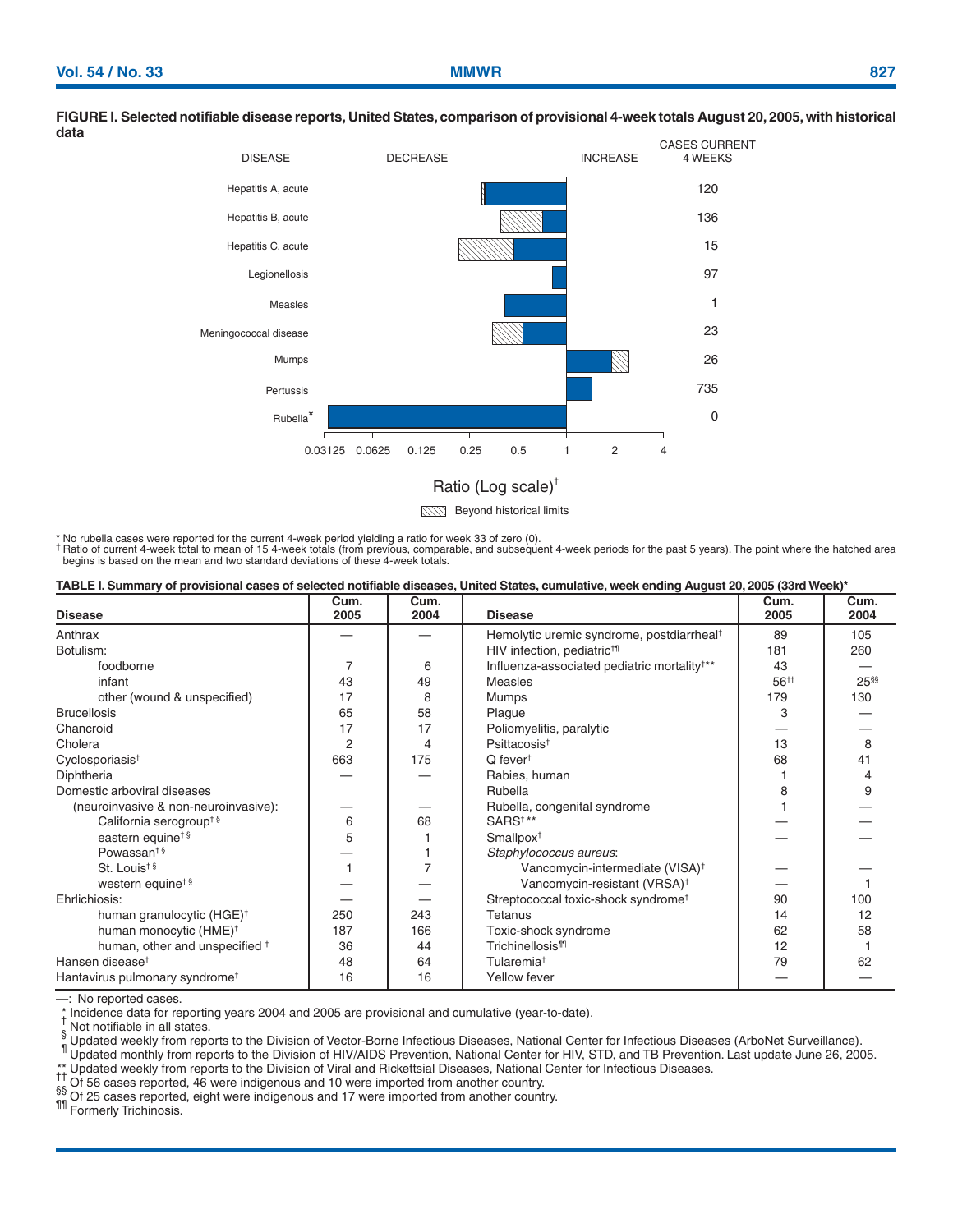| .                                                                                                       | <b>AIDS</b>                                                                   |                                                                               |                                                                                                         | Chlamydia <sup>t</sup>                                                                                  | Coccidioidomycosis                                                                                                                                         |                                                                                                                                                                   | <b>Cryptosporidiosis</b>                                             |                                                                                        |
|---------------------------------------------------------------------------------------------------------|-------------------------------------------------------------------------------|-------------------------------------------------------------------------------|---------------------------------------------------------------------------------------------------------|---------------------------------------------------------------------------------------------------------|------------------------------------------------------------------------------------------------------------------------------------------------------------|-------------------------------------------------------------------------------------------------------------------------------------------------------------------|----------------------------------------------------------------------|----------------------------------------------------------------------------------------|
| <b>Reporting area</b>                                                                                   | Cum.<br>2005 <sup>§</sup>                                                     | Cum.<br>2004                                                                  | Cum.<br>2005                                                                                            | Cum.<br>2004                                                                                            | Cum.<br>2005                                                                                                                                               | Cum.<br>2004                                                                                                                                                      | Cum.<br>2005                                                         | Cum.<br>2004                                                                           |
| UNITED STATES                                                                                           | 20,405                                                                        | 25,103                                                                        | 567,157                                                                                                 | 580,794                                                                                                 | 2,767                                                                                                                                                      | 3,510                                                                                                                                                             | 1,610                                                                | 1,980                                                                                  |
| <b>NEW ENGLAND</b><br>Maine<br>N.H.<br>Vt.¶                                                             | 778<br>11<br>20<br>$\overline{4}$<br>368                                      | 842<br>14<br>29<br>13                                                         | 20,253<br>1,272<br>1,144<br>614<br>9,008                                                                | 19,066<br>1,248<br>1,060<br>726<br>8,418                                                                | N<br>$\overline{\phantom{0}}$<br>$\overline{\phantom{0}}$                                                                                                  | N<br>$\overline{\phantom{0}}$<br>$\overline{\phantom{0}}$                                                                                                         | 94<br>12<br>14<br>20<br>33                                           | 110<br>15<br>20<br>16<br>43                                                            |
| Mass.<br>R.I.<br>Conn.                                                                                  | 68<br>307                                                                     | 283<br>82<br>421                                                              | 2,063<br>6,152                                                                                          | 2,163<br>5,451                                                                                          | N                                                                                                                                                          | $\overline{\phantom{0}}$<br>N                                                                                                                                     | 3<br>12                                                              | 4<br>12                                                                                |
| MID. ATLANTIC<br>Upstate N.Y.<br>N.Y. City<br>N.J.<br>Pa.                                               | 4,352<br>800<br>2,327<br>574<br>651                                           | 5,527<br>665<br>3,053<br>977<br>832                                           | 69,789<br>14,137<br>22,817<br>10,585<br>22,250                                                          | 71,800<br>14,230<br>22,273<br>11,430<br>23,867                                                          | N<br>—<br>N<br>N                                                                                                                                           | N<br>$\overline{\phantom{0}}$<br>N<br>N                                                                                                                           | 219<br>81<br>42<br>10<br>86                                          | 290<br>63<br>80<br>28<br>119                                                           |
| E.N. CENTRAL<br>Ohio<br>Ind.<br>III.<br>Mich.                                                           | 1,938<br>312<br>236<br>983<br>322                                             | 2,098<br>423<br>247<br>943<br>380                                             | 86,835<br>21,403<br>12,495<br>26,018<br>15,282                                                          | 102,529<br>25,316<br>11,430<br>29,951<br>23,965                                                         | 5<br>N<br>N<br>$\overline{\phantom{0}}$<br>5                                                                                                               | 9<br>N<br>N<br>$\overline{\phantom{0}}$<br>9                                                                                                                      | 338<br>113<br>24<br>34<br>49                                         | 615<br>121<br>48<br>110<br>99                                                          |
| Wis.<br>W.N. CENTRAL<br>Minn.<br>Iowa<br>Mo.<br>N. Dak.<br>S. Dak.<br>Nebr. <sup>1</sup>                | 85<br>463<br>123<br>50<br>198<br>5<br>10<br>18                                | 105<br>501<br>141<br>36<br>202<br>15<br>7<br>21                               | 11,637<br>35,193<br>6,508<br>4,314<br>14,081<br>715<br>1,769<br>3,494                                   | 11,867<br>35,216<br>7,417<br>4,294<br>12,959<br>1,156<br>1,535<br>3,251                                 | N<br>6<br>3<br>N<br>$\overline{c}$<br>N<br>$\overline{\phantom{0}}$<br>$\mathbf{1}$                                                                        | N<br>5<br>N<br>N<br>3<br>N<br>$\overline{\phantom{0}}$<br>$\overline{c}$                                                                                          | 118<br>306<br>64<br>59<br>146<br>$\overline{\phantom{0}}$<br>13<br>4 | 237<br>243<br>82<br>50<br>42<br>9<br>23<br>18                                          |
| Kans.<br>S. ATLANTIC<br>Del.<br>Md.<br>D.C.<br>Va.¶<br>W.Va<br>N.C.<br>S.C. <sup>1</sup><br>Ga.<br>Fla. | 59<br>6,473<br>100<br>812<br>467<br>307<br>36<br>531<br>386<br>1,103<br>2,731 | 79<br>7,869<br>105<br>983<br>496<br>465<br>55<br>393<br>493<br>1,015<br>3,864 | 4,312<br>111,795<br>2,086<br>11,795<br>2,349<br>12,928<br>1,655<br>21,163<br>14,230<br>18,487<br>27,102 | 4,604<br>108,492<br>1,813<br>11,987<br>2,252<br>13,909<br>1,787<br>18,206<br>11,226<br>20,438<br>26,874 | N<br>$\mathbf{1}$<br>N<br>1<br>$\overline{\phantom{0}}$<br>$\overline{\phantom{0}}$<br>N<br>N<br>$\overline{\phantom{0}}$<br>$\overline{\phantom{0}}$<br>N | N<br>$\overline{\phantom{0}}$<br>N<br>$\overline{\phantom{0}}$<br>$\overline{\phantom{0}}$<br>N<br>N<br>$\overline{\phantom{0}}$<br>$\overline{\phantom{0}}$<br>N | 20<br>300<br>-<br>20<br>5<br>22<br>6<br>35<br>9<br>61<br>142         | 19<br>310<br>12<br>10<br>31<br>4<br>52<br>13<br>105<br>83                              |
| E.S. CENTRAL<br>Ky.<br>Tenn. <sup>1</sup><br>Ala.¶<br>Miss.                                             | 1,093<br>135<br>434<br>295<br>229                                             | 1,183<br>129<br>462<br>304<br>288                                             | 41,450<br>6,017<br>14,957<br>7,235<br>13,241                                                            | 37,684<br>3,590<br>14,355<br>8,623<br>11,116                                                            | N<br>N<br>-<br>$\overline{\phantom{0}}$                                                                                                                    | 4<br>N<br>N<br>-<br>4                                                                                                                                             | 60<br>22<br>21<br>15<br>$\overline{c}$                               | 77<br>26<br>22<br>13<br>16                                                             |
| W.S. CENTRAL<br>Ark.<br>La.<br>Okla.<br>Tex.1                                                           | 2,206<br>72<br>436<br>167<br>1,531                                            | 3,137<br>132<br>638<br>120<br>2,247                                           | 68,729<br>4,672<br>12,572<br>6,896<br>44,589                                                            | 73,292<br>5,164<br>14,954<br>7,200<br>45,974                                                            | 1<br>$\mathbf{1}$<br>N<br>N                                                                                                                                | 2<br>1<br>1<br>N<br>N                                                                                                                                             | 55<br>2<br>3<br>30<br>20                                             | 66<br>13<br>$\overline{c}$<br>15<br>36                                                 |
| <b>MOUNTAIN</b><br>Mont.<br>Idaho <sup>1</sup><br>Wyo.<br>Colo.<br>N. Mex.<br>Ariz.<br>Utah<br>Nev.¶    | 789<br>4<br>9<br>$\overline{\mathbf{c}}$<br>163<br>72<br>329<br>33<br>177     | 851<br>4<br>11<br>6<br>162<br>138<br>310<br>41<br>179                         | 33,639<br>1,166<br>1,554<br>698<br>8,615<br>3,272<br>11,604<br>2,696<br>4,034                           | 34,945<br>1,569<br>1,809<br>679<br>8,531<br>5,668<br>10,570<br>2,369<br>3,750                           | 1,950<br>N<br>N<br>2<br>N<br>6<br>1,907<br>4<br>31                                                                                                         | 2,182<br>N<br>N<br>1<br>N<br>16<br>2,114<br>11<br>40                                                                                                              | 74<br>12<br>6<br>$\overline{c}$<br>23<br>3<br>9<br>11<br>8           | 101<br>28<br>10<br>$\overline{c}$<br>34<br>9<br>14<br>$\overline{c}$<br>$\mathsf{2}\,$ |
| <b>PACIFIC</b><br>Wash.<br>Oreg. <sup>¶</sup><br>Calif.<br>Alaska<br>Hawaii                             | 2,313<br>229<br>136<br>1,874<br>14<br>60                                      | 3,095<br>214<br>155<br>2,648<br>21<br>57                                      | 99,474<br>11,887<br>5,294<br>77,061<br>2,523<br>2,709                                                   | 97,770<br>11,064<br>5,137<br>75,610<br>2,406<br>3,553                                                   | 804<br>N<br>804<br>-                                                                                                                                       | 1,308<br>N<br>1,308                                                                                                                                               | 164<br>25<br>31<br>107<br>1                                          | 168<br>14<br>24<br>128<br>$\overline{c}$                                               |
| Guam<br>P.R.<br>V.I.<br>Amer. Samoa<br>C.N.M.I.                                                         | 1<br>537<br>10<br>U<br>$\overline{2}$                                         | -1<br>395<br>6<br>U<br>U                                                      | 2,341<br>119<br>U                                                                                       | 736<br>2,430<br>243<br>U<br>U                                                                           | —<br>N<br>-<br>U<br>$\overline{\phantom{0}}$                                                                                                               | N<br>U<br>U                                                                                                                                                       | N<br>—<br>U<br>$\overline{\phantom{0}}$                              | $\overline{\phantom{0}}$<br>N<br>U<br>U                                                |

N: Not notifiable. U: Unavailable. – Ho reported cases. C.N.M.I.: Commonwealth of Northern Mariana Islands.<br>\* Incidence data for reporting years 2004 and 2005 are provisional and cumulative (year-to-date).

† Chlamydia refers to genital infections caused by *C. trachomatis.*<br>§ Updated monthly from reports to the Division of HIV/AIDS Prevention, National Center for HIV, STD, and TB Prevention. Last update June 26, 2005.<br>¶ Cont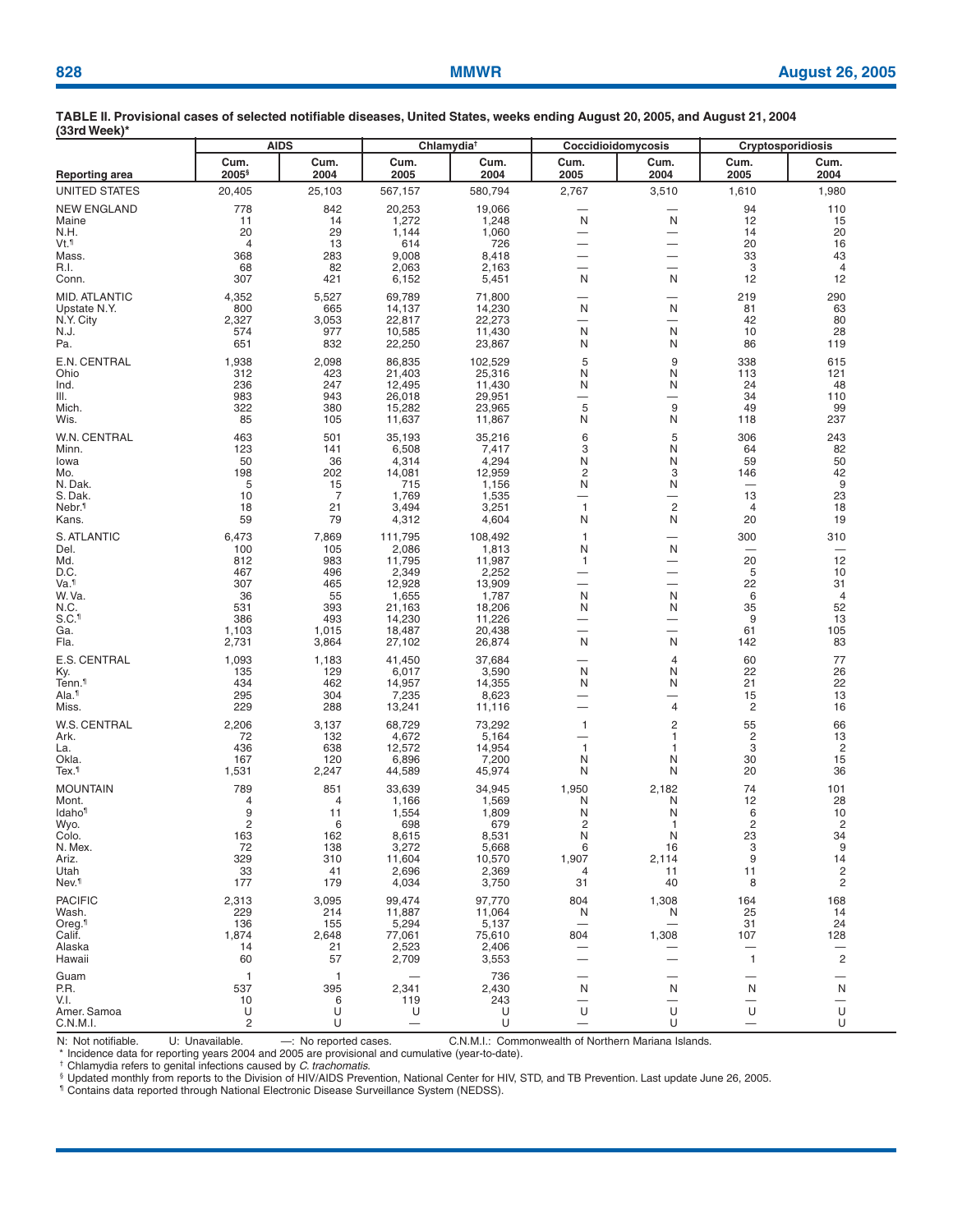|                                      |                                |                          |                                                      | Escherichia coli, Enterohemorrhagic (EHEC) |                                          |                       |                   |                |                  |                  |
|--------------------------------------|--------------------------------|--------------------------|------------------------------------------------------|--------------------------------------------|------------------------------------------|-----------------------|-------------------|----------------|------------------|------------------|
|                                      |                                |                          |                                                      | Shiga toxin positive,                      |                                          | Shiga toxin positive, |                   |                |                  |                  |
|                                      |                                | O157:H7                  |                                                      | serogroup non-O157                         |                                          | not serogrouped       | <b>Giardiasis</b> |                |                  | Gonorrhea        |
| <b>Reporting area</b>                | Cum.<br>2005                   | Cum.<br>2004             | Cum.<br>2005                                         | Cum.<br>2004                               | Cum.<br>2005                             | Cum.<br>2004          | Cum.<br>2005      | Cum.<br>2004   | Cum.<br>2005     | Cum.<br>2004     |
| UNITED STATES                        | 1,127                          | 1,390                    | 171                                                  | 165                                        | 140                                      | 104                   | 9,738             | 11,113         | 192,493          | 202,837          |
| <b>NEW ENGLAND</b>                   | 91                             | 102                      | 33                                                   | 36                                         | 23                                       | 9                     | 886               | 999            | 3,840            | 4,438            |
| Maine                                | 11                             | 8                        | 6                                                    | —                                          | $\overline{\phantom{0}}$                 | —                     | 117               | 80             | 78               | 149              |
| N.H.<br>Vt.                          | 10<br>10                       | 14<br>9                  | $\overline{c}$<br>3                                  | 5<br>$\overbrace{\phantom{12333}}$         | $\overline{\phantom{0}}$<br>-            |                       | 35<br>103         | 24<br>92       | 105<br>34        | 75<br>56         |
| Mass.                                | 34                             | 45                       | 6                                                    | 13                                         | 23                                       | 9                     | 356               | 468            | 1,663            | 1,995            |
| R.I.                                 | 3                              | 6                        | —                                                    | $\mathbf{1}$                               | $\overline{\phantom{0}}$                 | —                     | 62                | 68             | 292              | 548              |
| Conn.                                | 23                             | 20                       | 16                                                   | 17                                         |                                          | -                     | 213               | 267            | 1,668            | 1,615            |
| <b>MID. ATLANTIC</b><br>Upstate N.Y. | 136<br>64                      | 162<br>67                | 15<br>10                                             | 25<br>11                                   | 20<br>7                                  | 23<br>10              | 1,779<br>632      | 2,387<br>757   | 19,775<br>4,008  | 23,067<br>4,610  |
| N.Y. City                            | $\overline{7}$                 | 32                       | $\overline{\phantom{0}}$                             |                                            | -                                        | -                     | 478               | 696            | 5,974            | 7,185            |
| N.J.                                 | 21                             | 31                       | $\mathbf{1}$                                         | 5                                          | 3                                        | 6                     | 208               | 307            | 3,242            | 4,358            |
| Pa.                                  | 44                             | 32                       | $\overline{4}$                                       | 9                                          | 10                                       | 7                     | 461               | 627            | 6,551            | 6,914            |
| E.N. CENTRAL<br>Ohio                 | 229<br>65                      | 273<br>59                | 15<br>$\overline{c}$                                 | 34<br>7                                    | $\overline{7}$<br>3                      | 17<br>10              | 1,510<br>426      | 1,757<br>492   | 34,891<br>10,039 | 42,453<br>12,965 |
| Ind.                                 | 29                             | 29                       | $\overbrace{\phantom{13333}}$                        | —                                          | -                                        | -                     | N                 | N              | 4,987            | 4,045            |
| III.                                 | 45                             | 57                       | $\mathbf{1}$                                         | 5                                          | $\mathbf{1}$                             | 6                     | 307               | 511            | 10,755           | 12,877           |
| Mich.<br>Wis.                        | 50<br>40                       | 49<br>79                 | —<br>12                                              | 6<br>16                                    | 3<br>-                                   | 1                     | 422<br>355        | 403<br>351     | 5,851<br>3,259   | 9,544<br>3,022   |
| W.N. CENTRAL                         | 184                            | 298                      | 25                                                   | 23                                         | 22                                       | 18                    | 1,175             | 1,209          | 11,206           | 10,580           |
| Minn.                                | 43                             | 72                       | $\overline{7}$                                       | 9                                          | 10                                       | 3                     | 556               | 414            | 1,839            | 1,846            |
| lowa                                 | 40                             | 80                       | —                                                    | $\overline{\phantom{0}}$                   | -                                        | —                     | 140               | 178            | 959              | 766              |
| Mo.<br>N. Dak.                       | 56<br>-1                       | 50<br>9                  | 11<br>—                                              | 11<br>—                                    | 5<br>$\overline{\phantom{0}}$            | 6<br>5                | 259<br>5          | 334<br>18      | 5,751<br>41      | 5,485<br>77      |
| S. Dak.                              | 10                             | 22                       | $\overline{4}$                                       | —                                          | $\overline{\phantom{0}}$                 |                       | 52                | 40             | 236              | 165              |
| Nebr.                                | 13                             | 43                       | 3                                                    | 3                                          | 4                                        |                       | 56                | 89             | 814              | 674              |
| Kans.                                | 21                             | 22                       | —                                                    |                                            | 3                                        | 4                     | 107               | 136            | 1,566            | 1,567            |
| S. ATLANTIC                          | 114                            | 102                      | 41                                                   | 17                                         | 48                                       | 21                    | 1,457             | 1,746          | 47,920           | 48,758           |
| Del.<br>Md.                          | 3<br>20                        | $\overline{2}$<br>20     | N<br>15                                              | N<br>2                                     | N<br>3                                   | N<br>2                | 31<br>103         | 30<br>70       | 515<br>4,345     | 572<br>5,146     |
| D.C.                                 | $\overline{\phantom{0}}$       | $\overline{1}$           | $\overline{\phantom{0}}$                             | —                                          | $\overline{\phantom{0}}$                 | —                     | 29                | 44             | 1,288            | 1,619            |
| Va.<br>W. Va.                        | 19                             | 20<br>$\overline{c}$     | 16                                                   | $\overline{7}$                             | 12<br>-1                                 |                       | 323<br>26         | 270<br>23      | 4,601<br>450     | 5,593<br>569     |
| N.C.                                 | -1<br>$\overline{\phantom{0}}$ | $\overline{\phantom{0}}$ | $\overline{\phantom{0}}$<br>$\overline{\phantom{0}}$ | —<br>$\overbrace{\phantom{13333}}$         | 24                                       | —<br>14               | N                 | N              | 9,937            | 9,689            |
| S.C.                                 | 4                              | 9                        | —                                                    | —                                          | $\overline{\phantom{0}}$                 | -                     | 66                | 67             | 6,250            | 5,498            |
| Ga.<br>Fla.                          | 16<br>51                       | 15<br>33                 | 6<br>4                                               | 6<br>2                                     | 8                                        | 5                     | 296<br>583        | 553<br>689     | 8,376<br>12,158  | 8,797<br>11,275  |
|                                      |                                |                          |                                                      |                                            |                                          |                       |                   |                |                  |                  |
| E.S. CENTRAL<br>Ky.                  | 77<br>20                       | 65<br>16                 | $\mathbf{1}$<br>-                                    | 3<br>$\mathbf{1}$                          | 13<br>10                                 | 12<br>7               | 247<br>N          | 223<br>N       | 15,775<br>1,992  | 16,382<br>1,564  |
| Tenn.                                | 33                             | 28                       | $\mathbf{1}$                                         | —                                          | 3                                        | 5                     | 129               | 123            | 5,326            | 5,275            |
| Ala.                                 | 19                             | 12                       | $\overline{\phantom{0}}$                             | $\overline{\phantom{0}}$<br>$\overline{c}$ | $\overline{\phantom{0}}$                 |                       | 118               | 100            | 4,245            | 5,217            |
| Miss.                                | 5                              | 9                        | $\overline{\phantom{0}}$                             |                                            | -                                        |                       | -                 |                | 4,212            | 4,326            |
| W.S. CENTRAL<br>Ark.                 | 30<br>6                        | 56<br>10                 | 4<br>—                                               | 3<br>-                                     | 3                                        | 4                     | 153<br>45         | 187<br>73      | 27,880<br>2,420  | 27,902<br>2,615  |
| La.                                  | 3                              | $\overline{c}$           | 3                                                    | $\mathbf{1}$                               | $\overline{\mathbf{c}}$                  |                       | 27                | 33             | 6,950            | 6,901            |
| Okla.                                | 13                             | 13                       | —<br>$\mathbf{1}$                                    | $\overline{\phantom{0}}$<br>$\overline{2}$ | $\overline{\phantom{0}}$<br>$\mathbf{1}$ |                       | 81                | 81             | 2,832            | 3,054            |
| Tex.                                 | 8                              | 31                       |                                                      |                                            |                                          | 4                     | N                 | N              | 15,678           | 15,332           |
| <b>MOUNTAIN</b>                      | 104<br>10                      | 133<br>12                | 31                                                   | 23                                         | 4                                        |                       | 755<br>31         | 890<br>35      | 7,159<br>62      | 7,237<br>51      |
| Mont.<br>ldaho                       | 10                             | 28                       | 8                                                    | $\overline{4}$                             | $\overline{\mathbf{c}}$                  |                       | 53                | 104            | 63               | 52               |
| Wyo.                                 | $\mathbf{1}$                   | 4                        | 2                                                    | 1                                          |                                          |                       | 12                | 15             | 46               | 36               |
| Colo.<br>N. Mex.                     | 21<br>5                        | 38<br>10                 | -1<br>4                                              | 1<br>4                                     | 1                                        |                       | 281<br>35         | 321<br>49      | 1,859<br>628     | 1,853<br>729     |
| Ariz.                                | 24                             | 11                       | N                                                    | N                                          | N                                        | N                     | 88                | 116            | 2,549            | 2,416            |
| Utah                                 | 24                             | 21                       | 16                                                   | 12                                         |                                          |                       | 214               | 179            | 414              | 360              |
| Nev.                                 | 9                              | 9                        | —                                                    | $\mathbf{1}$                               | 1                                        |                       | 41                | 71             | 1,538            | 1,740            |
| <b>PACIFIC</b><br>Wash.              | 162<br>38                      | 199<br>71                | 6                                                    | $\mathbf{1}$                               |                                          |                       | 1,776<br>211      | 1,715<br>197   | 24,047<br>2,287  | 22,020<br>1,651  |
| Oreg.                                | 40                             | 38                       | 6                                                    | $\mathbf{1}$                               |                                          |                       | 202               | 270            | 937              | 665              |
| Calif.                               | 63                             | 84                       |                                                      |                                            |                                          |                       | 1,267             | 1,146          | 19,982           | 18,475           |
| Alaska<br>Hawaii                     | 12<br>9                        | $\mathbf{1}$<br>5        |                                                      |                                            |                                          |                       | 57<br>39          | 49<br>53       | 347<br>494       | 394<br>835       |
| Guam                                 | N                              | N                        |                                                      |                                            |                                          |                       |                   | $\overline{c}$ |                  | 118              |
| P.R.                                 |                                | 1                        |                                                      |                                            |                                          |                       | 33                | 153            | 216              | 178              |
| V.I.                                 |                                | —                        | -                                                    |                                            |                                          |                       | —                 |                | 35               | 73               |
| Amer. Samoa<br>C.N.M.I.              | U                              | U<br>U                   | U                                                    | U<br>U                                     | U                                        | U<br>U                | U                 | U<br>U         | U                | U<br>U           |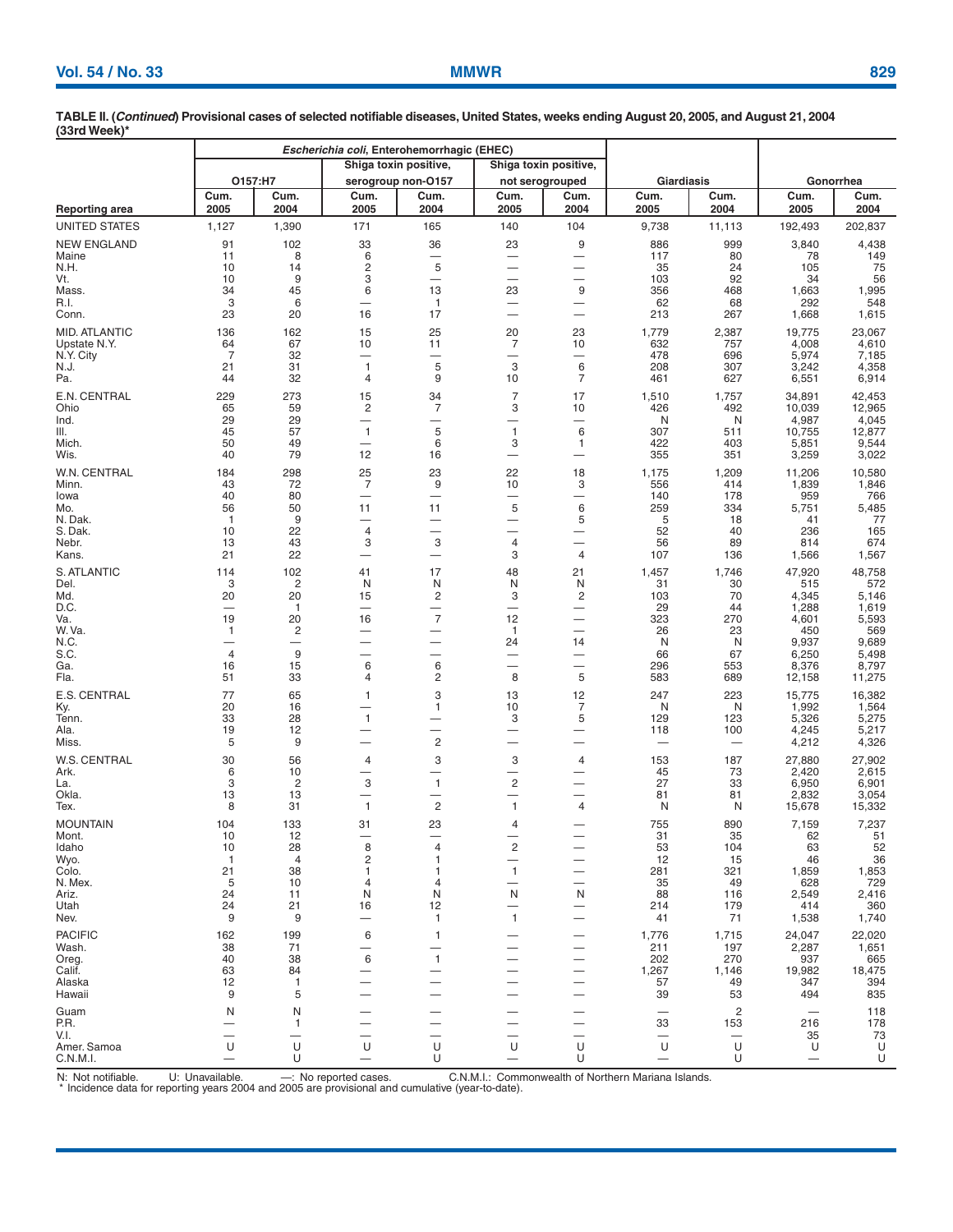| Haemophilus influenzae, invasive |                      |                                        |                                                      |                                |                                            |                                        |                                          |                                                  |  |
|----------------------------------|----------------------|----------------------------------------|------------------------------------------------------|--------------------------------|--------------------------------------------|----------------------------------------|------------------------------------------|--------------------------------------------------|--|
|                                  | All ages             |                                        |                                                      | Age <5 years                   |                                            |                                        |                                          |                                                  |  |
|                                  | All serotypes        |                                        |                                                      | Serotype b                     |                                            | Non-serotype b                         | Unknown serotype                         |                                                  |  |
| <b>Reporting area</b>            | Cum.<br>2005         | Cum.<br>2004                           | Cum.<br>2005                                         | Cum.<br>2004                   | Cum.<br>2005                               | Cum.<br>2004                           | Cum.<br>2005                             | Cum.<br>2004                                     |  |
| <b>UNITED STATES</b>             | 1,421                | 1,333                                  | 3                                                    | 9                              | 74                                         | 74                                     | 138                                      | 129                                              |  |
| <b>NEW ENGLAND</b>               | 110                  | 119                                    |                                                      | $\mathbf{1}$                   | 10                                         | $\overline{7}$                         | 4                                        | $\mathbf{1}$                                     |  |
| Maine<br>N.H.                    | 5<br>5               | 9<br>14                                | —                                                    | -                              | -<br>۰                                     | —<br>$\sqrt{2}$                        | $\mathbf{1}$<br>-                        | -                                                |  |
| Vt.                              | 6                    | 5                                      | —                                                    | $\overline{\phantom{0}}$       | —                                          | $\overline{\phantom{0}}$               | $\mathbf 2$                              | $\mathbf{1}$                                     |  |
| Mass.<br>R.I.                    | 50<br>$\overline{7}$ | 58<br>3                                | —                                                    | $\mathbf{1}$<br>—              | $\ensuremath{\mathsf{3}}$<br>$\sqrt{2}$    | $\sqrt{2}$<br>$\overline{\phantom{0}}$ | $\mathbf{1}$<br>$\overline{\phantom{0}}$ | -                                                |  |
| Conn.                            | 37                   | 30                                     | —                                                    | —                              | 5                                          | 3                                      | —                                        | $\overline{\phantom{a}}$                         |  |
| <b>MID. ATLANTIC</b>             | 271                  | 278<br>94                              | -                                                    | $\mathbf{1}$<br>$\mathbf{1}$   |                                            | 4<br>4                                 | 35<br>7                                  | 32<br>5                                          |  |
| Upstate N.Y.<br>N.Y. City        | 79<br>49             | 64                                     | $\overline{\phantom{0}}$<br>$\overline{\phantom{0}}$ | —                              | -                                          | -                                      | 10                                       | 12                                               |  |
| N.J.<br>Pa.                      | 49<br>94             | 51<br>69                               | $\overline{\phantom{0}}$<br>—                        | $\overline{\phantom{0}}$       | -                                          | $\overline{\phantom{a}}$               | 8<br>10                                  | $\overline{c}$<br>13                             |  |
| E.N. CENTRAL                     | 211                  | 248                                    | $\mathbf{1}$                                         | —                              | 3                                          | 8                                      | 13                                       | 38                                               |  |
| Ohio                             | 91                   | 72                                     | —                                                    | —                              | —                                          | $\overline{c}$                         | 9                                        | 12                                               |  |
| Ind.<br>III.                     | 51<br>35             | 37<br>86                               | ÷<br>$\overline{\phantom{0}}$                        | —                              | 3<br>—                                     | 4<br>-                                 | —<br>3                                   | $\mathbf{1}$<br>20                               |  |
| Mich.                            | 13                   | 15                                     | $\mathbf{1}$                                         | -                              | -                                          | $\sqrt{2}$                             | —                                        | 3                                                |  |
| Wis.                             | 21                   | 38                                     | -                                                    | —                              | -                                          | -                                      | $\overline{1}$                           | $\overline{c}$                                   |  |
| W.N. CENTRAL<br>Minn.            | 84<br>32             | 72<br>33                               | —                                                    | $\overline{c}$<br>$\mathbf{1}$ | 3<br>3                                     | 3<br>3                                 | 10<br>$\mathbf{1}$                       | 6<br>—                                           |  |
| lowa                             | $\overline{1}$       | $\overline{1}$                         | ۰                                                    | $\mathbf{1}$                   | -                                          | —                                      | $\overline{\phantom{0}}$                 | -                                                |  |
| Mo.<br>N. Dak.                   | 35<br>$\mathbf{1}$   | 25<br>3                                | —                                                    | ÷.                             | $\overline{\phantom{a}}$                   | ÷.                                     | $\overline{7}$<br>1                      | $\overline{4}$<br>$\overline{\phantom{a}}$       |  |
| S. Dak.                          | —                    |                                        | —                                                    | -                              | —                                          | -                                      | —                                        |                                                  |  |
| Nebr.<br>Kans.                   | $\overline{7}$<br>8  | $\overline{4}$<br>6                    | —                                                    | -                              | —                                          | $\overline{\phantom{0}}$               | $\mathbf{1}$<br>$\overline{\phantom{0}}$ | $\mathbf{1}$<br>$\mathbf{1}$                     |  |
| S. ATLANTIC                      | 344                  | 301                                    | $\mathbf{1}$                                         |                                | 21                                         | 20                                     | 19                                       | 22                                               |  |
| Del.<br>Md.                      | 49                   | 47                                     | —<br>—                                               | —                              | -<br>5                                     | 5                                      | -<br>—                                   | $\overline{\phantom{0}}$<br>-                    |  |
| D.C.                             | -                    | $\overline{2}$                         | —                                                    | -                              | $\overline{\phantom{0}}$                   | $\overline{\phantom{0}}$               |                                          | $\mathbf{1}$                                     |  |
| Va.<br>W.Va.                     | 34<br>22             | 27<br>11                               | —<br>$\overline{\phantom{0}}$                        | —                              | $\overline{\phantom{0}}$<br>$\mathbf{1}$   | —<br>—<br>3                            | $\mathbf{1}$<br>4                        | 3<br>$\overline{\phantom{0}}$                    |  |
| N.C.                             | 60                   | 40                                     | $\mathbf{1}$                                         | $\overline{\phantom{0}}$       | $\overline{7}$                             | 5                                      |                                          | 1                                                |  |
| S.C.<br>Ga.                      | 20<br>68             | 9<br>86                                | —<br>$\overline{\phantom{0}}$                        | -<br>—                         | —<br>$\overline{\phantom{0}}$              | -<br>$\overline{\phantom{0}}$          | $\mathbf{1}$<br>9                        | $\mathbf{1}$<br>16                               |  |
| Fla.                             | 91                   | 79                                     | —                                                    | —                              | 8                                          | $\overline{7}$                         | $\overline{4}$                           |                                                  |  |
| E.S. CENTRAL                     | 83                   | 54                                     |                                                      | $\mathbf{1}$                   | $\mathbf{1}$                               |                                        | 14                                       | $\overline{7}$                                   |  |
| Ky.<br>Tenn.                     | 8<br>58              | 5<br>35                                | -                                                    | —<br>-                         | $\mathbf{1}$                               | $\overline{\phantom{0}}$               | $\overline{c}$<br>8                      | $\overline{\phantom{0}}$<br>$\overline{5}$       |  |
| Ala.                             | 17                   | 12<br>$\overline{c}$                   | -<br>$\overline{\phantom{0}}$                        | $\mathbf{1}$                   | —                                          | —                                      | 4<br>—                                   | $\overline{\mathbf{c}}$                          |  |
| Miss.<br>W.S. CENTRAL            | 77                   | 52                                     | $\mathbf{1}$                                         | $\mathbf{1}$                   | 5                                          | 6                                      | 6                                        | $\mathbf{1}$                                     |  |
| Ark.                             | $\overline{4}$       | $\mathbf{1}$                           | —                                                    |                                | $\mathbf{1}$                               | -                                      | -                                        |                                                  |  |
| La.<br>Okla.                     | 28<br>44             | 10<br>40                               | $\mathbf{1}$                                         | —<br>-                         | $\overline{c}$<br>$\sqrt{2}$               | $\overline{\phantom{0}}$<br>6          | 6<br>$\overline{\phantom{0}}$            | $\mathbf{1}$                                     |  |
| Tex.                             | $\mathbf{1}$         | $\mathbf{1}$                           |                                                      | $\mathbf{1}$                   | —                                          | -                                      | —                                        |                                                  |  |
| <b>MOUNTAIN</b>                  | 167                  | 142                                    |                                                      | 3                              | 13                                         | 17                                     | 29                                       | 16                                               |  |
| Mont.<br>Idaho                   | 3                    | 5                                      | —                                                    |                                |                                            |                                        | 1                                        | $\sqrt{2}$                                       |  |
| Wyo.                             | 4                    | $\overline{\phantom{0}}$               |                                                      |                                |                                            |                                        | 1                                        |                                                  |  |
| Colo.<br>N. Mex.                 | 34<br>15             | 33<br>30                               |                                                      |                                | 4                                          | 5                                      | 9                                        | $\begin{array}{c}\n-3 \\ \hline\n6\n\end{array}$ |  |
| Ariz.                            | 84                   | 51                                     |                                                      |                                | 7                                          | 7                                      | 8                                        | 2                                                |  |
| Utah<br>Nev.                     | 14<br>13             | 12<br>11                               |                                                      | $\overline{\mathbf{c}}$<br>1   | $\overline{\phantom{0}}$<br>$\overline{c}$ | $\overline{\mathbf{c}}$<br>3           | 7<br>$\overline{\mathbf{c}}$             | 2<br>1                                           |  |
| <b>PACIFIC</b>                   | 74                   | 67                                     |                                                      |                                | 18                                         | 9                                      | 8                                        | 6                                                |  |
| Wash.<br>Oreg.                   | $\mathbf{1}$<br>28   | $\overline{1}$<br>30                   |                                                      |                                | --<br>-                                    |                                        | $\mathbf{1}$<br>5                        | 1<br>2                                           |  |
| Calif.                           | $\overline{33}$      | $\begin{array}{c} 24 \\ 5 \end{array}$ |                                                      |                                | 18                                         | $\boldsymbol{9}$                       | -1                                       |                                                  |  |
| Alaska<br>Hawaii                 | $\overline{4}$<br>8  | $\overline{7}$                         |                                                      |                                |                                            |                                        | 1                                        | 1<br>1                                           |  |
| Guam                             |                      |                                        |                                                      |                                |                                            |                                        |                                          |                                                  |  |
| P.R.                             | $\mathbf{1}$         | $\sqrt{2}$                             |                                                      |                                |                                            |                                        |                                          | $\sqrt{2}$                                       |  |
| V.I.<br>Amer. Samoa              | U                    | $\frac{1}{\mathsf{U}}$                 | ÷<br>U                                               | —<br>U                         | $\overline{\phantom{0}}$<br>$\cup$         | $\overline{\phantom{0}}$<br>$\cup$     | -<br>$\sf U$                             | —<br>$\sf U$                                     |  |
| C.N.M.I.                         |                      | U                                      |                                                      | U                              | —                                          | U                                      |                                          | U                                                |  |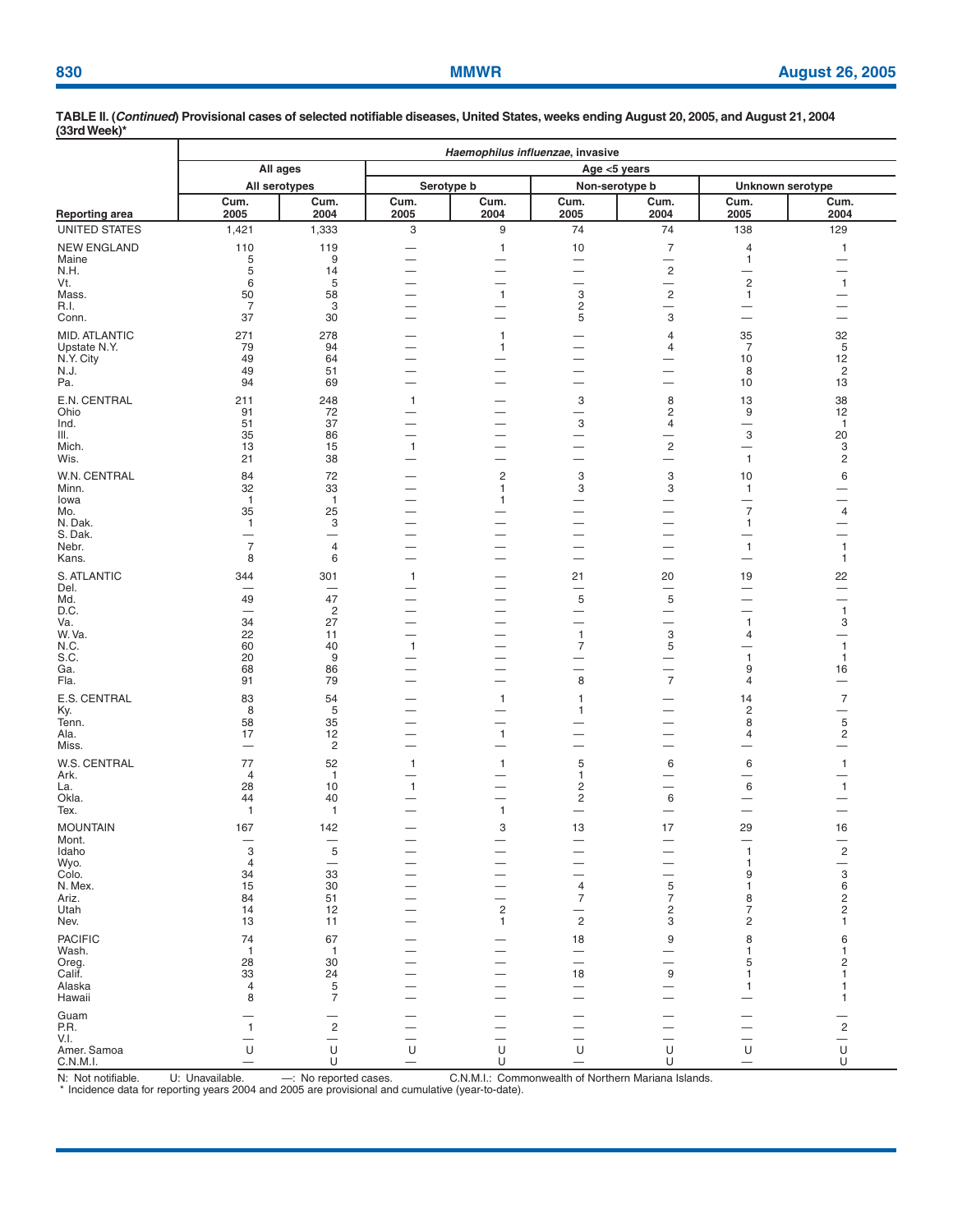| Vol. 54 / No. 33<br><b>MMWR</b> | 831 |
|---------------------------------|-----|
|---------------------------------|-----|

|                                                                                        | Hepatitis (viral, acute), by type                                    |                                                                     |                                                                          |                                                                  |                                                                               |                                                                                                      |  |  |  |
|----------------------------------------------------------------------------------------|----------------------------------------------------------------------|---------------------------------------------------------------------|--------------------------------------------------------------------------|------------------------------------------------------------------|-------------------------------------------------------------------------------|------------------------------------------------------------------------------------------------------|--|--|--|
|                                                                                        |                                                                      | А                                                                   |                                                                          | в                                                                | c                                                                             |                                                                                                      |  |  |  |
| <b>Reporting area</b>                                                                  | Cum.<br>2005                                                         | Cum.<br>2004                                                        | Cum.<br>2005                                                             | Cum.<br>2004                                                     | Cum.<br>2005                                                                  | Cum.<br>2004                                                                                         |  |  |  |
| UNITED STATES                                                                          | 2,290                                                                | 3,670                                                               | 3,482                                                                    | 3,686                                                            | 515                                                                           | 475                                                                                                  |  |  |  |
| <b>NEW ENGLAND</b><br>Maine<br>N.H.<br>Vt.<br>Mass.<br>R.I.<br>Conn.                   | 303<br>$\overline{1}$<br>63<br>4<br>197<br>6<br>32                   | 608<br>9<br>14<br>8<br>505<br>17<br>55                              | 177<br>9<br>13<br>$\overline{c}$<br>125<br>$\mathbf{1}$<br>27            | 231<br>$\overline{1}$<br>25<br>5<br>115<br>3<br>82               | 8<br>$\qquad \qquad -$<br>—<br>8<br>U                                         | 10<br>$\overline{\phantom{0}}$<br>$\frac{3}{7}$<br>—<br>$\overline{\phantom{0}}$                     |  |  |  |
| MID. ATLANTIC<br>Upstate N.Y.<br>N.Y. City<br>N.J.<br>Pa.                              | 390<br>65<br>188<br>72<br>65                                         | 466<br>53<br>194<br>105<br>114                                      | 723<br>56<br>65<br>471<br>131                                            | 478<br>46<br>96<br>138<br>198                                    | 62<br>13<br>—<br>—<br>49                                                      | 80<br>4<br>—<br>$\overline{\phantom{0}}$<br>76                                                       |  |  |  |
| E.N. CENTRAL<br>Ohio<br>Ind.<br>III.<br>Mich.<br>Wis.                                  | 215<br>33<br>25<br>53<br>87<br>17                                    | 297<br>34<br>31<br>99<br>99<br>34                                   | 301<br>95<br>25<br>70<br>111                                             | 346<br>71<br>31<br>50<br>164<br>30                               | 85<br>3<br>16<br>-<br>66                                                      | 63<br>4<br>4<br>13<br>42<br>$\overline{\phantom{0}}$                                                 |  |  |  |
| W.N. CENTRAL<br>Minn.<br>lowa<br>Mo.<br>N. Dak.<br>S. Dak.<br>Nebr.<br>Kans.           | 65<br>3<br>16<br>32<br>4<br>10                                       | 108<br>28<br>33<br>23<br>$\mathbf{1}$<br>$\overline{c}$<br>10<br>11 | 186<br>17<br>14<br>115<br>3<br>19<br>18                                  | 219<br>29<br>14<br>135<br>4<br>$\overline{1}$<br>23<br>13        | 34<br>5<br>$\qquad \qquad$<br>27<br>$\mathbf{1}$<br>—<br>$\mathbf{1}$         | 14<br>11<br>$\overbrace{\phantom{12333}}$<br>3<br>—<br>$\overline{\phantom{0}}$<br>$\qquad \qquad -$ |  |  |  |
| S. ATLANTIC<br>Del.<br>Md.<br>D.C.<br>Va.<br>W.Va.<br>N.C.<br>S.C.<br>Ga.<br>Fla.      | 387<br>4<br>39<br>$\overline{c}$<br>53<br>3<br>57<br>22<br>63<br>144 | 661<br>5<br>79<br>4<br>55<br>3<br>62<br>34<br>234<br>185            | 893<br>38<br>100<br>8<br>99<br>26<br>98<br>92<br>104<br>328              | 1,154<br>29<br>104<br>13<br>139<br>26<br>116<br>92<br>314<br>321 | 161<br>82<br>16<br>10<br>11<br>9<br>2<br>4<br>27                              | 112<br>4<br>3<br>$\overline{c}$<br>12<br>17<br>8<br>13<br>9<br>44                                    |  |  |  |
| E.S. CENTRAL<br>Ky.<br>Tenn.<br>Ala.<br>Miss.                                          | 164<br>18<br>113<br>17<br>16                                         | 112<br>24<br>72<br>6<br>10                                          | 227<br>43<br>87<br>51<br>46                                              | 322<br>40<br>160<br>48<br>74                                     | 67<br>12<br>12<br>8<br>35                                                     | 64<br>23<br>20<br>3<br>18                                                                            |  |  |  |
| W.S. CENTRAL<br>Ark.<br>La.<br>Okla.<br>Tex.                                           | 119<br>5<br>44<br>4<br>66                                            | 457<br>57<br>32<br>18<br>350                                        | 247<br>26<br>31<br>22<br>168                                             | 216<br>77<br>39<br>43<br>57                                      | 39<br>9<br>$\overline{\phantom{0}}$<br>30                                     | 68<br>$\overline{\mathbf{c}}$<br>3<br>3<br>60                                                        |  |  |  |
| <b>MOUNTAIN</b><br>Mont.<br>Idaho<br>Wyo.<br>Colo.<br>N. Mex.<br>Ariz.<br>Utah<br>Nev. | 214<br>7<br>15<br>26<br>15<br>130<br>14<br>$\overline{7}$            | 285<br>4<br>13<br>4<br>32<br>16<br>176<br>28<br>12                  | 356<br>3<br>$\overline{7}$<br>$\mathbf{1}$<br>32<br>6<br>253<br>32<br>22 | 286<br>1<br>8<br>7<br>37<br>12<br>147<br>24<br>50                | 31<br>$\mathbf{1}$<br>1<br>15<br>—<br>—<br>$\overline{7}$<br>$\boldsymbol{7}$ | 29<br>$\frac{2}{1}$<br>8<br>$\cup$<br>$\frac{4}{2}$<br>$1\overline{2}$                               |  |  |  |
| <b>PACIFIC</b><br>Wash.<br>Oreg.<br>Calif.<br>Alaska<br>Hawaii                         | 433<br>28<br>31<br>357<br>3<br>14                                    | 676<br>39<br>47<br>568<br>4<br>18                                   | 372<br>49<br>60<br>252<br>$\overline{7}$<br>4                            | 434<br>34<br>74<br>309<br>10<br>$\overline{7}$                   | 28<br>U<br>13<br>15                                                           | 35<br>U<br>13<br>21<br>—<br>$\mathbf{1}$                                                             |  |  |  |
| Guam<br>P.R.<br>V.I.<br>Amer. Samoa<br>C.N.M.I.                                        | 17<br>U                                                              | $\mathbf{1}$<br>29<br>U<br>U                                        | 12<br>$\overline{\phantom{0}}$<br>U                                      | 12<br>56<br>U<br>U                                               | U                                                                             | 9<br>$\overline{\phantom{0}}$<br>U<br>U                                                              |  |  |  |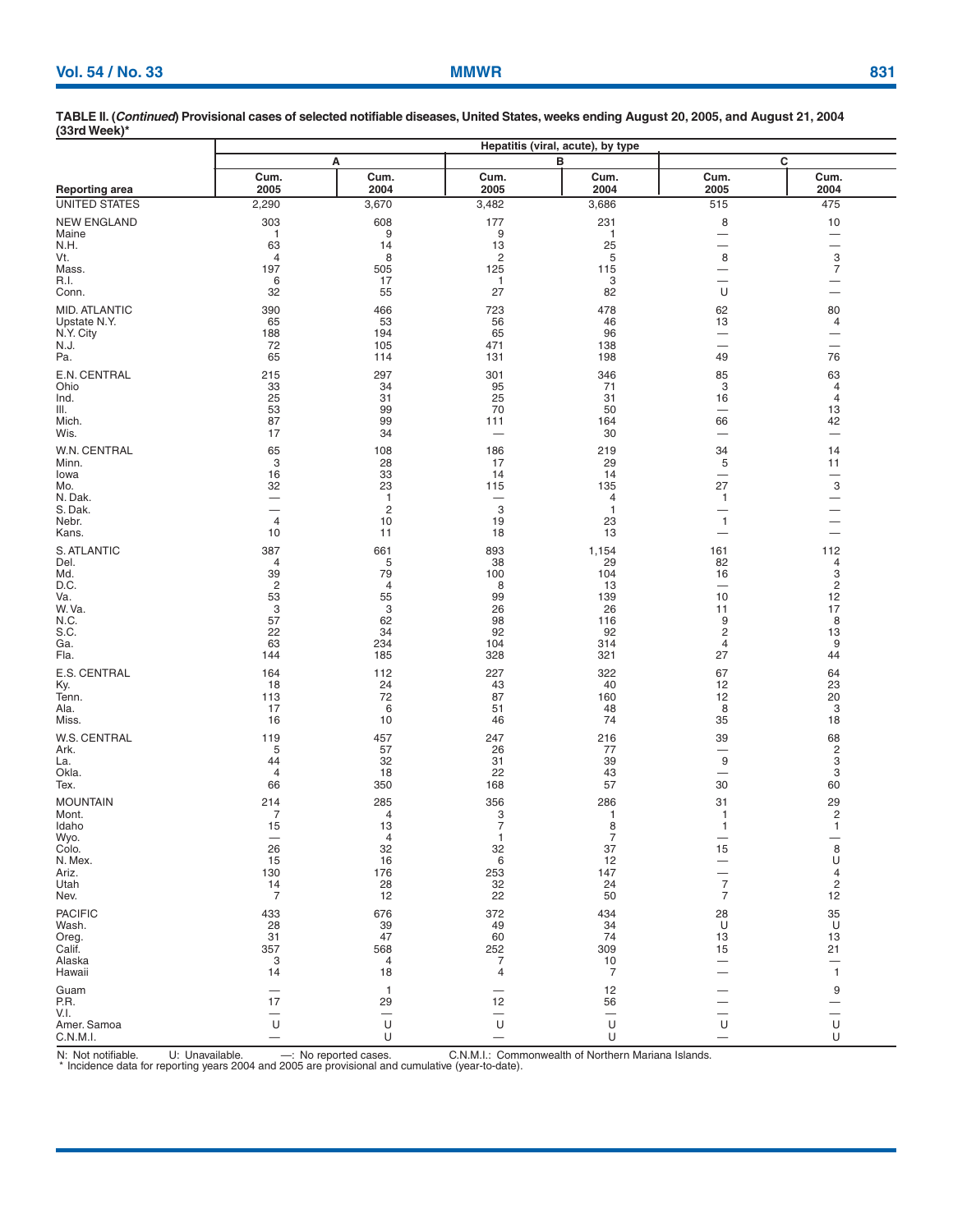| $1001$ and $1001$                                                                      | Legionellosis                                                           |                                                          |                                                                              | Listeriosis                                                    |                                                                    | Lyme disease                             | <b>Malaria</b>                                                           |                                                                                  |
|----------------------------------------------------------------------------------------|-------------------------------------------------------------------------|----------------------------------------------------------|------------------------------------------------------------------------------|----------------------------------------------------------------|--------------------------------------------------------------------|------------------------------------------|--------------------------------------------------------------------------|----------------------------------------------------------------------------------|
| Reporting area                                                                         | Cum.                                                                    | Cum.                                                     | Cum.                                                                         | Cum.                                                           | Cum.                                                               | Cum.                                     | Cum.                                                                     | Cum.                                                                             |
|                                                                                        | 2005                                                                    | 2004                                                     | 2005                                                                         | 2004                                                           | 2005                                                               | 2004                                     | 2005                                                                     | 2004                                                                             |
| <b>UNITED STATES</b>                                                                   | 990                                                                     | 1,139                                                    | 396                                                                          | 417                                                            | 10,319                                                             | 11,635                                   | 725                                                                      | 878                                                                              |
| <b>NEW ENGLAND</b>                                                                     | 64                                                                      | 38                                                       | 29                                                                           | 24                                                             | 1,176                                                              | 2,081                                    | 45                                                                       | 65                                                                               |
| Maine                                                                                  | 3                                                                       | $\overline{\phantom{0}}$                                 | $\mathbf{1}$                                                                 | 5                                                              | 55                                                                 | 29                                       | 4                                                                        | 6                                                                                |
| N.H.                                                                                   | 6                                                                       | $\mathbf{1}$                                             | $\overline{4}$                                                               | $\overline{c}$                                                 | 108                                                                | 135                                      | 4                                                                        | 1                                                                                |
| Vt.                                                                                    | 3                                                                       | 3                                                        | 1                                                                            | 1                                                              | 18                                                                 | 31                                       | 1                                                                        | 3                                                                                |
| Mass.                                                                                  | 24                                                                      | 19                                                       | 8                                                                            | 9                                                              | 593                                                                | 1,167                                    | 24                                                                       | 40                                                                               |
| R.I.                                                                                   | 9                                                                       | $\overline{2}$                                           | $\overline{2}$                                                               | 1                                                              | 25                                                                 | 152                                      | 2                                                                        | $\overline{2}$                                                                   |
| Conn.                                                                                  | 19                                                                      | 13                                                       | 13                                                                           | 6                                                              | 377                                                                | 567                                      | 10                                                                       | 13                                                                               |
| MID. ATLANTIC<br>Upstate N.Y.<br>N.Y. City<br>N.J.<br>Pa.                              | 326<br>86<br>31<br>77<br>132                                            | 306<br>54<br>39<br>50<br>163                             | 97<br>33<br>20<br>16<br>28                                                   | 100<br>28<br>17<br>23<br>32                                    | 7,077<br>2,001<br>2,406<br>2,670                                   | 7,290<br>2,294<br>254<br>1,971<br>2,771  | 195<br>29<br>92<br>52<br>22                                              | 236<br>25<br>119<br>55<br>37                                                     |
| E.N. CENTRAL                                                                           | 169                                                                     | 267                                                      | 41                                                                           | 77                                                             | 403                                                                | 969                                      | 55                                                                       | 79                                                                               |
| Ohio                                                                                   | 83                                                                      | 113                                                      | 17                                                                           | 24                                                             | 54                                                                 | 34                                       | 15                                                                       | 20                                                                               |
| Ind.                                                                                   | 12                                                                      | 28                                                       | $\mathbf{1}$                                                                 | 15                                                             | 17                                                                 | 15                                       | $\overline{\phantom{0}}$                                                 | $\overline{7}$                                                                   |
| III.                                                                                   | 12                                                                      | 31                                                       | $\mathbf{1}$                                                                 | 17                                                             |                                                                    | 73                                       | 19                                                                       | 27                                                                               |
| Mich.                                                                                  | 49                                                                      | 79                                                       | 16                                                                           | 19                                                             | 23                                                                 | 12                                       | 15                                                                       | 15                                                                               |
| Wis.                                                                                   | 13                                                                      | 16                                                       | 6                                                                            | $\overline{c}$                                                 | 309                                                                | 835                                      | 6                                                                        | 10                                                                               |
| W.N. CENTRAL                                                                           | 45                                                                      | 32                                                       | 19                                                                           | $\overline{7}$                                                 | 308                                                                | 237                                      | 30                                                                       | 48                                                                               |
| Minn.                                                                                  | 11                                                                      | 3                                                        | 4                                                                            | $\overline{c}$                                                 | 233                                                                | 173                                      | 11                                                                       | 18                                                                               |
| Iowa                                                                                   | 3                                                                       | 3                                                        | $\overline{7}$                                                               | 1                                                              | 50                                                                 | 31                                       | 4                                                                        | 3                                                                                |
| Mo.                                                                                    | 18                                                                      | 15                                                       | 4                                                                            | 3                                                              | 21                                                                 | 23                                       | 12                                                                       | 15                                                                               |
| N. Dak.                                                                                | $\mathbf{1}$                                                            | $\mathbf{1}$                                             | $\overline{\mathbf{c}}$                                                      | —                                                              | -                                                                  | $\overbrace{\phantom{123221111}}$        | $\overbrace{\phantom{123221111}}$                                        | 3                                                                                |
| S. Dak.                                                                                | 9                                                                       | 3                                                        | $\overline{\phantom{0}}$                                                     |                                                                | $\overline{\phantom{0}}$                                           |                                          | $\overline{\phantom{m}}$                                                 | 1                                                                                |
| Nebr.                                                                                  | $\mathbf{1}$                                                            | $\overline{\mathbf{c}}$                                  | $\overline{\phantom{0}}$                                                     | $\mathbf{1}$                                                   | $\overline{\phantom{0}}$                                           | $\overline{7}$                           | $\overline{\phantom{0}}$                                                 | 2                                                                                |
| Kans.                                                                                  | $\overline{2}$                                                          | 5                                                        | $\overline{c}$                                                               | $\overline{\phantom{0}}$                                       | 4                                                                  | 3                                        | 3                                                                        | 6                                                                                |
| S. ATLANTIC                                                                            | 219                                                                     | 240                                                      | 82                                                                           | 62                                                             | 1,218                                                              | 941                                      | 178                                                                      | 196                                                                              |
| Del.                                                                                   | 12                                                                      | 8                                                        | N                                                                            | N                                                              | 406                                                                | 151                                      | 3                                                                        | 6                                                                                |
| Md.                                                                                    | 62                                                                      | 46                                                       | 14                                                                           | 9                                                              | 601                                                                | 575                                      | 65                                                                       | 40                                                                               |
| D.C.                                                                                   | $\overline{4}$                                                          | 7                                                        | $\overline{\phantom{m}}$                                                     | $\overline{\phantom{0}}$                                       | 7                                                                  | 6                                        | 6                                                                        | 9                                                                                |
| Va.                                                                                    | 30                                                                      | 27                                                       | $\overline{7}$                                                               | 12                                                             | 113                                                                | 66                                       | 17                                                                       | 16                                                                               |
| W.Va.                                                                                  | 9                                                                       | 6                                                        | 2                                                                            | 2                                                              | 6                                                                  | 14                                       | $\mathbf{1}$                                                             | $\overline{\phantom{0}}$                                                         |
| N.C.                                                                                   | 17                                                                      | 24                                                       | 15                                                                           | 14                                                             | 35                                                                 | 73                                       | 21                                                                       | 12                                                                               |
| S.C.                                                                                   | 9                                                                       | $\overline{7}$                                           | 3                                                                            | 4                                                              | 10                                                                 | 15                                       | 5                                                                        | $\overline{7}$                                                                   |
| Ga.                                                                                    | 14                                                                      | 35                                                       | 16                                                                           | 10                                                             | 2                                                                  | 12                                       | 27                                                                       | 45                                                                               |
| Fla.                                                                                   | 62                                                                      | 80                                                       | 25                                                                           | 11                                                             | 38                                                                 | 29                                       | 33                                                                       | 61                                                                               |
| E.S. CENTRAL                                                                           | 46                                                                      | 60                                                       | 18                                                                           | 19                                                             | 27                                                                 | 28                                       | 17                                                                       | 25                                                                               |
| Ky.                                                                                    | 13                                                                      | 20                                                       | 3                                                                            | $\overline{4}$                                                 | 3                                                                  | 12                                       | 4                                                                        | 4                                                                                |
| Tenn.                                                                                  | 22                                                                      | 26                                                       | $\overline{7}$                                                               | 10                                                             | 24                                                                 | 13                                       | 9                                                                        | 6                                                                                |
| Ala.                                                                                   | 9                                                                       | 12                                                       | 6                                                                            | 3                                                              | -                                                                  | 3                                        | 4                                                                        | 11                                                                               |
| Miss.                                                                                  | $\overline{c}$                                                          | $\overline{c}$                                           | $\overline{c}$                                                               | $\overline{c}$                                                 |                                                                    |                                          | —                                                                        | 4                                                                                |
| W.S. CENTRAL                                                                           | 18                                                                      | 98                                                       | 20                                                                           | 29                                                             | 38                                                                 | 25                                       | 48                                                                       | 97                                                                               |
| Ark.                                                                                   | 3                                                                       |                                                          | $\qquad \qquad -$                                                            | 3                                                              | 3                                                                  | 4                                        | 4                                                                        | 7                                                                                |
| La.                                                                                    | 4                                                                       | $\overline{7}$                                           | $\overline{7}$                                                               | $\overline{c}$                                                 | 4                                                                  | 2                                        | $\overline{c}$                                                           | 4                                                                                |
| Okla.                                                                                  | 3                                                                       | 3                                                        | $\overline{c}$                                                               | $\overline{\phantom{m}}$                                       | -                                                                  | -                                        | 3                                                                        | 4                                                                                |
| Tex.                                                                                   | 8                                                                       | 88                                                       | 11                                                                           | 24                                                             | 31                                                                 | 19                                       | 39                                                                       | 82                                                                               |
| <b>MOUNTAIN</b><br>Mont.<br>Idaho<br>Wyo.<br>Colo.<br>N. Mex.<br>Ariz.<br>Utah<br>Nev. | 63<br>$\overline{4}$<br>3<br>3<br>16<br>$\overline{c}$<br>18<br>10<br>7 | 55<br>$\mathbf{1}$<br>6<br>5<br>12<br>3<br>10<br>15<br>3 | $\overline{7}$<br>-<br>-<br>2<br>3<br>$\overline{\phantom{0}}$<br>$\sqrt{2}$ | 15<br>$\mathbf{1}$<br>6<br>—<br>$\mathbf{1}$<br>$\overline{7}$ | 10<br>-<br>$\mathbf{1}$<br>2<br>2<br>1<br>1<br>$\overline{c}$<br>1 | 13<br>-<br>5<br>3<br>5                   | 32<br>$\overline{\phantom{0}}$<br>$\mathbf{1}$<br>18<br>1<br>6<br>4<br>2 | 32<br>-<br>$\mathbf{1}$<br>$\begin{array}{c} 12 \\ 2 \\ 8 \\ 5 \end{array}$<br>4 |
| <b>PACIFIC</b><br>Wash.<br>Oreg.<br>Calif.<br>Alaska<br>Hawaii                         | 40<br>N<br>39<br>$\mathbf{1}$                                           | 43<br>8<br>N<br>35                                       | 83<br>$\overline{7}$<br>5<br>71                                              | 84<br>$\,8\,$<br>5<br>68<br>3                                  | 62<br>3<br>14<br>42<br>3<br>N                                      | 51<br>6<br>19<br>25<br>$\mathbf{1}$<br>N | 125<br>10<br>6<br>93<br>3<br>13                                          | 100<br>10<br>12<br>75<br>—<br>$\ensuremath{\mathsf{3}}$                          |
| Guam<br>P.R.<br>V.I.<br>Amer. Samoa<br>C.N.M.I.                                        | U                                                                       | U<br>U                                                   | $\overline{\phantom{0}}$<br>U<br>$\overline{\phantom{0}}$                    | $\overline{\phantom{0}}$<br>U<br>U                             | N<br>U                                                             | N<br>U<br>U                              | 1<br>—<br>U<br>—                                                         | $\overline{\phantom{0}}$<br>U<br>U                                               |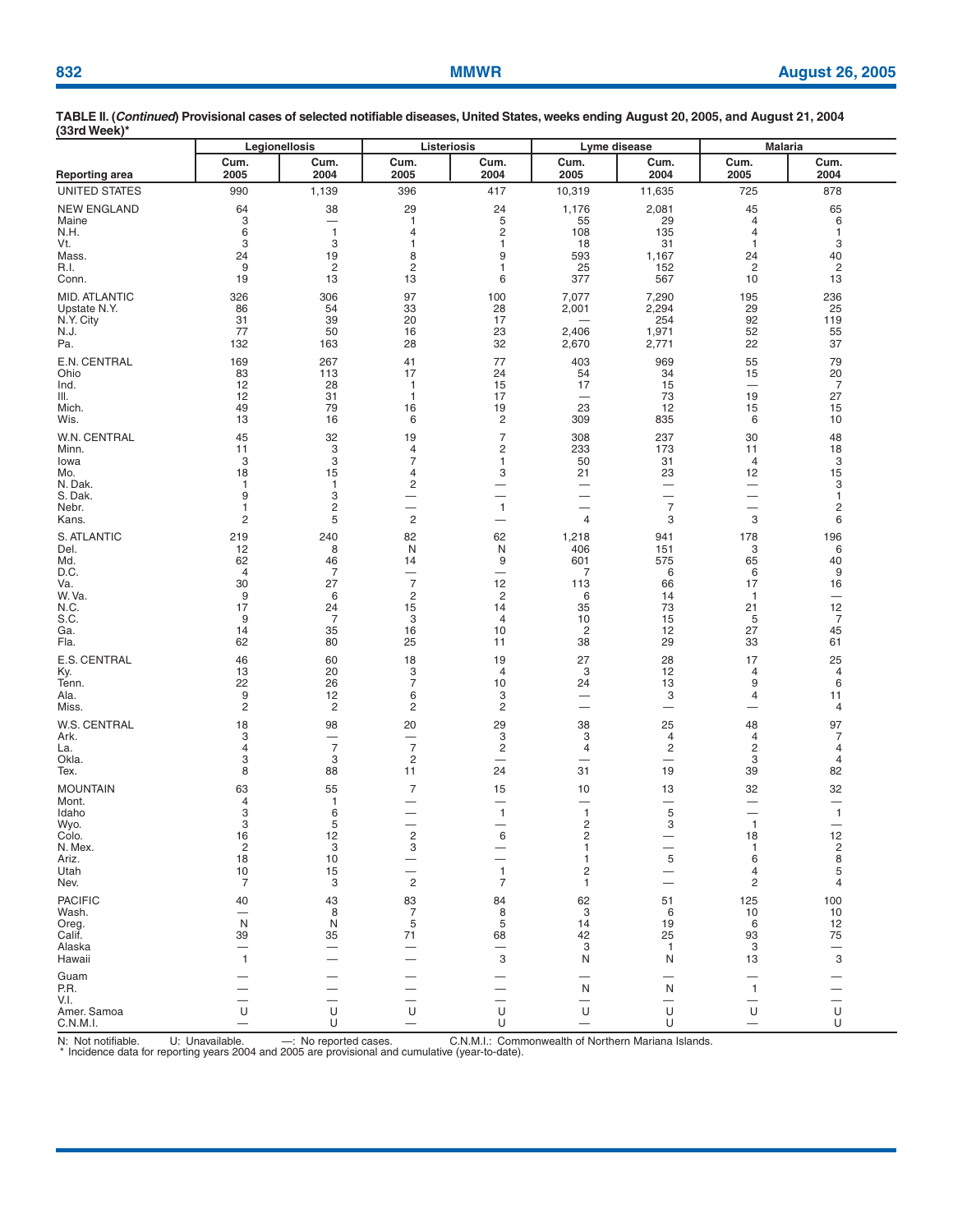|                           | Meningococcal disease   |                                  |                                                      |                                               |                                                      |                                         |                                                      |                               |                                |                       |
|---------------------------|-------------------------|----------------------------------|------------------------------------------------------|-----------------------------------------------|------------------------------------------------------|-----------------------------------------|------------------------------------------------------|-------------------------------|--------------------------------|-----------------------|
|                           | All serogroups          |                                  |                                                      | Serogroup<br>A, C, Y, and W-135               | Serogroup B                                          |                                         | Other serogroup                                      |                               |                                | Serogroup unknown     |
| <b>Reporting area</b>     | Cum.<br>2005            | Cum.<br>2004                     | Cum.<br>2005                                         | Cum.<br>2004                                  | Cum.<br>2005                                         | Cum.<br>2004                            | Cum.<br>2005                                         | Cum.<br>2004                  | Cum.<br>2005                   | Cum.<br>2004          |
| UNITED STATES             | 813                     | 834                              | 59                                                   | 65                                            | 42                                                   | 35                                      | $\qquad \qquad -$                                    | 1                             | 712                            | 733                   |
| <b>NEW ENGLAND</b>        | 58                      | 51                               | $\mathbf{1}$                                         | 5                                             |                                                      | 6                                       |                                                      | $\mathbf{1}$                  | 57                             | 39                    |
| Maine<br>N.H.             | $\overline{c}$<br>9     | 9<br>3                           | $\overline{\phantom{0}}$                             | $\overline{\phantom{0}}$<br>$\qquad \qquad -$ | $\overline{\phantom{0}}$<br>-                        | 1                                       | $\overline{\phantom{0}}$                             | $\overline{\phantom{m}}$      | 2<br>9                         | 8<br>3                |
| Vt.                       | 6                       | $\overline{c}$                   | $\overline{\phantom{0}}$                             | $\overline{\phantom{0}}$                      | -                                                    | $\overline{\phantom{0}}$                | —                                                    | $\overline{\phantom{0}}$      | 6                              | $\overline{c}$        |
| Mass.<br>R.I.             | 27<br>2                 | 30<br>$\mathbf{1}$               | $\overline{\phantom{0}}$<br>$\overline{\phantom{0}}$ | $\mathbf 5$<br>$\qquad \qquad -$              | $\overline{\phantom{0}}$<br>—                        | $\mathbf 5$<br>—                        | $\overline{\phantom{0}}$<br>$\qquad \qquad -$        | $\overline{\phantom{0}}$      | 27<br>$\overline{c}$           | 20<br>-1              |
| Conn.                     | 12                      | 6                                | $\mathbf{1}$                                         |                                               | —                                                    |                                         | $\overline{\phantom{0}}$                             | $\mathbf{1}$                  | 11                             | 5                     |
| MID. ATLANTIC             | 106                     | 117                              | 29                                                   | 33                                            | 4                                                    | 5                                       | —                                                    | -                             | 73                             | 79                    |
| Upstate N.Y.<br>N.Y. City | 28<br>14                | 33<br>20                         | 4                                                    | 5<br>$\qquad \qquad -$                        | 3<br>$\overline{\phantom{0}}$                        | 3<br>$\overline{\phantom{0}}$           | $\overline{\phantom{0}}$<br>$\overline{\phantom{0}}$ | -                             | 21<br>14                       | 25<br>20              |
| N.J.                      | 29                      | 24                               |                                                      | $\overline{\phantom{0}}$                      | -                                                    | $\overline{\phantom{0}}$                | $\overline{\phantom{0}}$                             | —                             | 29                             | 24                    |
| Pa.                       | 35                      | 40                               | 25                                                   | 28                                            | 1                                                    | $\overline{c}$                          | —<br>—                                               |                               | 9                              | 10                    |
| E.N. CENTRAL<br>Ohio      | 81<br>28                | 90<br>46                         | 16<br>$\overline{\phantom{0}}$                       | 19<br>3                                       | 9<br>5                                               | 6<br>5                                  | $\overline{\phantom{0}}$<br>$\overline{\phantom{0}}$ | -                             | 56<br>23                       | 65<br>38              |
| Ind.                      | 15                      | 15                               |                                                      | $\mathbf{1}$                                  | 4                                                    | 1                                       | $\overline{\phantom{0}}$                             | $\overline{\phantom{0}}$      | 11                             | 13                    |
| III.                      | 12                      | $\overline{1}$                   |                                                      |                                               |                                                      |                                         | $\overline{\phantom{0}}$                             |                               | 12                             | $\mathbf{1}$          |
| Mich.<br>Wis.             | 16<br>10                | 15<br>13                         | 16<br>-                                              | 15                                            | $\overline{\phantom{0}}$<br>—                        | $\overline{\phantom{0}}$<br>—           | $\overline{\phantom{0}}$                             | $\overline{\phantom{m}}$      | $\overline{\phantom{0}}$<br>10 | —<br>13               |
| W.N. CENTRAL              | 55                      | 58                               | $\overline{c}$                                       |                                               | 1                                                    | 4                                       | $\overline{\phantom{0}}$                             |                               | 52                             | 54                    |
| Minn.<br>lowa             | 9<br>12                 | 17<br>13                         | 1<br>$\overline{\phantom{0}}$                        |                                               | $\mathbf{1}$                                         | —<br>$\overline{c}$                     | $\overline{\phantom{0}}$<br>$\overline{\phantom{0}}$ | -                             | 8<br>11                        | 17<br>11              |
| Mo.                       | 20                      | 16                               | $\mathbf{1}$                                         | $\qquad \qquad -$                             | —                                                    | 1                                       |                                                      | $\overline{\phantom{0}}$      | 19                             | 15                    |
| N. Dak.<br>S. Dak.        | $\overline{c}$          | $\overline{c}$<br>$\overline{c}$ | $\overbrace{\phantom{12333}}$<br>—                   |                                               | —<br>$\overline{\phantom{0}}$                        | -<br>$\mathbf{1}$                       |                                                      | $\overline{\phantom{0}}$      | -<br>$\overline{\mathbf{c}}$   | 2<br>$\mathbf{1}$     |
| Nebr.                     | 4                       | 3                                |                                                      | $\qquad \qquad -$                             | —                                                    | —                                       |                                                      |                               | 4                              | 3                     |
| Kans.                     | 8                       | 5                                | $\overline{\phantom{0}}$                             |                                               | -                                                    | —                                       | $\overline{\phantom{0}}$                             | -                             | 8                              | 5                     |
| S. ATLANTIC<br>Del.       | 155<br>3                | 156<br>2                         | 4<br>—                                               | $\overline{c}$                                | 8<br>—                                               | 2<br>$\overline{\phantom{0}}$           | —                                                    | -<br>$\overline{\phantom{0}}$ | 143<br>3                       | 152<br>$\overline{c}$ |
| Md.                       | 15                      | 8                                | $\sqrt{2}$                                           |                                               | $\overline{\mathbf{c}}$                              | $\overline{\phantom{0}}$                | -                                                    | —                             | 11                             | 8                     |
| D.C.<br>Va.               | 21                      | 5<br>11                          | $\overline{\phantom{0}}$<br>$\overline{\phantom{0}}$ | $\overline{c}$                                | $\overline{\phantom{0}}$<br>$\overline{\phantom{0}}$ | -<br>—                                  | -<br>—                                               | -<br>—                        | —<br>21                        | 3<br>11               |
| W.Va.                     | 5                       | 5                                | $\mathbf{1}$                                         |                                               | —                                                    | $\overline{\phantom{0}}$                | $\overline{\phantom{0}}$                             | $\overline{\phantom{0}}$      | $\overline{4}$                 | 5                     |
| N.C.<br>S.C.              | 24<br>14                | 24<br>13                         | $\mathbf{1}$<br>—                                    | —                                             | 6<br>-                                               | $\mathbf 2$<br>$\overline{\phantom{0}}$ | $\overline{\phantom{0}}$<br>$\overline{\phantom{0}}$ | -                             | 17<br>14                       | 22<br>13              |
| Ga.                       | 13                      | 9                                | $\overline{\phantom{0}}$                             |                                               | ÷.                                                   | —                                       |                                                      |                               | 13                             | 9                     |
| Fla.                      | 60                      | 79                               | $\overline{\phantom{0}}$                             | $\overline{\phantom{0}}$                      | $\overline{\phantom{0}}$                             | $\overline{\phantom{0}}$                | $\overline{\phantom{0}}$                             |                               | 60                             | 79                    |
| E.S. CENTRAL<br>Ky.       | 40<br>14                | 41<br>8                          | $\mathbf{1}$<br>-                                    | $\mathbf{1}$<br>1                             | 3<br>3                                               | 1<br>1                                  | —                                                    | —<br>-                        | 36<br>11                       | 39<br>6               |
| Tenn.                     | 17                      | 13                               |                                                      |                                               | —                                                    |                                         | —                                                    | $\overline{\phantom{0}}$      | 17                             | 13                    |
| Ala.                      | 5<br>4                  | 10<br>10                         | $\mathbf{1}$                                         | $\overline{\phantom{0}}$                      | —                                                    | —                                       | $\overline{\phantom{0}}$                             |                               | 4                              | 10                    |
| Miss.                     |                         |                                  | $\overline{\phantom{0}}$                             |                                               | —                                                    | -                                       |                                                      | -                             | 4                              | 10                    |
| W.S. CENTRAL<br>Ark.      | 63<br>11                | 49<br>12                         | $\overline{1}$<br>$\overline{\phantom{0}}$           | $\mathbf{1}$                                  | 5<br>—                                               | 1<br>—                                  |                                                      | —<br>$\overline{\phantom{0}}$ | 57<br>11                       | 47<br>12              |
| La.                       | 25                      | 27                               | $\overline{\phantom{0}}$                             | $\mathbf{1}$                                  | $\overline{c}$                                       | $\overline{\phantom{0}}$                |                                                      | $\overline{\phantom{0}}$      | 23                             | 26                    |
| Okla.<br>Tex.             | 12<br>15                | $\overline{7}$<br>3              | $\mathbf{1}$<br>$\overline{\phantom{0}}$             |                                               | 3<br>$\overline{\phantom{0}}$                        | $\mathbf{1}$                            | $\overline{\phantom{0}}$                             | $\overline{\phantom{0}}$      | 8<br>15                        | 6<br>3                |
| <b>MOUNTAIN</b>           | 66                      | 50                               | 4                                                    | 1                                             | 5                                                    | 5                                       | $\overline{\phantom{0}}$                             |                               | 57                             | 44                    |
| Mont.                     |                         | 3                                | -                                                    |                                               | —                                                    |                                         |                                                      |                               |                                | 3                     |
| Idaho<br>Wyo.             | $\overline{\mathbf{c}}$ | 6<br>3                           | $\overline{\phantom{0}}$                             |                                               |                                                      |                                         |                                                      |                               | $\overline{\mathbf{c}}$        | 6<br>3                |
| Colo.                     | 14                      | 12                               | 3                                                    |                                               |                                                      |                                         | $\overline{\phantom{a}}$                             |                               | 11                             | 12                    |
| N. Mex.<br>Ariz.          | $\overline{2}$<br>34    | 6<br>9                           | $\qquad \qquad -$<br>$\overline{\phantom{0}}$        | $\mathbf{1}$                                  | $\overline{c}$                                       | 3<br>1                                  | -                                                    | -                             | $\overline{2}$<br>32           | 2<br>8                |
| Utah                      | 9                       | 4                                | $\mathbf{1}$                                         |                                               | 2                                                    |                                         |                                                      |                               | 6                              | 4                     |
| Nev.                      | 5                       | $\overline{7}$                   |                                                      |                                               | 1.                                                   | 1                                       | $\overline{\phantom{0}}$                             |                               | 4                              | 6                     |
| <b>PACIFIC</b><br>Wash.   | 189<br>36               | 222<br>21                        | $\mathbf{1}$<br>$\mathbf{1}$                         | 3<br>3                                        | $\overline{7}$<br>4                                  | 5<br>5                                  | —<br>—                                               |                               | 181<br>31                      | 214<br>13             |
| Oreg.                     | 26                      | 43                               | -                                                    | $\overline{\phantom{0}}$                      |                                                      |                                         |                                                      | —                             | 26                             | 43                    |
| Calif.                    | 115                     | 150                              | $\overline{\phantom{0}}$                             |                                               |                                                      |                                         | —                                                    | $\overline{\phantom{a}}$      | 115                            | 150                   |
| Alaska<br>Hawaii          | $\overline{1}$<br>11    | 3<br>5                           |                                                      | -                                             | 3                                                    | -                                       | —                                                    |                               | -1<br>8                        | 3<br>5                |
| Guam                      |                         | $\overline{\phantom{0}}$         |                                                      |                                               |                                                      |                                         |                                                      |                               |                                |                       |
| P.R.                      | 4                       | 13                               | $\overline{\phantom{0}}$                             | $\overline{\phantom{0}}$                      | —                                                    | —                                       | —                                                    |                               | 4                              | 13                    |
| V.I.<br>Amer. Samoa       | -<br>1                  | $\mathbf{1}$                     | $\qquad \qquad -$                                    | $\qquad \qquad -$                             | $\overline{\phantom{0}}$                             | -<br>$\overline{\phantom{0}}$           | —                                                    | —                             | —<br>$\mathbf{1}$              | —<br>$\mathbf{1}$     |
| C.N.M.I.                  |                         |                                  | $\overline{\phantom{0}}$                             |                                               |                                                      | $\overline{\phantom{0}}$                | $\overline{\phantom{0}}$                             |                               |                                |                       |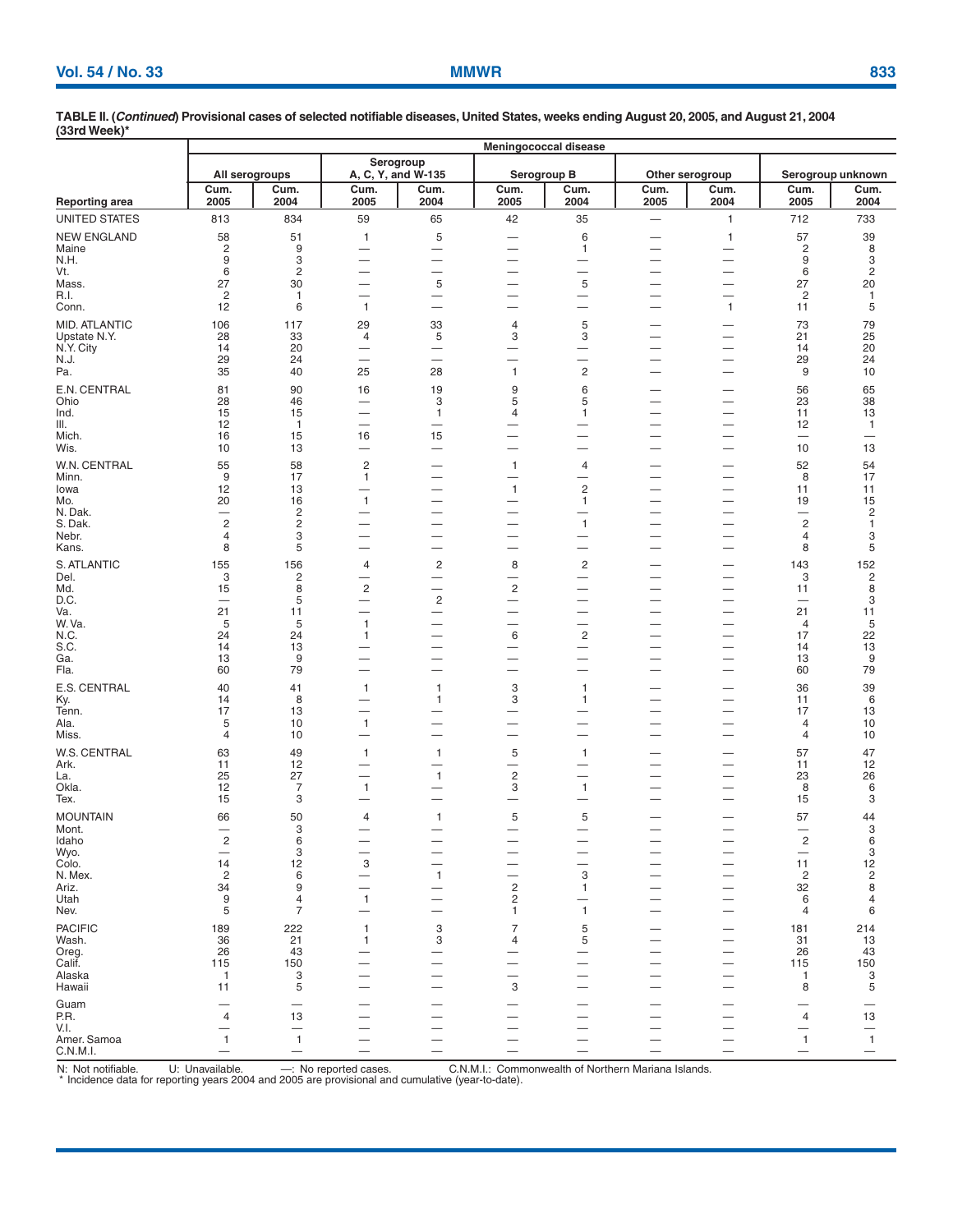|                            | <b>Pertussis</b>         |                                                 |                                | Rabies, animal | <b>Rocky Mountain</b><br>spotted fever |                               |                   | <b>Salmonellosis</b> | <b>Shigellosis</b>                 |                                     |  |
|----------------------------|--------------------------|-------------------------------------------------|--------------------------------|----------------|----------------------------------------|-------------------------------|-------------------|----------------------|------------------------------------|-------------------------------------|--|
| <b>Reporting area</b>      | Cum.<br>2005             | Cum.<br>2004                                    | Cum.<br>2005                   | Cum.<br>2004   | Cum.<br>2005                           | Cum.<br>2004                  | Cum.<br>2005      | Cum.<br>2004         | Cum.<br>2005                       | Cum.<br>2004                        |  |
| UNITED STATES              | 11,683                   | 9,878                                           | 3,193                          | 4,104          | 932                                    | 825                           | 22,451            | 24,719               | 7,392                              | 7,971                               |  |
| NEW ENGLAND                | 645                      | 1,087                                           | 464                            | 379            | 3                                      | 12                            | 1,326             | 1,328                | 174                                | 172                                 |  |
| Maine<br>N.H.              | 16<br>36                 | 4<br>35                                         | 36<br>10                       | 36<br>15       | N<br>$\mathbf{1}$                      | N<br>$\overline{\phantom{0}}$ | 94<br>107         | 73<br>96             | 8<br>5                             | 5<br>6                              |  |
| Vt.                        | 73                       | 55                                              | 39                             | 16             | $\overline{\phantom{0}}$               | $\overline{\phantom{0}}$      | 73                | 37                   | 13                                 | $\overline{\mathbf{c}}$             |  |
| Mass.<br>R.I.              | 479<br>15                | 935<br>16                                       | 255<br>13                      | 155<br>27      | $\mathbf{1}$<br>1                      | 10<br>-1                      | 693<br>66         | 776<br>75            | 108<br>10                          | 105<br>13                           |  |
| Conn.                      | 26                       | 42                                              | 111                            | 130            | -                                      | $\mathbf{1}$                  | 293               | 271                  | 30                                 | 41                                  |  |
| <b>MID. ATLANTIC</b>       | 842                      | 1,684                                           | 383                            | 575            | 48                                     | 56                            | 2,672             | 3,731                | 695                                | 799                                 |  |
| Upstate N.Y.               | 326                      | 1,179                                           | 323                            | 306            | 3                                      | $\mathbf{1}$                  | 708               | 725                  | 178                                | 329                                 |  |
| N.Y. City<br>N.J.          | 47<br>153                | 120<br>123                                      | 17<br>N                        | 10<br>N        | $\overline{4}$<br>18                   | 19<br>10                      | 626<br>405        | 865<br>702           | 237<br>193                         | 240<br>156                          |  |
| Pa.                        | 316                      | 262                                             | 43                             | 259            | 23                                     | 26                            | 933               | 1,439                | 87                                 | 74                                  |  |
| E.N. CENTRAL               | 2,252                    | 3,070                                           | 118                            | 104            | 29                                     | 27                            | 3,100             | 3,318                | 474                                | 700                                 |  |
| Ohio<br>lnd.               | 782<br>192               | 315<br>59                                       | 45<br>16                       | 42<br>7        | 24<br>$\mathbf{1}$                     | 8<br>5                        | 830<br>297        | 804<br>315           | 61<br>41                           | 102<br>131                          |  |
| III.                       | 438                      | 603                                             | 17                             | 32             | $\mathbf{1}$                           | 11                            | 924               | 1,060                | 116                                | 283                                 |  |
| Mich.                      | 138                      | 96                                              | 23                             | 20             | 3                                      | 1                             | 533               | 536                  | 150                                | 72                                  |  |
| Wis.                       | 702                      | 1,997                                           | 17                             | 3              | $\overline{\phantom{0}}$               | 2                             | 516               | 603                  | 106                                | 112                                 |  |
| W.N. CENTRAL<br>Minn.      | 1,804<br>734             | 1,052<br>154                                    | 282<br>48                      | 418<br>51      | 148<br>1                               | 85                            | 1,518<br>352      | 1,521<br>369         | 909<br>53                          | 265<br>37                           |  |
| lowa                       | 357                      | 70                                              | 65                             | 58             | $\overline{c}$                         | $\overline{1}$                | 229               | 316                  | 52                                 | 54                                  |  |
| Mo.                        | 296                      | 242                                             | 52                             | 34             | 136                                    | 69                            | 501               | 403                  | 627                                | 107                                 |  |
| N. Dak.<br>S. Dak.         | 77<br>-1                 | 528<br>14                                       | 17<br>43                       | 47<br>77       | 3                                      | $\overline{\phantom{0}}$<br>4 | 17<br>94          | 29<br>69             | 2<br>22                            | 2<br>8                              |  |
| Nebr.                      | 147                      | 8                                               | —                              | 74             | $\overline{c}$                         | 11                            | 96                | 97                   | 42                                 | 13                                  |  |
| Kans.                      | 192                      | 36                                              | 57                             | 77             | 4                                      | $\overline{\phantom{0}}$      | 229               | 238                  | 111                                | 44                                  |  |
| <b>S. ATLANTIC</b><br>Del. | 859<br>5                 | 425                                             | 1,003                          | 1,521<br>9     | 438<br>2                               | 380<br>4                      | 6,069<br>56       | 6,224<br>65          | 1,189<br>8                         | 1,892<br>6                          |  |
| Md.                        | 112                      | 80                                              | 187                            | 207            | 52                                     | 42                            | 483               | 534                  | 50                                 | 84                                  |  |
| D.C.                       | 4                        | 6                                               |                                |                | $\overline{2}$                         | $\overline{\phantom{0}}$      | 33                | 31                   | 8                                  | 26                                  |  |
| Va.<br>W. Va.              | 237<br>36                | 107<br>13                                       | 317<br>28                      | 314<br>43      | 35<br>3                                | 12<br>4                       | 615<br>92         | 697<br>152           | 75<br>$\overline{\phantom{0}}$     | 96<br>$\overline{4}$                |  |
| N.C.                       | 64                       | 49                                              | 326                            | 411            | 259                                    | 200                           | 804               | 736                  | 111                                | 179                                 |  |
| S.C.                       | 251<br>26                | 74<br>17                                        | 5                              | 109<br>223     | 27<br>45                               | 42<br>63                      | 702<br>875        | 612<br>1,134         | 56<br>278                          | 358<br>426                          |  |
| Ga.<br>Fla.                | 124                      | 79                                              | 135<br>5                       | 205            | 13                                     | 13                            | 2,409             | 2,263                | 603                                | 713                                 |  |
| E.S. CENTRAL               | 347                      | 198                                             | 90                             | 93             | 184                                    | 125                           | 1,538             | 1,533                | 883                                | 506                                 |  |
| Ky.                        | 90                       | 35                                              | 7                              | 17             | 15                                     | $\mathbf{1}$                  | 250               | 213                  | 205                                | 46                                  |  |
| Tenn.<br>Ala.              | 164<br>59                | 130<br>20                                       | 29<br>52                       | 32<br>35       | 134<br>31                              | 74<br>30                      | 460<br>416        | 427<br>380           | 439<br>186                         | 254<br>168                          |  |
| Miss.                      | 34                       | 13                                              | 2                              | 9              | 4                                      | 20                            | 412               | 513                  | 53                                 | 38                                  |  |
| W.S. CENTRAL               | 690                      | 411                                             | 613                            | 774            | 50                                     | 121                           | 1,948             | 2,335                | 1,717                              | 2,161                               |  |
| Ark.<br>La.                | 164<br>30                | 37<br>12                                        | 26<br>$\overline{\phantom{0}}$ | 35<br>—        | 31<br>5                                | 77<br>5                       | 440<br>458        | 307<br>535           | 39<br>83                           | 46<br>211                           |  |
| Okla.                      |                          | 17                                              | 60                             | 86             | 5                                      | 38                            | 216               | 241                  | 454                                | 308                                 |  |
| Tex.                       | 496                      | 345                                             | 527                            | 653            | 9                                      | $\mathbf{1}$                  | 834               | 1,252                | 1,141                              | 1,596                               |  |
| <b>MOUNTAIN</b><br>Mont.   | 2,605<br>470             | 777<br>30                                       | 138<br>7                       | 112<br>19      | 25<br>1                                | 15<br>3                       | 1,376<br>55       | 1,432<br>99          | 398<br>5                           | 481<br>4                            |  |
| Idaho                      | 94                       | 24                                              | $\overline{\phantom{0}}$       | 1              | $\mathbf{1}$                           | 3                             | 70                | 107                  | 2                                  | 9                                   |  |
| Wyo.                       | 26                       | 12                                              | 14                             | $\overline{2}$ | 2                                      | 4                             | 57                | 36                   | $\overline{c}$                     | 3                                   |  |
| Colo.<br>N. Mex.           | 862<br>99                | 386<br>109                                      | 13<br>4                        | 23<br>3        | 4<br>$\overline{\phantom{0}}$          | 2<br>2                        | 375<br>119        | 354<br>166           | 68<br>46                           | 95<br>83                            |  |
| Ariz.                      | 724                      | 146                                             | 91                             | 60             | 13                                     | $\mathbf{1}$                  | 409               | 421                  | 219                                | 238                                 |  |
| Utah<br>Nev.               | 302<br>28                | 58<br>12                                        | 4<br>5                         | 3<br>-1        | 4                                      | $\overline{\phantom{0}}$      | 215<br>76         | 144<br>105           | 30<br>26                           | 26<br>23                            |  |
| <b>PACIFIC</b>             | 1,639                    | 1,174                                           | 102                            | 128            | $\overline{7}$                         | 4                             | 2,904             | 3,297                | 953                                | 995                                 |  |
| Wash.                      | 494                      | 426                                             | U                              | U              |                                        | $\overline{\phantom{0}}$      | 327               | 311                  | 58                                 | 71                                  |  |
| Oreg.                      | 496                      | 297                                             | 3                              | 5              | 1                                      | 2                             | 232               | 293                  | 73                                 | 48                                  |  |
| Calif.<br>Alaska           | 519<br>36                | 426<br>11                                       | 98<br>$\overline{1}$           | 112<br>11      | 6                                      | 2<br>$\overline{\phantom{0}}$ | 2,134<br>37       | 2,430<br>36          | 798<br>7                           | 840<br>6                            |  |
| Hawaii                     | 94                       | 14                                              |                                |                |                                        | $\overbrace{\phantom{12333}}$ | 174               | 227                  | 17                                 | 30                                  |  |
| Guam                       |                          |                                                 |                                |                |                                        | —                             |                   | 48                   |                                    | 38                                  |  |
| P.R.<br>V.I.               | $\mathbf{1}$             | $\overline{c}$<br>$\overbrace{\phantom{12333}}$ | 39<br>$\overline{\phantom{0}}$ | 39             | N<br>—                                 | N<br>$\overline{\phantom{0}}$ | 129               | 254                  | 1<br>$\overbrace{\phantom{13333}}$ | 18<br>$\overbrace{\phantom{12332}}$ |  |
| Amer. Samoa                | U                        | U                                               | U                              | U              | U                                      | U                             | U                 | U                    | U                                  | U                                   |  |
| C.N.M.I.                   | $\overline{\phantom{0}}$ | U                                               | $\overline{\phantom{0}}$       | U              | $\overline{\phantom{0}}$               | U                             | $\qquad \qquad -$ | U                    | $\qquad \qquad -$                  | U                                   |  |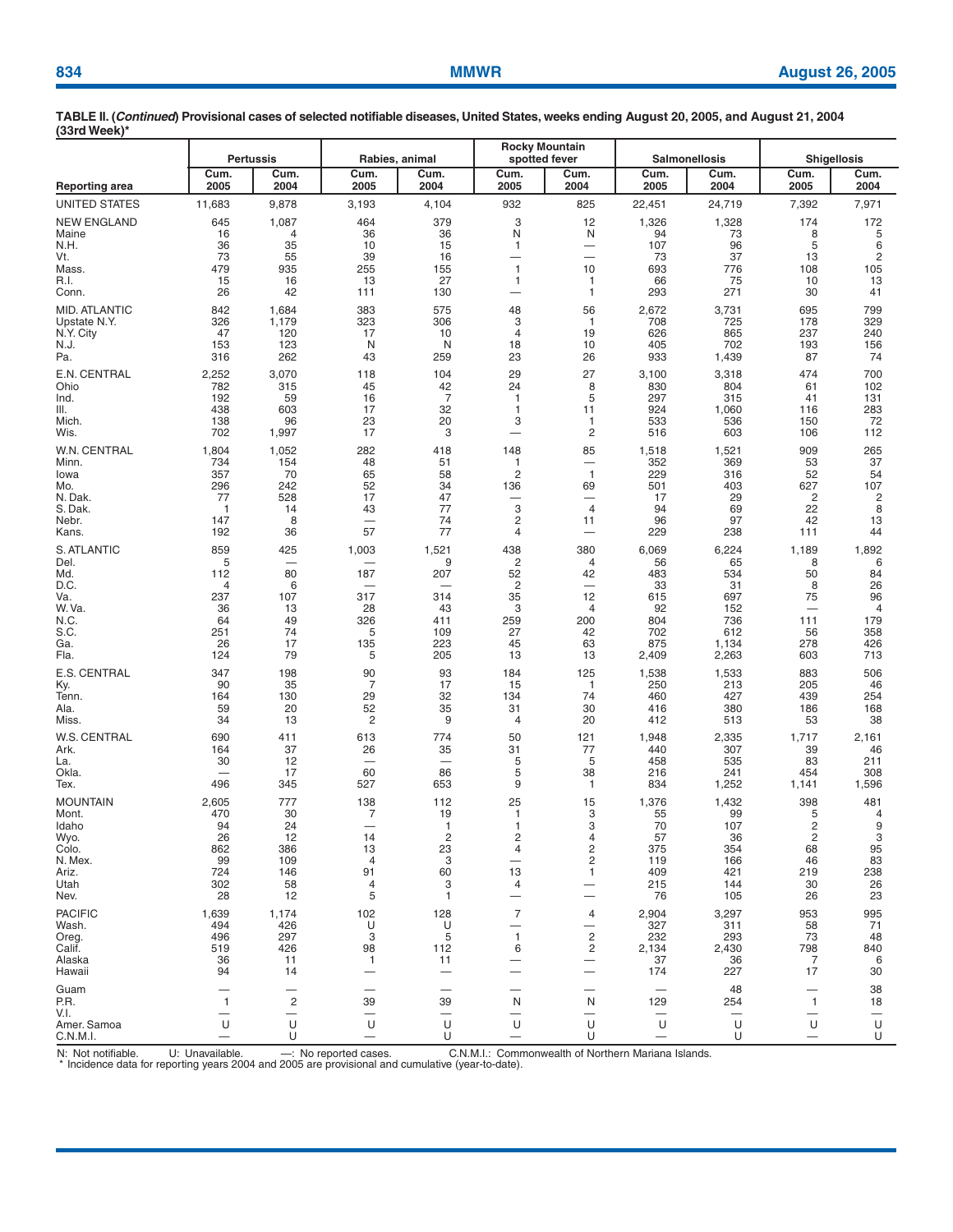| $1001$ and $100n$             |                |                                             |                                     |                                            |                                                      |                   |                               |                               |                                                           |                               |  |  |  |
|-------------------------------|----------------|---------------------------------------------|-------------------------------------|--------------------------------------------|------------------------------------------------------|-------------------|-------------------------------|-------------------------------|-----------------------------------------------------------|-------------------------------|--|--|--|
|                               |                |                                             |                                     | Streptococcus pneumoniae, invasive disease |                                                      | <b>Syphilis</b>   |                               |                               |                                                           |                               |  |  |  |
|                               |                | Streptococcal disease,<br>invasive, group A | Drug resistant,<br>all ages         |                                            | Age $<$ 5 years                                      |                   | Primary & secondary           |                               | Congenital                                                |                               |  |  |  |
| Reporting area                | Cum.<br>2005   | Cum.<br>2004                                | Cum.<br>2005                        | Cum.<br>2004                               | Cum.<br>2005                                         | Cum.<br>2004      | Cum.<br>2005                  | Cum.<br>2004                  | Cum.<br>2005                                              | Cum.<br>2004                  |  |  |  |
| UNITED STATES                 | 2,968          | 3,174                                       | 1,571                               | 1,510                                      | 551                                                  | 518               | 4,911                         | 4,896                         | 159                                                       | 253                           |  |  |  |
| NEW ENGLAND                   | 115            | 214                                         | 79                                  | 97                                         | 44                                                   | 74                | 132                           | 130                           |                                                           | $\mathbf{1}$                  |  |  |  |
| Maine                         | 8              | 7                                           | N                                   | N                                          |                                                      | 4                 | 1                             | 2                             | $\overline{\phantom{0}}$                                  | -                             |  |  |  |
| N.H.<br>Vt.                   | 12<br>9        | 15<br>8                                     | 10                                  | —<br>6                                     | 3<br>4                                               | N<br>$\mathbf{1}$ | 9                             | 3<br>-                        | $\overline{\phantom{0}}$<br>—                             | —<br>—                        |  |  |  |
| Mass.                         | 79             | 98                                          | 56                                  | 24                                         | 37                                                   | 40                | 87                            | 80                            | —                                                         | $\overline{\phantom{0}}$      |  |  |  |
| R.I.                          | $\overline{7}$ | 17                                          | 13                                  | 14                                         |                                                      | 6                 | 7                             | 18                            | $\overline{\phantom{0}}$                                  | $\mathbf{1}$                  |  |  |  |
| Conn.                         | -              | 69                                          | U                                   | 53                                         | U                                                    | 23                | 28                            | 27                            | $\qquad \qquad -$                                         |                               |  |  |  |
| MID. ATLANTIC<br>Upstate N.Y. | 648<br>202     | 547<br>181                                  | 148<br>58                           | 108<br>47                                  | 105<br>48                                            | 78<br>53          | 626<br>54                     | 639<br>58                     | 18<br>3                                                   | 27<br>$\mathbf{1}$            |  |  |  |
| N.Y. City                     | 113            | 83                                          | U                                   | U                                          | 19                                                   | U                 | 393                           | 386                           | 5                                                         | 12                            |  |  |  |
| N.J.<br>Pa.                   | 130<br>203     | 119<br>164                                  | N<br>90                             | N<br>61                                    | 17<br>21                                             | 7<br>18           | 86<br>93                      | 105<br>90                     | 10<br>—                                                   | 13<br>$\mathbf{1}$            |  |  |  |
| E.N. CENTRAL                  | 599            | 738                                         | 416                                 | 345                                        | 152                                                  | 124               | 507                           | 570                           | 24                                                        | 31                            |  |  |  |
| Ohio                          | 146            | 171                                         | 261                                 | 240                                        | 60                                                   | 59                | 141                           | 150                           | 2                                                         | $\overline{c}$                |  |  |  |
| Ind.                          | 78             | 76                                          | 145                                 | 105                                        | 38                                                   | 26                | 42                            | 40                            | 1                                                         | 2                             |  |  |  |
| III.<br>Mich.                 | 115<br>231     | 203<br>221                                  | 10<br>$\overbrace{\phantom{12333}}$ | $\overline{\phantom{0}}$<br>N              | 47                                                   | $\mathbf{1}$<br>N | 248<br>54                     | 236<br>123                    | 8<br>11                                                   | 5<br>22                       |  |  |  |
| Wis.                          | 29             | 67                                          | N                                   | N                                          | $\overline{7}$                                       | 38                | 22                            | 21                            | 2                                                         | —                             |  |  |  |
| W.N. CENTRAL                  | 200            | 220                                         | 35                                  | 16                                         | 63                                                   | 65                | 152                           | 112                           | 1                                                         | 3                             |  |  |  |
| Minn.                         | 72<br>N        | 111<br>N                                    | $\overline{\phantom{0}}$<br>N       | $\overline{\phantom{0}}$<br>N              | 39<br>—                                              | 43<br>N           | 41<br>$\overline{c}$          | 17<br>5                       | $\overline{\phantom{0}}$<br>-                             | $\mathbf{1}$                  |  |  |  |
| lowa<br>Mo.                   | 57             | 46                                          | 29                                  | 12                                         | 5                                                    | 9                 | 92                            | 66                            | $\mathbf{1}$                                              | $\mathbf{1}$                  |  |  |  |
| N. Dak.                       | 7              | 10                                          | $\mathbf{1}$                        | —                                          | $\overline{\mathbf{c}}$                              | $\overline{c}$    | $\overline{\phantom{0}}$      | -                             | $\overline{\phantom{0}}$                                  | —                             |  |  |  |
| S. Dak.<br>Nebr.              | 18<br>14       | 9<br>15                                     | 3<br>2                              | 4<br>-                                     | —<br>6                                               | —<br>$\,6\,$      | $\overline{\phantom{0}}$<br>3 | $\overline{\phantom{0}}$<br>6 | $\overbrace{\phantom{13333}}$<br>$\overline{\phantom{0}}$ | —<br>-                        |  |  |  |
| Kans.                         | 32             | 29                                          | N                                   | N                                          | 11                                                   | 5                 | 14                            | 18                            | $\overline{\phantom{0}}$                                  | $\mathbf{1}$                  |  |  |  |
| S. ATLANTIC                   | 624            | 630                                         | 626                                 | 777                                        | 63                                                   | 36                | 1,268                         | 1,221                         | 27                                                        | 41                            |  |  |  |
| Del.<br>Md.                   | 1<br>141       | 3<br>100                                    | 1<br>$\overline{\phantom{0}}$       | 4<br>$\overline{\phantom{a}}$              | 41                                                   | N<br>24           | 8<br>219                      | 6<br>231                      | —<br>9                                                    | $\mathbf{1}$<br>6             |  |  |  |
| D.C.                          | 7              | 5                                           | 15                                  | $\overline{7}$                             | 2                                                    | 4                 | 70                            | 37                            | $\overline{\phantom{0}}$                                  | 1                             |  |  |  |
| Va.<br>W. Va.                 | 60<br>19       | 55<br>18                                    | N<br>92                             | N<br>85                                    | —<br>20                                              | N<br>8            | 81<br>3                       | 68<br>3                       | 3<br>—                                                    | $\overline{\mathbf{c}}$       |  |  |  |
| N.C.                          | 89             | 85                                          | N                                   | N                                          | U                                                    | U                 | 173                           | 114                           | 8                                                         | 6                             |  |  |  |
| S.C.<br>Ga.                   | 24<br>114      | 48<br>155                                   | 109                                 | 78<br>187                                  | -                                                    | N<br>N            | 38<br>214                     | 80<br>214                     | $\overline{\mathbf{c}}$<br>$\overline{\phantom{0}}$       | 10<br>$\overline{\mathbf{c}}$ |  |  |  |
| Fla.                          | 169            | 161                                         | 409                                 | 416                                        |                                                      | N                 | 462                           | 468                           | 5                                                         | 13                            |  |  |  |
| E.S. CENTRAL                  | 127            | 167                                         | 124                                 | 104                                        | $\overline{7}$                                       | 11                | 269                           | 267                           | 16                                                        | 19                            |  |  |  |
| Ky.                           | 27             | 51                                          | 23                                  | 22                                         | N                                                    | N                 | 26                            | 27                            |                                                           | $\mathbf{1}$                  |  |  |  |
| Tenn.<br>Ala.                 | 100            | 116                                         | 101                                 | 80                                         | $\overline{\phantom{0}}$<br>$\overline{\phantom{0}}$ | N<br>N            | 130<br>88                     | 88<br>120                     | 12<br>3                                                   | 7<br>9                        |  |  |  |
| Miss.                         |                |                                             |                                     | $\overline{c}$                             | $\overline{7}$                                       | 11                | 25                            | 32                            | 1                                                         | 2                             |  |  |  |
| W.S. CENTRAL                  | 141            | 251                                         | 94                                  | 44                                         | 72                                                   | 101               | 797                           | 763                           | 44                                                        | 51                            |  |  |  |
| Ark.<br>La.                   | 13<br>6        | 15<br>2                                     | 12<br>82                            | 6<br>38                                    | 13<br>22                                             | 7<br>22           | 29<br>176                     | 33<br>185                     | 6                                                         | 3<br>3                        |  |  |  |
| Okla.                         | 81             | 48                                          | N                                   | N                                          | 18                                                   | 29                | 26                            | 19                            | $\mathbf{1}$                                              | 2                             |  |  |  |
| Tex.                          | 41             | 186                                         | N                                   | N                                          | 19                                                   | 43                | 566                           | 526                           | 37                                                        | 43                            |  |  |  |
| <b>MOUNTAIN</b>               | 445            | 343                                         | 49                                  | 18                                         | 37                                                   | 29                | 248                           | 252                           | 15                                                        | 32                            |  |  |  |
| Mont.<br>Idaho                | $\mathbf{1}$   | 8                                           | N                                   | N                                          |                                                      | N                 | 5<br>20                       | 13                            | $\mathbf{1}$                                              | 2                             |  |  |  |
| Wyo.                          | 3              | 6                                           | 21                                  | 6                                          |                                                      |                   |                               | $\mathbf{1}$                  |                                                           | —                             |  |  |  |
| Colo.<br>N. Mex.              | 167<br>32      | 69<br>74                                    | N                                   | N<br>N                                     | 36                                                   | 29                | 29<br>32                      | 46<br>62                      | $\overline{c}$                                            | —<br>$\sqrt{2}$               |  |  |  |
| Ariz.                         | 183            | 156                                         | N                                   | N                                          |                                                      | N                 | 90                            | 103                           | 12                                                        | 27                            |  |  |  |
| Utah<br>Nev.                  | 58<br>-1       | 28<br>2                                     | 27<br>1                             | 10<br>2                                    | 1.                                                   | -                 | $\overline{4}$<br>68          | 7<br>19                       | —                                                         | -1                            |  |  |  |
| <b>PACIFIC</b>                | 69             | 64                                          |                                     |                                            | 8                                                    |                   | 912                           | 942                           | 14                                                        | 48                            |  |  |  |
| Wash.                         | N              | N                                           | N                                   | N                                          | N                                                    | N                 | 87                            | 73                            |                                                           |                               |  |  |  |
| Oreg.<br>Calif.               | N              | N<br>—                                      | N<br>N                              | N<br>N                                     | 6<br>N                                               | N<br>N            | 17<br>799                     | 21<br>844                     | 14                                                        | 48                            |  |  |  |
| Alaska                        |                | $\overline{\phantom{0}}$                    |                                     |                                            |                                                      | N                 | 5                             |                               |                                                           |                               |  |  |  |
| Hawaii                        | 69             | 64                                          |                                     | 1                                          | $\overline{c}$                                       |                   | 4                             | 4                             |                                                           |                               |  |  |  |
| Guam                          |                |                                             |                                     |                                            |                                                      |                   |                               | -1                            |                                                           |                               |  |  |  |
| P.R.<br>V.I.                  | N              | N                                           | N                                   | N                                          |                                                      | N                 | 116                           | 84<br>4                       | 8                                                         | $\ensuremath{\mathsf{3}}$     |  |  |  |
| Amer. Samoa                   | U              | U                                           | U                                   | U                                          | U                                                    | U                 | U                             | U                             | U                                                         | $\cup$                        |  |  |  |
| C.N.M.I.                      |                | U                                           |                                     | U                                          |                                                      | U                 |                               | U                             |                                                           | U                             |  |  |  |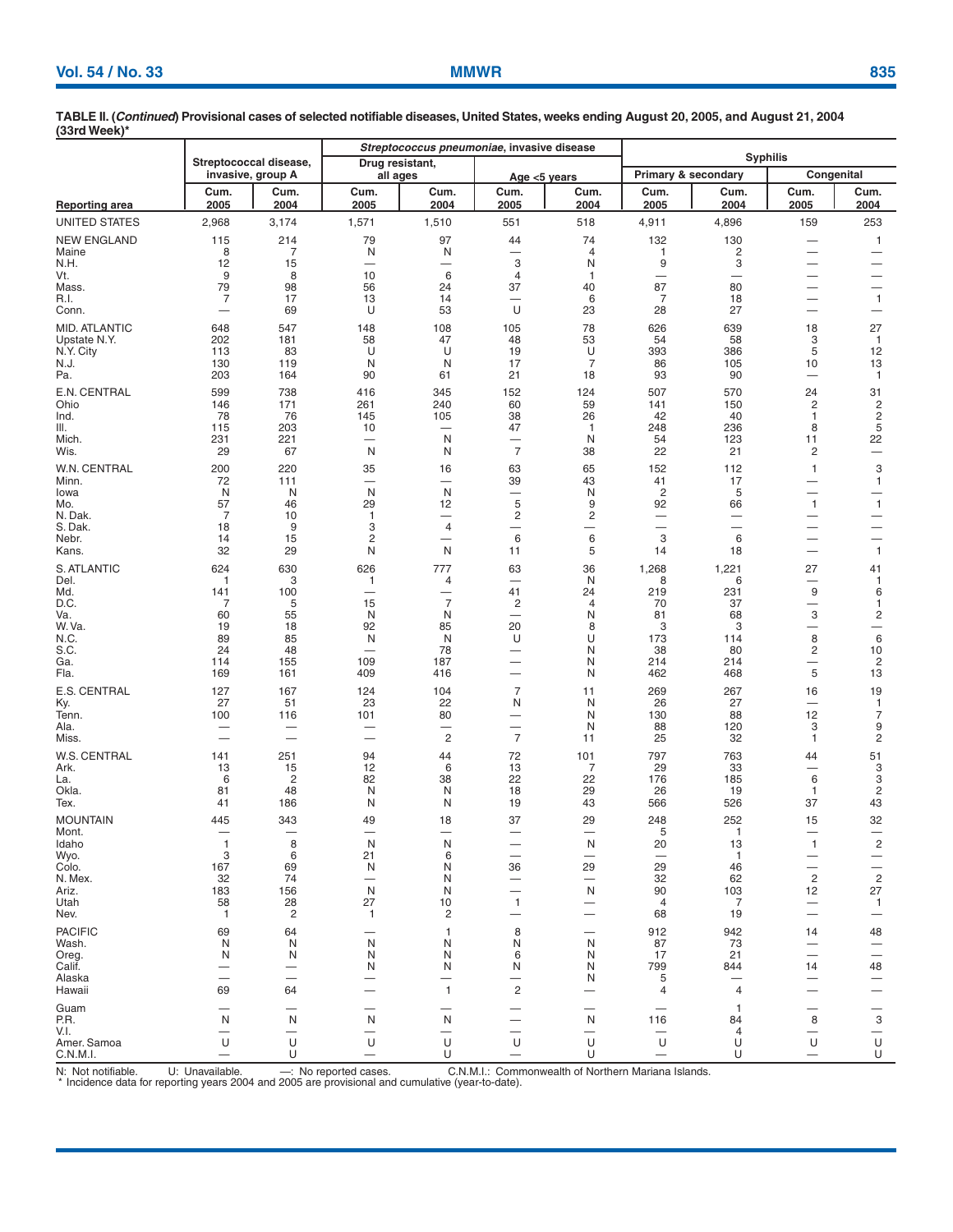| <u> </u>              |                     |                                |                                                     |                                |                                | Varicella                     | West Nile virus disease <sup>t</sup>       |                                            |                                |  |  |
|-----------------------|---------------------|--------------------------------|-----------------------------------------------------|--------------------------------|--------------------------------|-------------------------------|--------------------------------------------|--------------------------------------------|--------------------------------|--|--|
|                       |                     | <b>Tuberculosis</b>            |                                                     | <b>Typhoid fever</b>           |                                | (chickenpox)                  |                                            | Neuroinvasive                              | Non-neuroinvasive <sup>§</sup> |  |  |
| <b>Reporting area</b> | Cum.<br>2005        | Cum.<br>2004                   | Cum.<br>2005                                        | Cum.<br>2004                   | Cum.<br>2005                   | Cum.<br>2004                  | Cum.<br>2005                               | Cum.<br>2004                               | Cum.<br>2005                   |  |  |
| UNITED STATES         | 6,564               | 8,326                          | 144                                                 | 192                            | 15,198                         | 19,028                        | 131                                        | 749                                        | $\qquad \qquad -$              |  |  |
| <b>NEW ENGLAND</b>    | 199                 | 261                            | 16                                                  | 17                             | 985                            | 1,992                         |                                            |                                            |                                |  |  |
| Maine                 | 9                   | 13                             | $\mathbf{1}$                                        | $\overline{\phantom{0}}$       | 210                            | 180                           |                                            | $\overline{\phantom{0}}$                   |                                |  |  |
| N.H.<br>Vt.           | 4<br>$\overline{4}$ | 10<br>$\overline{2}$           |                                                     | —                              | 201<br>36                      | 413                           | $\overline{\phantom{0}}$                   | $\overline{\phantom{0}}$                   |                                |  |  |
| Mass.                 | 131                 | 147                            | 9                                                   | 14                             | 538                            | 129                           |                                            |                                            |                                |  |  |
| R.I.<br>Conn.         | 18<br>33            | 33<br>56                       | 1<br>5                                              | $\mathbf{1}$<br>$\overline{c}$ | U                              | 1,270                         |                                            |                                            |                                |  |  |
| MID. ATLANTIC         | 1,239               | 1,275                          | 31                                                  | 43                             | 3,049                          | 72                            | $\overline{c}$                             | 4                                          |                                |  |  |
| Upstate N.Y.          | 163                 | 179                            | 5                                                   | 6                              |                                | $\overline{\phantom{m}}$      | $\overline{\phantom{0}}$                   | 1                                          |                                |  |  |
| N.Y. City             | 602                 | 637                            | 9                                                   | 15                             |                                |                               | —                                          | 2                                          |                                |  |  |
| N.J.<br>Pa.           | 293<br>181          | 272<br>187                     | 9<br>8                                              | 12<br>10                       | 3,049                          | 72                            | $\overline{\phantom{0}}$<br>$\overline{c}$ | $\overline{\phantom{0}}$<br>$\overline{1}$ |                                |  |  |
| E.N. CENTRAL          | 815                 | 738                            | 10                                                  | 22                             | 3,959                          | 8,318                         | 12                                         | 30                                         |                                |  |  |
| Ohio                  | 159                 | 127                            | 1                                                   | 4                              | 977                            | 1,027                         | $\overline{c}$                             | 4                                          |                                |  |  |
| Ind.<br>III.          | 81<br>387           | 76<br>331                      | $\overline{\phantom{0}}$<br>$\overline{c}$          | 10                             | $\mathbf{1}$<br>50             | N                             | $\mathbf{1}$<br>9                          | $\overline{c}$<br>15                       |                                |  |  |
| Mich.                 | 134                 | 144                            | 3                                                   | 6                              | 2,635                          | 4,254<br>2,537                | —                                          | 5                                          |                                |  |  |
| Wis.                  | 54                  | 60                             | 4                                                   | 2                              | 296                            | 500                           | —                                          | 4                                          |                                |  |  |
| W.N. CENTRAL          | 277                 | 290                            | 3                                                   | 7                              | 274                            | 134                           | 17                                         | 38                                         |                                |  |  |
| Minn.<br>lowa         | 121<br>26           | 109<br>23                      | $\overline{\mathbf{c}}$<br>$\overline{\phantom{0}}$ | 3                              | N                              | N                             | 2<br>$\overline{\phantom{0}}$              | 9<br>4                                     |                                |  |  |
| Mo.                   | 62                  | 80                             | $\mathbf{1}$                                        | 2                              | 186                            | 5                             | $\mathbf{1}$                               | 13                                         |                                |  |  |
| N. Dak.               | 2                   | 3                              | —                                                   | —                              | 12                             | 74                            | 2                                          | $\mathbf{1}$                               |                                |  |  |
| S. Dak.<br>Nebr.      | 9<br>19             | 5<br>21                        | $\overline{\phantom{0}}$                            | -<br>$\overline{c}$            | 76<br>$\overline{\phantom{0}}$ | 55                            | 7<br>4                                     | 5<br>—                                     |                                |  |  |
| Kans.                 | 38                  | 49                             | $\overline{\phantom{0}}$                            | $\qquad \qquad -$              |                                |                               | $\mathbf{1}$                               | 6                                          |                                |  |  |
| S. ATLANTIC           | 1,508               | 1,720                          | 23                                                  | 28                             | 1,375                          | 1,647                         | 4                                          | 39                                         |                                |  |  |
| Del.<br>Md.           | 7<br>175            | 17<br>162                      | $\overline{7}$                                      | $\overline{\phantom{0}}$<br>10 | 21                             | 4<br>$\overline{\phantom{0}}$ | —                                          | 5                                          |                                |  |  |
| D.C.                  | 33                  | 60                             | -                                                   |                                | 23                             | 19                            |                                            | $\mathbf{1}$                               |                                |  |  |
| Va.<br>W.Va.          | 184                 | 141                            | 5<br>$\overline{\phantom{0}}$                       | 4<br>÷                         | 284                            | 392<br>932                    | $\overline{\phantom{0}}$                   | $\overline{\mathbf{c}}$<br>—               | $\overline{\phantom{a}}$       |  |  |
| N.C.                  | 17<br>160           | 14<br>180                      | $\sqrt{2}$                                          | 3                              | 697                            | N                             | —<br>$\mathbf{1}$                          | $\overline{1}$                             | N                              |  |  |
| S.C.                  | 137                 | 118                            | $\overline{\phantom{0}}$                            | -                              | 350                            | 300                           | $\overline{\phantom{0}}$                   | $\overline{\phantom{0}}$                   |                                |  |  |
| Ga.<br>Fla.           | 236<br>559          | 379<br>649                     | $\overline{c}$<br>$\overline{7}$                    | 3<br>8                         |                                |                               | —<br>3                                     | $\overline{7}$<br>23                       |                                |  |  |
| E.S. CENTRAL          | 340                 | 395                            | 5                                                   | 6                              |                                | 5                             | 5                                          | 36                                         |                                |  |  |
| Ky.                   | 66                  | 66                             | $\overline{c}$                                      | 2                              | N                              | N                             | —                                          | —                                          |                                |  |  |
| Tenn.<br>Ala.         | 161<br>113          | 129<br>121                     | $\mathbf{1}$                                        | 4                              |                                | $\overline{\phantom{0}}$<br>5 | $\overline{1}$                             | 6<br>14                                    |                                |  |  |
| Miss.                 |                     | 79                             | $\overline{c}$                                      |                                |                                |                               | 4                                          | 16                                         |                                |  |  |
| W.S. CENTRAL          | 615                 | 1,273                          | 10                                                  | 18                             | 3,822                          | 5,301                         | 35                                         | 120                                        |                                |  |  |
| Ark.                  | 65                  | 76                             |                                                     |                                |                                |                               |                                            | 8                                          |                                |  |  |
| La.<br>Okla.          | -<br>89             | 103                            | $\overline{\phantom{0}}$                            | $\mathbf{1}$                   | 107                            | 48                            | 26<br>$\overline{\phantom{0}}$             | 46<br>10                                   |                                |  |  |
| lex.                  | 461                 | 1,094                          | 10                                                  | 17                             | 3,715                          | 5,253                         | 9                                          | 56                                         |                                |  |  |
| <b>MOUNTAIN</b>       | 220                 | 320                            | 7                                                   | 6                              | 1,734                          | 1,559                         | 8                                          | 267                                        |                                |  |  |
| Mont.<br>Idaho        | 8<br>-              | 4<br>3                         | $\overline{\phantom{0}}$                            | —                              |                                | $\overline{\phantom{0}}$      |                                            | 1<br>—                                     | $\overline{\phantom{0}}$       |  |  |
| Wyo.                  |                     | $\overline{c}$                 |                                                     |                                | 43                             | 25                            |                                            | $\mathbf{1}$                               |                                |  |  |
| Colo.<br>N. Mex.      | 47<br>8             | 78<br>20                       | $\overline{\mathbf{c}}$                             | $\mathbf{1}$                   | 1,224<br>121                   | 1,232<br>U                    | —<br>$\overline{c}$                        | 31<br>18                                   |                                |  |  |
| Ariz.                 | 128                 | 126                            | 3                                                   | $\overline{c}$                 | $\overline{\phantom{m}}$       |                               | 5                                          | 191                                        |                                |  |  |
| Utah<br>Nev.          | 18<br>11            | 26<br>61                       | 1<br>1                                              | 1<br>2                         | 346                            | 302<br>$\qquad \qquad -$      | $\overline{\phantom{0}}$<br>$\mathbf{1}$   | $\overline{4}$<br>21                       |                                |  |  |
| <b>PACIFIC</b>        | 1,351               | 2,054                          | 39                                                  | 45                             |                                |                               |                                            | 215                                        |                                |  |  |
| Wash.                 | 153                 | 141                            | 4                                                   | 4                              | N                              | N                             | 48                                         | —                                          |                                |  |  |
| Oreg.                 | 54                  | 64                             | $\overline{c}$                                      | 1                              |                                |                               | -                                          | $\overline{\phantom{m}}$                   |                                |  |  |
| Calif.<br>Alaska      | 1,056<br>16         | 1,751<br>23                    | 27<br>-                                             | 34                             |                                | -                             | 48                                         | 215<br>—                                   |                                |  |  |
| Hawaii                | 72                  | 75                             | 6                                                   | 6                              |                                | $\overline{\phantom{0}}$      |                                            |                                            |                                |  |  |
| Guam                  |                     | 40                             |                                                     |                                |                                | 105                           |                                            |                                            |                                |  |  |
| P.R.<br>V.I.          |                     | 62<br>$\overline{\phantom{m}}$ |                                                     |                                | 123                            | 278                           |                                            | $\overline{\phantom{0}}$                   |                                |  |  |
| Amer. Samoa           | U                   | U                              | U                                                   | U                              | U                              | U                             | U                                          | U                                          |                                |  |  |
| C.N.M.I.              | —                   | U                              |                                                     | U                              |                                | U                             |                                            | U                                          |                                |  |  |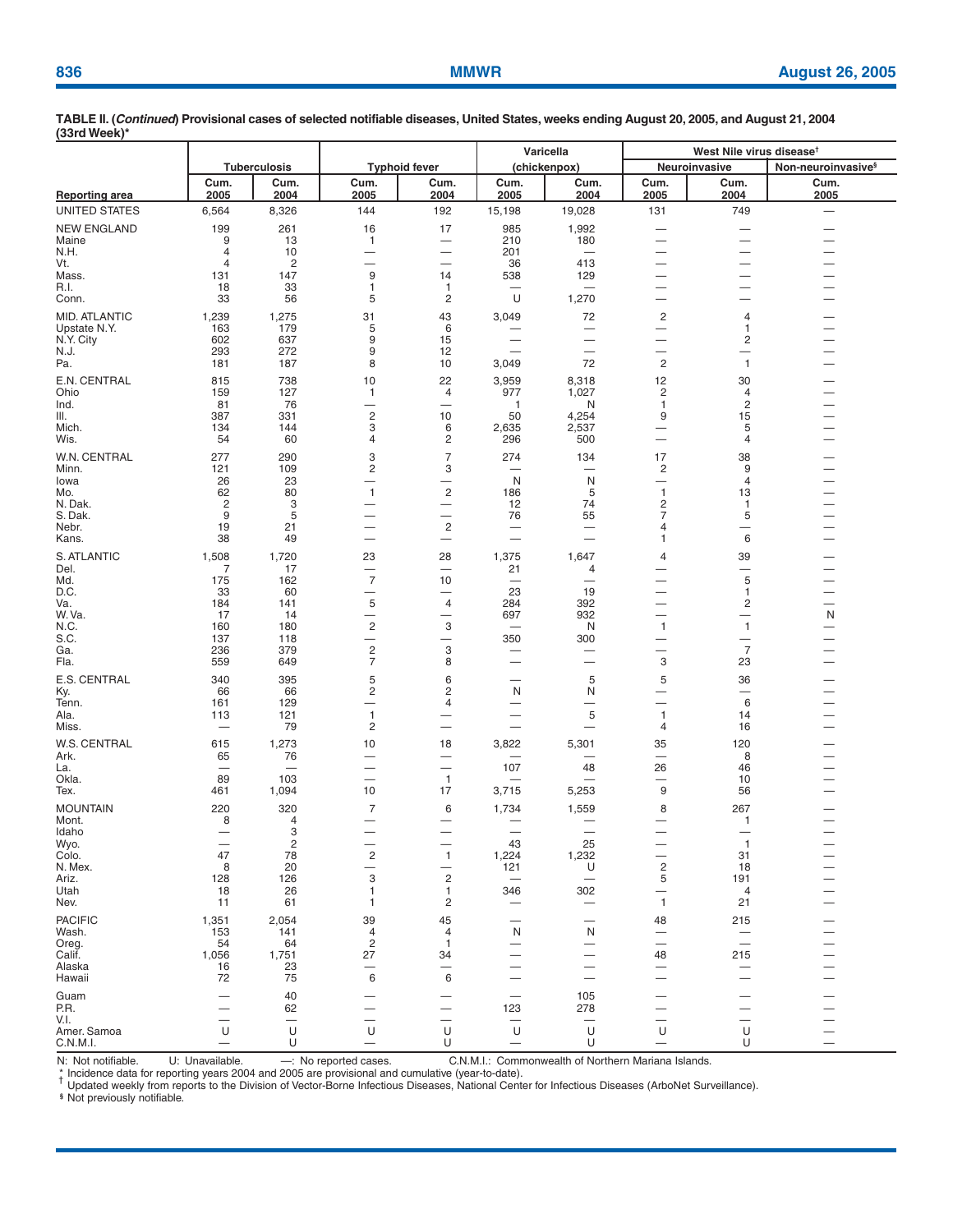**Vol. 54 / No. 33 MMWR 837**

## **TABLE III. Deaths in 122 U.S. cities,\* week ending August 20, 2005 (33rd Week)**

|                                      | All causes, by age (years) |                      |                      |                               |                                                      |                                          |                                             |                                        | All causes, by age (years) |           |                    |                               |                                            |                                          |                                             |
|--------------------------------------|----------------------------|----------------------|----------------------|-------------------------------|------------------------------------------------------|------------------------------------------|---------------------------------------------|----------------------------------------|----------------------------|-----------|--------------------|-------------------------------|--------------------------------------------|------------------------------------------|---------------------------------------------|
| <b>Reporting Area</b>                | All<br>Ages                | >65                  | $45 - 64$            | $25 - 44$                     | $1 - 24$                                             | $<$ 1                                    | <b>P&amp;I</b> <sup>+</sup><br><b>Total</b> | <b>Reporting Area</b>                  | All<br>Ages                | $\geq 65$ | 45–64              | $25 - 44$                     | $1 - 24$                                   | $<$ 1                                    | <b>P&amp;I</b> <sup>+</sup><br><b>Total</b> |
| <b>NEW ENGLAND</b>                   | 430                        | 303                  | 91                   | 24                            | 8                                                    | $\overline{4}$                           | 36                                          | S. ATLANTIC                            | 1,331                      | 820       | 323                | 127                           | 37                                         | 23                                       | 55                                          |
| Boston, Mass.                        | 119                        | 70                   | 35                   | 10                            | 3                                                    | 1                                        | 12                                          | Atlanta, Ga.                           | 217                        | 120       | 58                 | 26                            | 9                                          | $\overline{4}$                           | $\overline{4}$                              |
| Bridgeport, Conn.                    | 27                         | 19                   | 5                    | 2                             | $\overline{\phantom{0}}$                             | $\mathbf{1}$                             | 1                                           | Baltimore, Md.                         | 172                        | 98        | 44                 | 19                            | 7                                          | $\overline{4}$                           | 15                                          |
| Cambridge, Mass.                     | 22<br>22                   | 16<br>18             | 3<br>4               | 3<br>$\overline{\phantom{0}}$ | $\overline{\phantom{0}}$<br>$\overline{\phantom{0}}$ | $\overline{\phantom{0}}$                 | $\overline{c}$<br>$\overline{c}$            | Charlotte, N.C.                        | 108<br>190                 | 68<br>120 | 26<br>48           | 9<br>19                       | 3<br>1                                     | $\mathbf 2$<br>$\overline{c}$            | 3<br>$\boldsymbol{9}$                       |
| Fall River, Mass.<br>Hartford, Conn. | 53                         | 37                   | 10                   | $\overline{4}$                | $\mathbf{1}$                                         | $\mathbf{1}$                             | 4                                           | Jacksonville, Fla.<br>Miami, Fla.      | 144                        | 92        | 34                 | 12                            | 3                                          | 3                                        | 5                                           |
| Lowell, Mass.                        | 23                         | 20                   | $\mathbf{1}$         | 1                             | $\overline{1}$                                       |                                          | 3                                           | Norfolk, Va.                           | 56                         | 31        | 13                 | $\overline{7}$                | 3                                          | $\overline{c}$                           | 1                                           |
| Lynn, Mass.                          | 10                         | 7                    | 2                    | $\mathbf{1}$                  | $\overline{\phantom{0}}$                             | $\overline{\phantom{0}}$                 | 1                                           | Richmond, Va.                          | 45                         | 27        | 12                 | 5                             |                                            | $\mathbf{1}$                             | $\overline{c}$                              |
| New Bedford, Mass.                   | 31                         | 23                   | 6                    |                               | $\overline{c}$                                       | $\overline{\phantom{0}}$                 | 3                                           | Savannah, Ga.                          | 61                         | 41        | 14                 | 4                             | $\mathbf{1}$                               | $\mathbf{1}$                             | $\overline{\mathbf{c}}$                     |
| New Haven, Conn.                     | U                          | U                    | U                    | U                             | U                                                    | U                                        | U                                           | St. Petersburg, Fla.                   | 40                         | 26        | 8                  | 6                             |                                            | $\overline{\phantom{0}}$                 | $\overline{c}$                              |
| Providence, R.I.                     | U                          | U                    | U                    | U                             | U                                                    | U                                        | U                                           | Tampa, Fla.                            | 186                        | 132       | 36                 | 7                             | 8                                          | 3                                        | 12                                          |
| Somerville, Mass.                    | 5                          | $\overline{4}$       | $\mathbf{1}$         |                               |                                                      | $\overline{\phantom{0}}$                 | $\qquad \qquad -$                           | Washington, D.C.                       | 100                        | 57        | 27                 | 12                            | $\overline{c}$                             | $\mathbf{1}$                             | $\overline{\phantom{0}}$                    |
| Springfield, Mass.                   | 34                         | 23                   | 9                    | $\mathbf{1}$                  | $\mathbf{1}$                                         | $\overline{\phantom{0}}$                 | $\mathbf{1}$                                | Wilmington, Del.                       | 12                         | 8         | 3                  | $\mathbf{1}$                  |                                            |                                          | $\overline{\phantom{0}}$                    |
| Waterbury, Conn.<br>Worcester, Mass. | 23<br>61                   | 22<br>44             | $\mathbf{1}$<br>14   | $\overline{2}$                | $\overline{\phantom{0}}$                             | $\overline{\phantom{0}}$<br>$\mathbf{1}$ | $\overline{c}$<br>5                         | E.S. CENTRAL                           | 849                        | 547       | 210                | 52                            | 23                                         | 17                                       | 52                                          |
|                                      |                            |                      |                      |                               |                                                      |                                          |                                             | Birmingham, Ala.                       | 186                        | 109       | 51                 | 17                            | 7                                          | $\overline{c}$                           | 13                                          |
| MID. ATLANTIC                        | 1,649                      | 1,127                | 357                  | 102                           | 37                                                   | 25                                       | 93                                          | Chattanooga, Tenn.                     | 72                         | 54        | 16                 | $\mathbf{1}$                  | $\qquad \qquad -$                          | 1                                        | 6                                           |
| Albany, N.Y.                         | 49                         | 37                   | $\overline{7}$       | $\overline{c}$                | $\overline{1}$                                       | 2                                        | 3                                           | Knoxville, Tenn.                       | 116                        | 81        | 24                 | $\overline{7}$                | $\overline{c}$                             | $\overline{c}$                           | 3                                           |
| Allentown, Pa.<br>Buffalo, N.Y.      | 18<br>76                   | 12<br>50             | 3<br>17              | 3<br>6                        | $\overline{\phantom{0}}$<br>$\overline{2}$           | $\overline{\phantom{0}}$<br>$\mathbf{1}$ | $\overline{\phantom{0}}$<br>5               | Lexington, Ky.<br>Memphis, Tenn.       | 74<br>143                  | 50<br>101 | 21<br>32           | 1<br>5                        | $\overline{\phantom{0}}$<br>$\overline{4}$ | $\overline{c}$<br>$\mathbf{1}$           | 9<br>9                                      |
| Camden, N.J.                         | 21                         | 12                   | $\overline{4}$       | 4                             | $\mathbf{1}$                                         | $\overline{\phantom{0}}$                 | $\overline{\phantom{0}}$                    | Mobile, Ala.                           | 82                         | 45        | 21                 | 5                             | 5                                          | 6                                        | $\overline{\phantom{0}}$                    |
| Elizabeth, N.J.                      | 18                         | 13                   | 5                    | $\overline{\phantom{0}}$      |                                                      | $\overline{\phantom{0}}$                 | $\mathbf{1}$                                | Montgomery, Ala.                       | 28                         | 23        | 4                  | 1                             |                                            |                                          | $\overline{c}$                              |
| Erie, Pa.                            | 47                         | 30                   | 11                   | $\overline{2}$                | $\mathbf{1}$                                         | 3                                        | 5                                           | Nashville, Tenn.                       | 148                        | 84        | 41                 | 15                            | 5                                          | 3                                        | 10                                          |
| Jersey City, N.J.                    | 15                         | 10                   | 5                    |                               |                                                      |                                          |                                             | <b>W.S. CENTRAL</b>                    |                            |           |                    |                               |                                            |                                          |                                             |
| New York City, N.Y.                  | 1,043                      | 714                  | 228                  | 64                            | 23                                                   | 13                                       | 47                                          | Austin, Tex.                           | 1,370<br>95                | 823<br>55 | 353<br>28          | 91<br>$\overline{7}$          | 64                                         | 39<br>5                                  | 51<br>$\overline{4}$                        |
| Newark, N.J.                         | 46                         | 20                   | 18                   | $\mathbf{1}$                  | 5                                                    | 2                                        | $\overline{c}$                              | Baton Rouge, La.                       | 46                         | 22        | 9                  | 5                             | $\overline{4}$                             | 6                                        | $\overline{\phantom{0}}$                    |
| Paterson, N.J.                       | 7                          | 3                    | 3                    | 1                             |                                                      |                                          | 3                                           | Corpus Christi, Tex.                   | 55                         | 31        | 18                 | 3                             | $\overline{c}$                             | 1                                        | 3                                           |
| Philadelphia, Pa.                    | U                          | U                    | U                    | U                             | U                                                    | U                                        | U                                           | Dallas, Tex.                           | 174                        | 102       | 44                 | 12                            | 10                                         | 6                                        | 10                                          |
| Pittsburgh, Pa. <sup>§</sup>         | 12<br>25                   | $\overline{7}$<br>21 | 3<br>$\overline{4}$  | 2                             | $\overline{\phantom{0}}$                             | $\overline{\phantom{0}}$                 | $\overline{\phantom{0}}$<br>$\overline{c}$  | El Paso, Tex.                          | 134                        | 88        | 33                 | 11                            | $\mathbf{1}$                               | $\mathbf{1}$                             | 3                                           |
| Reading, Pa.<br>Rochester, N.Y.      | 125                        | 95                   | 20                   | $\overline{7}$                | $\mathbf{1}$                                         | $\overline{c}$                           | 17                                          | Ft. Worth, Tex.                        | 137                        | 81        | 37                 | $\overline{4}$                | 8                                          | $\overline{7}$                           | 6                                           |
| Schenectady, N.Y.                    | 13                         | 9                    | $\overline{c}$       | $\mathbf{1}$                  | $\overline{1}$                                       | $\overline{\phantom{0}}$                 | $\overline{c}$                              | Houston, Tex.                          | 364                        | 218       | 99                 | 25                            | 15                                         | $\overline{7}$                           | 17                                          |
| Scranton, Pa.                        | 28                         | 24                   | $\overline{4}$       |                               |                                                      | $\overline{\phantom{0}}$                 | $\mathbf{1}$                                | Little Rock, Ark.                      | 65                         | 37        | 18                 | 3                             | 5                                          | $\overline{c}$                           | $\overline{c}$                              |
| Syracuse, N.Y.                       | 67                         | 46                   | 14                   | 5                             | $\overline{\phantom{0}}$                             | $\overline{c}$                           | 4                                           | New Orleans, La.                       | 101<br>U                   | 47<br>U   | 27<br>U            | 10<br>U                       | 13<br>U                                    | $\overline{4}$<br>U                      | $\mathbf{1}$<br>U                           |
| Trenton, N.J.                        | 25                         | 14                   | 6                    | 3                             | $\overline{2}$                                       | $\overline{\phantom{0}}$                 | $\qquad \qquad -$                           | San Antonio, Tex.<br>Shreveport, La.   | 73                         | 55        | 15                 | 3                             |                                            | $\overline{\phantom{0}}$                 | 3                                           |
| Utica, N.Y.                          | 10                         | $\overline{7}$       | $\overline{c}$       | $\mathbf{1}$                  | —                                                    | $\overline{\phantom{0}}$                 | $\mathbf{1}$                                | Tulsa, Okla.                           | 126                        | 87        | 25                 | 8                             | 6                                          |                                          | $\overline{c}$                              |
| Yonkers, N.Y.                        | 4                          | 3                    | $\mathbf{1}$         | $\overline{\phantom{0}}$      | $\overline{\phantom{0}}$                             | $\overline{\phantom{0}}$                 | $\overline{\phantom{0}}$                    |                                        |                            |           |                    |                               |                                            |                                          |                                             |
| E.N. CENTRAL                         | 1,768                      | 1,128                | 409                  | 126                           | 50                                                   | 54                                       | 97                                          | <b>MOUNTAIN</b><br>Albuquerque, N.M.   | 689<br>107                 | 435<br>74 | 170<br>22          | 54<br>8                       | 13<br>$\mathbf{1}$                         | 17<br>$\overline{c}$                     | 36<br>$\sqrt{2}$                            |
| Akron, Ohio                          | 42                         | 25                   | 11                   | 3                             | $\overline{c}$                                       | $\overline{1}$                           | 5                                           | Boise, Idaho                           | 41                         | 30        | 9                  | 1                             | $\overline{\phantom{0}}$                   | 1                                        | $\overline{c}$                              |
| Canton, Ohio                         | 33                         | 21                   | 9                    | $\overline{c}$                | $\mathbf{1}$                                         |                                          | 3                                           | Colo. Springs, Colo.                   | 52                         | 32        | 15                 | 2                             | $\overline{c}$                             | $\mathbf{1}$                             | $\qquad \qquad -$                           |
| Chicago, III.                        | 301                        | 150                  | 77<br>$\overline{7}$ | 34<br>3                       | 19                                                   | 20<br>3                                  | 17<br>3                                     | Denver, Colo.                          | 100                        | 56        | 24                 | 10                            | 6                                          | $\overline{4}$                           | 6                                           |
| Cincinnati, Ohio<br>Cleveland, Ohio  | 51<br>209                  | 36<br>148            | 43                   | 10                            | $\overline{c}$<br>3                                  | 5                                        | 6                                           | Las Vegas, Nev.                        | 237                        | 146       | 68                 | 18                            | 3                                          | $\overline{c}$                           | 17                                          |
| Columbus, Ohio                       | 204                        | 124                  | 54                   | 17                            | $\overline{4}$                                       | 5                                        | 12                                          | Ogden, Utah                            | 33                         | 27        | 4                  | $\overline{c}$                |                                            | $\overline{\phantom{0}}$                 | $\overline{c}$                              |
| Dayton, Ohio                         | 118                        | 80                   | 30                   | 5                             | 2                                                    | 1                                        | 9                                           | Phoenix, Ariz.                         | U                          | U         | U                  | U                             | U                                          | U                                        | U                                           |
| Detroit, Mich.                       | 159                        | 88                   | 52                   | 15                            | 3                                                    | $\mathbf{1}$                             | 8                                           | Pueblo, Colo.                          | 26<br>93                   | 20<br>50  | 3<br>25            | 2<br>11                       | 1                                          | $\overline{7}$                           | 3<br>4                                      |
| Evansville, Ind.                     | 31                         | 26                   | 5                    | $\overline{\phantom{0}}$      | —                                                    | $\overline{\phantom{0}}$                 | 3                                           | Salt Lake City, Utah<br>Tucson, Ariz.  | U                          | U         | U                  | U                             | U                                          | U                                        | U                                           |
| Fort Wayne, Ind.                     | 64                         | 47                   | 9                    | $\overline{4}$                | $\mathbf{1}$                                         | 3                                        | 3                                           |                                        |                            |           |                    |                               |                                            |                                          |                                             |
| Gary, Ind.                           | 15                         | 8                    | $\overline{4}$       | 2                             |                                                      | $\mathbf{1}$                             | 1                                           | <b>PACIFIC</b>                         | 1,251                      | 873       | 261                | 57                            | 33                                         | 27                                       | 310                                         |
| Grand Rapids, Mich.                  | 65<br>63                   | 48<br>46             | 11<br>14             | 4<br>1                        | $\mathbf{1}$<br>$\overline{\phantom{0}}$             | 1<br>2                                   | 6<br>3                                      | Berkeley, Calif.                       | 13<br>92                   | 11<br>60  | $\mathbf{1}$<br>25 | $\overline{c}$                | 5                                          | $\mathbf{1}$<br>$\overline{\phantom{m}}$ | 5                                           |
| Indianapolis, Ind.<br>Lansing, Mich. | 31                         | 24                   | 5                    | 1                             | $\mathbf{1}$                                         |                                          | 1                                           | Fresno, Calif.<br>Glendale, Calif.     | $\overline{7}$             | 6         |                    | 1                             |                                            |                                          | 1                                           |
| Milwaukee, Wis.                      | 97                         | 65                   | 20                   | 6                             | 1                                                    | 5                                        | 6                                           | Honolulu, Hawaii                       | 66                         | 54        | 8                  | 2                             |                                            | 2                                        | 6                                           |
| Peoria, III.                         | 43                         | 30                   | 10                   |                               | 3                                                    | $\overline{\phantom{0}}$                 | $\overline{c}$                              | Long Beach, Calif.                     | 58                         | 44        | 11                 | $\overline{c}$                | 1                                          |                                          | $\overline{\mathbf{c}}$                     |
| Rockford, III.                       | 47                         | 36                   | 10                   | $\mathbf{1}$                  | $\overline{\phantom{0}}$                             |                                          | $\overline{c}$                              | Los Angeles, Calif.                    | 120                        | 72        | 27                 | 11                            | 6                                          | $\overline{4}$                           | 16                                          |
| South Bend. Ind.                     | 24                         | 14                   | 4                    | $\overline{2}$                | 3                                                    | 1                                        | $\overline{c}$                              | Pasadena, Calif.                       | 36                         | 30        | 4                  | $\mathbf{1}$                  | 1                                          |                                          | 3                                           |
| Toledo, Ohio                         | 117                        | 81                   | 22                   | 10                            | $\mathbf{1}$                                         | 3                                        | 2                                           | Portland, Oreg.                        | 99                         | 69        | 21                 | 5                             | 3                                          | $\mathbf{1}$                             | $\overline{4}$                              |
| Youngstown, Ohio                     | 54                         | 31                   | 12                   | 6                             | 3                                                    | $\overline{c}$                           | 3                                           | Sacramento, Calif.                     | 236                        | 163       | 53                 | 12                            | 7                                          | $\mathbf{1}$                             | 236                                         |
| W.N. CENTRAL                         | 413                        | 269                  | 101                  | 24                            | $\overline{7}$                                       | 12                                       | 19                                          | San Diego, Calif.                      | 160                        | 105       | 30                 | 13                            | 5                                          | $\overline{7}$                           | 16                                          |
| Des Moines, Iowa                     |                            | —                    |                      |                               | —                                                    |                                          | $\overline{\phantom{0}}$                    | San Francisco, Calif.                  | U                          | U         | U                  | U                             | U                                          | U                                        | U                                           |
| Duluth, Minn.                        | 29                         | 20                   | $\overline{7}$       | $\overline{2}$                | $\overline{\phantom{0}}$                             | $\overline{\phantom{0}}$                 | $\mathbf{2}$                                | San Jose, Calif.<br>Santa Cruz, Calif. | 165<br>31                  | 118<br>21 | 37<br>9            | 6<br>$\overline{\phantom{0}}$ | 2                                          | $\mathbf 2$<br>$\mathbf{1}$              | 15<br>$\overline{\phantom{0}}$              |
| Kansas City, Kans.                   | 35                         | 20                   | 12                   | 1                             | $\mathbf{1}$                                         | 1                                        | 2                                           | Seattle, Wash.                         | 105                        | 73        | 23                 | $\overline{c}$                | $\overline{c}$                             | 5                                        | $\overline{4}$                              |
| Kansas City, Mo.                     | 76                         | 44                   | 16                   | 6                             | $\overline{2}$                                       | $\overline{7}$                           | 4                                           | Spokane, Wash.                         | 63                         | 47        | 12                 | $\overline{\phantom{0}}$      | 1                                          | 3                                        | $\overline{c}$                              |
| Lincoln, Nebr.                       | 29                         | 22                   | 6                    | 1                             | —                                                    |                                          | 2                                           | Tacoma, Wash.                          | U                          | U         | U                  | U                             | U                                          | U                                        | U                                           |
| Minneapolis, Minn.                   | 44                         | 23                   | 15                   | 4                             | $\overline{1}$                                       | $\mathbf{1}$                             | $\overline{\mathbf{c}}$                     |                                        |                            |           |                    |                               |                                            |                                          |                                             |
| Omaha, Nebr.<br>St. Louis, Mo.       | U<br>64                    | U<br>37              | U<br>19              | U<br>4                        | U<br>2                                               | U<br>2                                   | U<br>4                                      | <b>TOTAL</b>                           | $9,750$ <sup>1</sup>       | 6,325     | 2,275              | 657                           | 272                                        | 218                                      | 749                                         |
| St. Paul, Minn.                      | 61                         | 50                   | 8                    | 3                             |                                                      |                                          |                                             |                                        |                            |           |                    |                               |                                            |                                          |                                             |
| Wichita, Kans.                       | 75                         | 52                   | 18                   | 3                             | $\mathbf{1}$                                         | $\mathbf{1}$                             | 3                                           |                                        |                            |           |                    |                               |                                            |                                          |                                             |

U: Unavailable.  $\longrightarrow$ : No reported cases.<br>
\* Mortality data in this table are voluntarily r

Mortality data in this table are voluntarily reported from 122 cities in the United States, most of which have populations of  $\geq 100,000$ . A death is reported by the place of its occurrence and by the week that the death certificate was filed. Fetal deaths are not included.

† Pneumonia and influenza.

§ Because of changes in reporting methods in this Pennsylvania city, these numbers are partial counts for the current week. Complete counts will be available in 4 to 6 weeks.

¶ Total includes unknown ages.